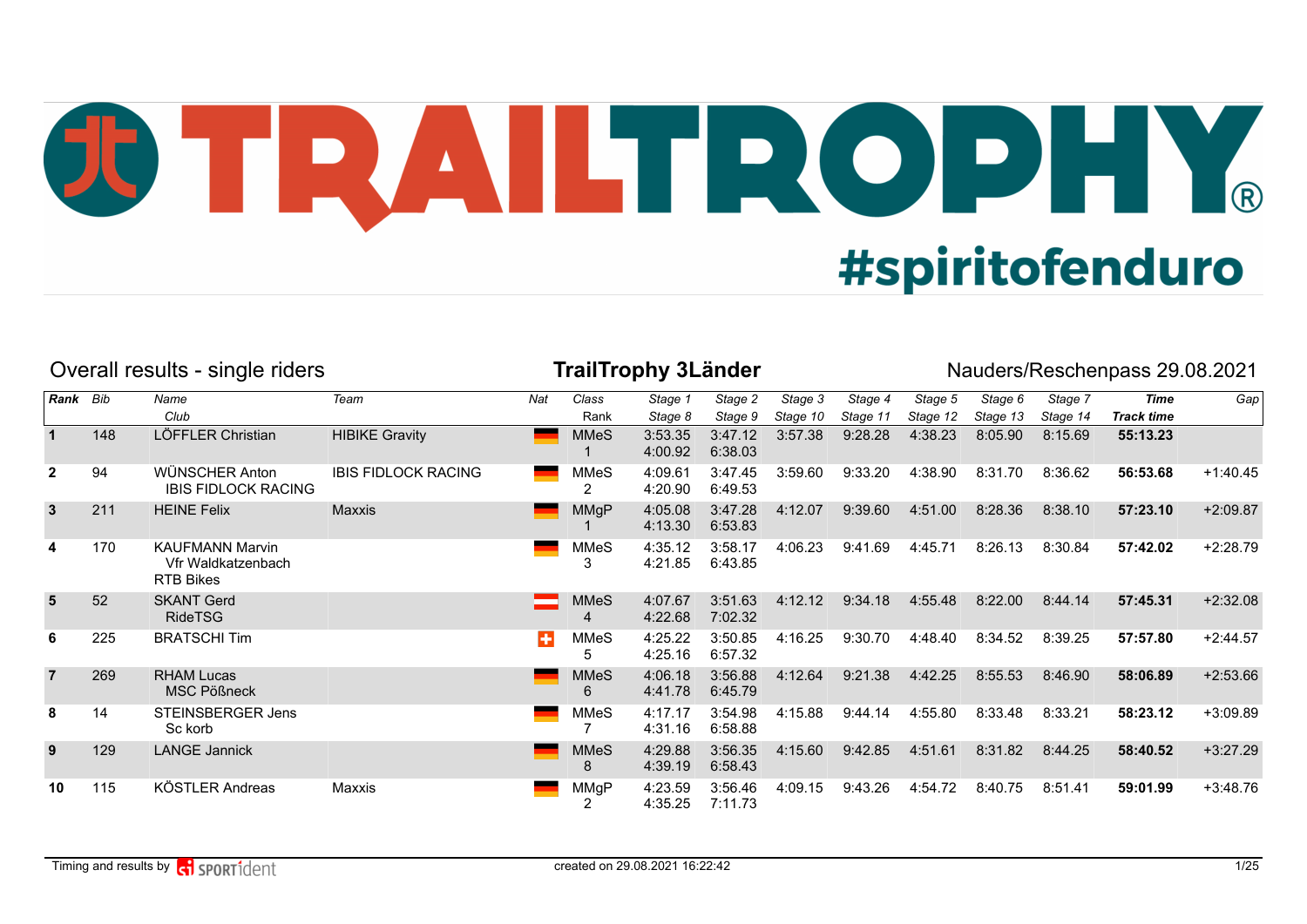|          |       | Overall results - single riders                                                      |                                         |                 |                                | <b>TrailTrophy 3Länder</b> |                    |                     |                     |                     |                     |                     | Nauders/Reschenpass 29.08.2021   |            |
|----------|-------|--------------------------------------------------------------------------------------|-----------------------------------------|-----------------|--------------------------------|----------------------------|--------------------|---------------------|---------------------|---------------------|---------------------|---------------------|----------------------------------|------------|
| Rank Bib |       | Name<br>Club                                                                         | Team                                    | Nat             | Class<br>Rank                  | Stage 1<br>Stage 8         | Stage 2<br>Stage 9 | Stage 3<br>Stage 10 | Stage 4<br>Stage 11 | Stage 5<br>Stage 12 | Stage 6<br>Stage 13 | Stage 7<br>Stage 14 | <b>Time</b><br><b>Track time</b> | Gap        |
| 11       | 169   | <b>SCHÜZ Tim</b><br><b>RC</b> Germania<br>Weißenburg                                 |                                         | <b>Contract</b> | <b>MMeS</b><br>9               | 4:19.77<br>4:38.20         | 3:48.00<br>7:10.80 | 4:17.07             | 9:53.88             | 4:54.00             | 8:29.30             | 8:59.59             | 59:06.16                         | $+3:52.93$ |
| $12 \,$  | 101   | <b>SHIRLEY James</b><br><b>ROSE Bikes</b>                                            |                                         | $\frac{N}{N}$   | <b>MMeS</b><br>10 <sup>°</sup> | 4:16.35<br>4:15.10         | 3:53.98<br>7:09.86 | 4:22.48             | 9:44.53             | 4:54.73             | 8:55.07             | 9:03.20             | 59:08.20                         | $+3:54.97$ |
| 13       | 91    | <b>HUGO Jordan</b>                                                                   | <b>Maxxis</b>                           |                 | <b>MMgP</b><br>3               | 4:20.51<br>4:52.50         | 3:51.68<br>7:06.16 | 4:10.31             | 9:34.80             | 4:48.74             | 8:44.12             | 9:07.29             | 59:17.84                         | $+4:04.61$ |
| 14       | 177   | <b>GEIGER Yannic</b>                                                                 |                                         |                 | <b>MMeS</b><br>11              | 4:03.62<br>4:10.68         | 3:55.59<br>7:10.18 | 4:28.83             | 9:55.70             | 4:48.06             | 8:34.53             | 9:29.85             | 59:21.84                         | $+4:08.61$ |
| 15       | 138   | <b>ZÜND Nico</b><br>VC Altstätten                                                    |                                         | ŀ.              | <b>MMeS</b><br>12              | 4:09.35<br>4:22.00         | 4:03.06<br>7:07.31 | 4:21.73             | 9:47.73             | 5:09.50             | 8:40.25             | 9:01.55             | 59:22.72                         | $+4:09.49$ |
| 16       | 437-1 | <b>SCHMIDT Florian</b><br>easy-frame.com Bike-<br>Lackschutzfolie                    | easy-frame.com Bike-<br>Lackschutzfolie |                 | <b>DGDR</b><br>$\mathbf{1}$    | 3:55.68<br>4:23.00         | 4:01.28<br>7:24.00 | 4:34.81             | 9:51.08             | 4:56.15             | 8:29.05             | 9:13.85             | 59:35.77                         | $+4:22.54$ |
| 17       | 182   | <b>JANZEN Hannes</b><br><b>SC Korb</b>                                               |                                         |                 | <b>MMeS</b><br>13              | 4:19.91<br>4:28.55         | 3:58.77<br>7:10.38 | 4:28.54             | 9:51.27             | 5:07.21             | 8:35.48             | 9:01.20             | 59:41.89                         | $+4:28.66$ |
| 18       | 394-1 | <b>WILLNER Nick</b><br>Marsupilami                                                   | Marsupilami                             |                 | <b>DMeM</b><br>$\mathbf{1}$    | 4:11.22<br>4:22.25         | 3:56.10<br>7:01.11 |                     | 4:23.65 10:07.30    | 5:03.12             | 8:51.53             | 9:11.41             | 59:50.47                         | $+4:37.24$ |
| 19       | 394-2 | <b>KNORR Tim</b><br>Marsupilami                                                      | Marsupilami                             |                 | <b>DMeM</b><br>$\overline{2}$  | 4:11.93<br>4:22.60         | 3:56.15<br>7:00.95 |                     | 4:23.35 10:07.93    | 5:03.04             | 8:51.98             | 9:11.42             | 59:51.92                         | +4:38.69   |
| 20       | 414-1 | <b>PESCHKE Tim</b><br><b>MBORG 66Sick</b>                                            | MBORG 66Sick                            |                 | <b>DMeM</b><br>3               | 4:13.07<br>4:56.72         | 4:00.65<br>7:15.58 | 4:28.82             | 9:41.29             | 5:02.77             | 8:24.25             | 9:09.60             | 59:54.18                         | $+4:40.95$ |
| 21       | 273   | <b>TORENBEEK Ruben</b>                                                               |                                         |                 | <b>MMeS</b><br>14              | 4:24.49<br>4:52.50         | 3:58.95<br>7:17.12 | 4:22.97             | 9:47.47             | 4:53.62             | 8:50.70             | 9:01.29             | 1:00:03.76                       | $+4:50.53$ |
| 22       | 437-2 | <b>KÜHN Oliver</b><br>easy-frame.com Bike-<br>Lackschutzfolie                        | easy-frame.com Bike-<br>Lackschutzfolie |                 | <b>DGDR</b><br>$\overline{2}$  | 4:07.68<br>4:22.48         | 4:00.89<br>7:35.85 | 4:35.23             | 9:51.70             | 4:54.60             | 8:32.18             | 9:16.41             | 1:00:04.19                       | $+4:50.96$ |
| 23       | 24    | <b>KUMPF Davin</b>                                                                   |                                         |                 | <b>MMeS</b><br>15              | 4:13.37<br>4:34.91         | 4:01.02<br>7:32.35 | 4:31.96             | 9:40.72             | 5:07.52             | 8:34.75             | 9:13.80             | 1:00:14.13                       | $+5:00.90$ |
| 24       | 152   | <b>HARTMANN Niklas</b><br>Woffm                                                      | <b>HIBIKE Gravity</b>                   |                 | <b>MMeS</b><br>16              | 4:29.73<br>4:36.03         | 3:58.35<br>7:15.79 | 4:19.48             | 9:51.86             | 4:58.75             | 9:04.88             | 9:06.16             | 1:00:23.81                       | $+5:10.58$ |
| 25       | 69    | <b>JAKUBOWSKI Maximilian</b><br><b>Bungee Racing</b><br>Brigade / BSC<br>Tiefenbronn |                                         |                 | <b>MMeS</b><br>17              | 4:40.77<br>4:32.05         | 3:58.55<br>7:28.82 | 4:20.01             | 9:47.37             | 5:03.84             | 8:43.23             | 9:09.83             | 1:00:23.86                       | $+5:10.63$ |
| 26       | 178   | SPINDLER Fabian                                                                      | Komoot                                  |                 | <b>MMgP</b><br>4               | 4:18.72<br>4:21.65         | 3:55.29<br>7:08.48 | 4:38.62             | 9:56.93             | 5:25.75             | 8:32.50             | 9:18.66             | 1:00:24.95                       | $+5:11.72$ |
| 27       | 42    | <b>WALTER Timo</b><br>Freeride-Mountain                                              |                                         |                 | <b>MMeS</b><br>18              | 4:14.47<br>4:36.36         | 4:00.82<br>7:17.96 | 4:33.20             | 9:55.29             | 5:03.03             | 8:40.32             | 9:25.22             | 1:00:28.27                       | $+5:15.04$ |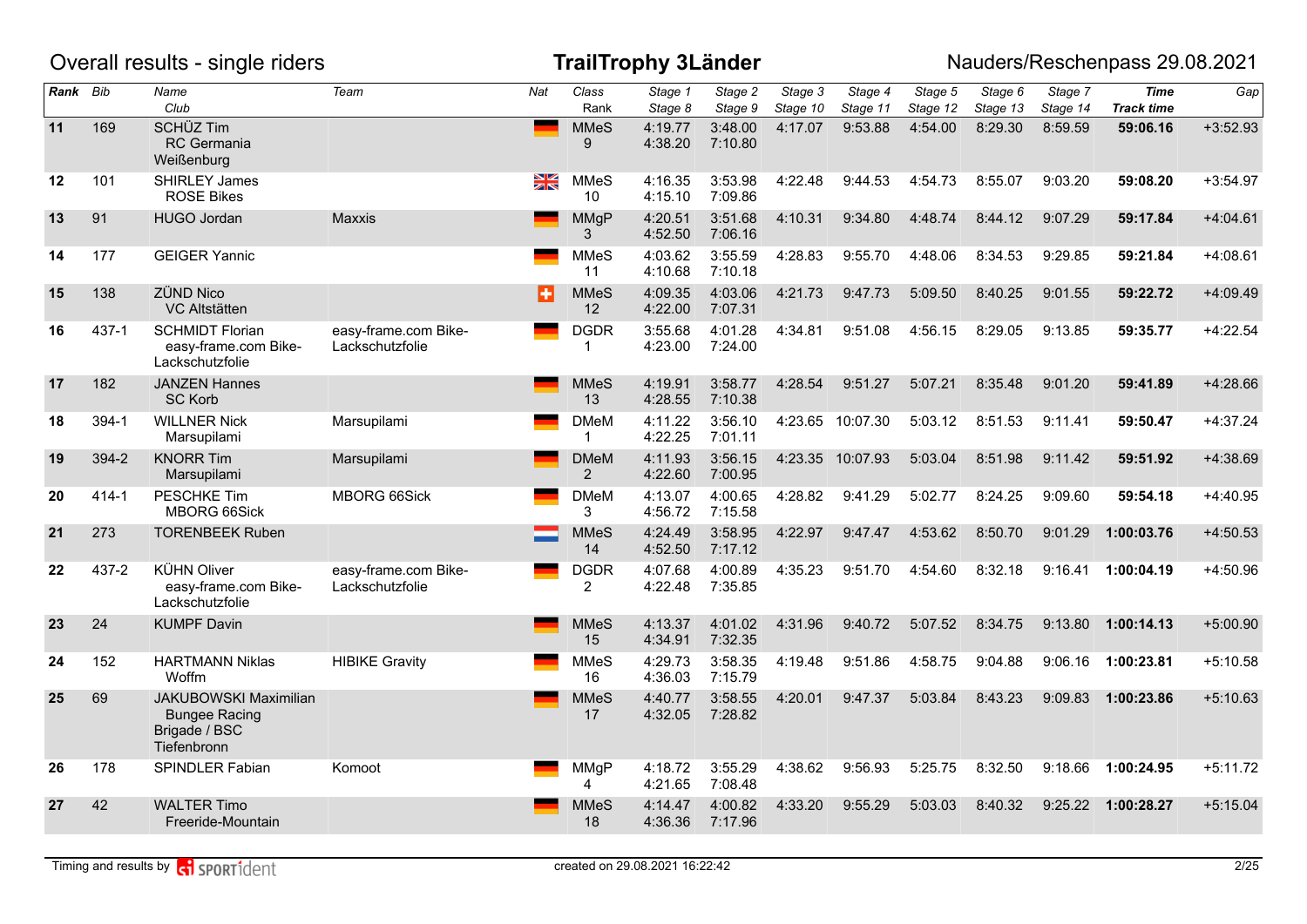|          |       | Overall results - single riders                                                   |                                                       |                 |                        | <b>TrailTrophy 3Länder</b>     |                    |                     |                     |                     |                     |                     | Nauders/Reschenpass 29.08.2021   |            |
|----------|-------|-----------------------------------------------------------------------------------|-------------------------------------------------------|-----------------|------------------------|--------------------------------|--------------------|---------------------|---------------------|---------------------|---------------------|---------------------|----------------------------------|------------|
| Rank Bib |       | Name<br>Club                                                                      | Team                                                  | Nat             | Class<br>Rank          | Stage 1<br>Stage 8             | Stage 2<br>Stage 9 | Stage 3<br>Stage 10 | Stage 4<br>Stage 11 | Stage 5<br>Stage 12 | Stage 6<br>Stage 13 | Stage 7<br>Stage 14 | <b>Time</b><br><b>Track time</b> | Gap        |
| 28       | 224   | <b>BUCHER Renato</b><br>Urbikers.ch                                               |                                                       | ÷               | <b>MMeS</b><br>19      | 4:08.30<br>4:38.65             | 4:04.03<br>7:24.12 | 4:25.20             | 10:08.43            | 4:54.86             | 8:57.68             | 9:09.85             | 1:00:29.30                       | $+5:16.07$ |
| 29       | 289   | GÖWEIL Jonas                                                                      |                                                       |                 | <b>MMeS</b><br>20      | 4:57.98<br>4:49.68             | 3:57.88<br>7:09.87 | 4:16.55             | 9:43.17             | 4:58.50             | 8:58.30             | 9:04.85             | 1:00:29.33                       | $+5:16.10$ |
| 30       | 183   | <b>BRAUN Dennis</b>                                                               |                                                       |                 | <b>MMeS</b><br>21      | 4:21.80<br>4:49.43             | 3:57.10<br>7:32.68 | 4:30.52             | 9:59.23             | 5:03.82             | 8:41.30             | 9:08.54             | 1:00:40.03                       | $+5:26.80$ |
| 31       | 85    | <b>GLASER Julian</b><br>Lietz Sport Racing                                        | Lietz Sport Racing                                    |                 | <b>MMeS</b><br>22      | 5:01.37<br>4:52.36             | 4:09.95<br>7:07.93 | 4:13.62             | 9:48.83             | 4:57.36             | 8:59.40             | 8:51.48             | 1:00:40.47                       | $+5:27.24$ |
| 32       | 140   | <b>ENDER Sandro</b><br>Radsport Frei                                              | Radsport Frei                                         | ÷               | <b>MMeS</b><br>23      | 4:19.53<br>4:26.35             | 4:00.00<br>7:13.64 | 4:36.05             | 10:09.22            | 5:08.60             | 8:53.63             | 9:10.20             | 1:00:41.03                       | $+5:27.80$ |
| 33       | 135   | <b>KLEINDIENST Andre</b><br>Team ARC8 Racing                                      |                                                       |                 | <b>MMaS</b><br>1       | 4:16.75<br>4:37.22             | 4:05.15<br>7:28.25 |                     | 4:35.95 10:06.62    | 5:00.08             | 8:45.00             | 9:10.55             | 1:00:44.17                       | $+5:30.94$ |
| 34       | 9     | HATERD Wilfred Van de<br><b>GIANT Germany</b><br>Offroad Team                     |                                                       |                 | <b>MSMS</b><br>1       | 4:22.13<br>4:53.81             | 4:05.57<br>7:23.24 | 4:36.07             | 10:07.23            | 4:59.67             | 8:41.79             | 9:02.10             | 1:00:53.48                       | $+5:40.25$ |
| 35       | 93    | <b>KLAUSMANN Marcus</b>                                                           | Klausmann Suspension<br>Propain                       |                 | MMaS<br>$\overline{2}$ | 4:11.79<br>5:04.86             | 3:58.13<br>7:22.17 | 4:17.71             | 9:55.88             | 4:49.83             | 9:05.19             | 9:30.04             | 1:00:53.86                       | $+5:40.63$ |
| 36       | 5     | <b>VONHAUSEN Oliver</b><br><b>MTB Freiburg</b>                                    |                                                       |                 | <b>MMeS</b><br>24      | 4:17.25<br>4:24.53             | 4:03.05<br>7:17.75 | 4:35.18             | 10:12.78            | 5:17.65             | 8:44.95             | 9:18.60             | 1:00:55.93                       | $+5:42.70$ |
| 37       | 426-1 | <b>KOLP Andreas</b><br>Whyte Bikes -<br>Seppcycles.com                            | Whyte Bikes -<br>Seppcycles.com                       | ÷               | <b>DMeM</b><br>4       | 4:16.18<br>4:37.32             | 4:01.63<br>7:17.73 |                     | 4:25.72 10:11.13    | 4:59.98             | 9:10.21             | 9:16.47             | 1:00:58.72                       | $+5:45.49$ |
| 38       | 113   | <b>SCHENK Benedikt</b>                                                            |                                                       |                 | <b>MMeS</b><br>25      | 4:25.75<br>4:34.82             | 4:02.54<br>7:16.16 |                     | 4:29.52 10:02.75    | 5:13.25             | 9:11.30             | 9:04.70             | 1:00:59.54                       | $+5:46.31$ |
| 39       | 272   | <b>BAYER Jens</b><br><b>SC Korb</b>                                               |                                                       |                 | <b>MMeS</b><br>26      | 4:24.15<br>4:58.15             | 4:08.55<br>7:20.79 | 4:25.92             | 10:02.52            | 5:05.52             | 8:55.03             | 8:54.47             | 1:01:04.52                       | $+5:51.29$ |
| 40       | 259   | <b>TRÜTZSCHLER Karl</b>                                                           |                                                       |                 | <b>MMeS</b><br>27      | 4:32.50<br>4:29.78             | 4:03.02<br>7:37.30 | 4:30.61             | 9:57.70             | 5:12.15             | 8:39.10             | 9:23.90             | 1:01:04.71                       | $+5:51.48$ |
| 41       | 395-1 | <b>SKARUPA Mark</b><br>Affittasi Racing                                           | Affittasi Racing                                      | $\blacklozenge$ | <b>DMeM</b><br>5       | 4:22.02<br>4:43.80             | 4:04.84<br>7:14.77 | 4:35.50             | 10:04.20            | 5:13.27             | 8:45.45             | 9:25.90             | 1:01:05.89                       | $+5:52.66$ |
| 42       | 429-2 | <b>KIENZLE Gregor</b><br>Zwei Himmelhunde auf<br>dem Weg zur Hölle -<br>Santa Cru | Zwei Himmelhunde auf dem<br>Weg zur Hölle - Santa Cru |                 | <b>DGDR</b><br>3       | 4:24.66<br>4:53.33             | 3:59.80<br>7:16.32 | 4:22.60             | 10:15.62            | 5:17.37             | 8:38.35             | 9:13.98             | 1:01:07.05                       | $+5:53.82$ |
| 43       | 51    | <b>KOFLER Christoph</b><br>radwerker.at                                           |                                                       |                 | <b>MMeS</b><br>28      | 4:15.98<br>4:27.82             | 4:08.68<br>7:44.31 | 4:46.30             | 9:52.78             | 5:09.13             | 8:36.55             |                     | 9:26.75 1:01:11.12               | $+5:57.89$ |
| 44       | 110   | SOKOLOWSKI Jurek                                                                  |                                                       |                 | <b>MMeS</b><br>29      | 4:18.47<br>4:39.00             | 4:05.10<br>7:06.37 | 4:26.85             | 9:57.35             | 5:06.92             | 9:36.67             |                     | 9:13.35 1:01:15.83               | $+6:02.60$ |
| 45       | 41    | <b>PARGMANN Urs</b><br><b>ION / Transition Bikes</b>                              |                                                       | в               | MMaS<br>3              | 4:23.42<br>4:39.07             | 4:01.41<br>7:36.12 |                     | 4:28.85 10:13.71    | 5:08.21             | 8:50.20             |                     | 9:17.30 1:01:17.81               | $+6:04.58$ |
|          |       | Timing and results by <b>c</b> open sport ident                                   |                                                       |                 |                        | created on 29.08.2021 16:22:42 |                    |                     |                     |                     |                     |                     |                                  | 3/25       |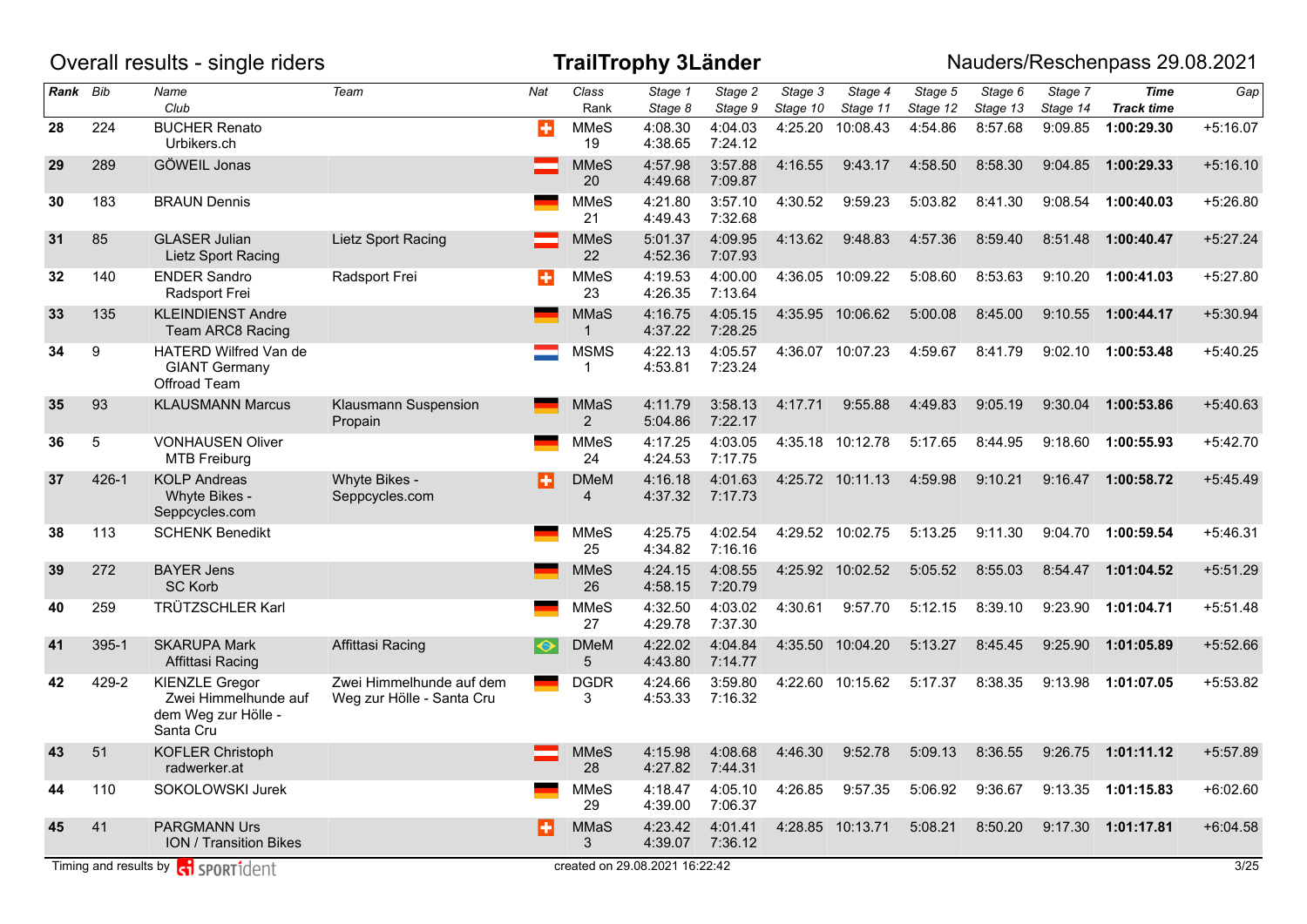|          |           | Overall results - single riders                                |                                    |       |                                | <b>TrailTrophy 3Länder</b> |                    |                     |                     |                     |                     |                     | Nauders/Reschenpass 29.08.2021   |            |
|----------|-----------|----------------------------------------------------------------|------------------------------------|-------|--------------------------------|----------------------------|--------------------|---------------------|---------------------|---------------------|---------------------|---------------------|----------------------------------|------------|
| Rank Bib |           | Name<br>Club                                                   | Team                               | Nat   | Class<br>Rank                  | Stage 1<br>Stage 8         | Stage 2<br>Stage 9 | Stage 3<br>Stage 10 | Stage 4<br>Stage 11 | Stage 5<br>Stage 12 | Stage 6<br>Stage 13 | Stage 7<br>Stage 14 | <b>Time</b><br><b>Track time</b> | Gap        |
| 46       | 154       | MÖLLER Jens<br>DIMB Racingteam in der<br>DIMB e.V.             |                                    |       | <b>MMeS</b><br>30              | 4:28.91<br>4:56.55         | 4:03.82<br>7:24.83 | 4:19.98             | 10:07.58            | 4:59.32             | 8:52.88             | 9:31.77             | 1:01:19.82                       | $+6:06.59$ |
| 47       | 258       | <b>BRÄNDLEIN Hannes</b>                                        | <b>SRAM Factory Team</b>           |       | <b>MMeS</b><br>31              | 4:18.60<br>4:43.12         | 4:03.27<br>7:18.67 |                     | 4:33.35 10:04.74    | 5:09.40             | 8:39.56             | 9:47.90             | 1:01:22.36                       | $+6:09.13$ |
| 48       | 73        | <b>WEIß Patrick</b>                                            |                                    |       | <b>MMeS</b><br>32              | 4:22.70<br>4:35.23         | 4:07.41<br>6:46.09 | 4:40.35             | 9:41.26             | 6:53.50             | 8:41.72             | 8:56.60             | 1:01:26.74                       | $+6:13.51$ |
| 49       | 204       | <b>DEJAGER Michael</b>                                         |                                    |       | <b>MMeS</b><br>33              | 4:31.83<br>4:41.20         | 4:09.25<br>7:10.83 |                     | 4:29.65 10:02.70    | 5:11.46             | 9:02.30             | 9:18.32             | 1:01:28.01                       | $+6:14.78$ |
| 50       | 420-2     | <b>ROTHENBACH Chris</b><br>Team MAXXIS                         | <b>Team MAXXIS</b>                 |       | <b>DMeM</b><br>6               | 4:19.55<br>4:33.99         | 3:59.98<br>7:37.75 | 4:34.90             | 9:55.62             | 5:06.92             | 8:54.68             | 9:48.05             | 1:01:30.65                       | $+6:17.42$ |
| 51       | 212       | <b>SCHMIDER Daniel</b><br>MSC Konstanz e.V.                    |                                    |       | <b>MMaS</b><br>$\overline{4}$  | 4:41.45<br>4:56.74         | 4:11.32<br>7:18.77 |                     | 4:24.48 10:06.83    | 5:08.40             | 8:52.35             | 9:09.54             | 1:01:33.56                       | $+6:20.33$ |
| 52       | 263       | <b>HOFFMANN Marco</b><br>Stadtwaldliebe Koblenz                | <b>TS Trail Ride Crew</b>          |       | <b>MMeS</b><br>34              | 4:21.67<br>4:37.73         | 4:04.88<br>7:41.42 |                     | 4:34.45 10:02.45    | 5:05.00             | 9:03.82             | 9:30.19             | 1:01:38.44                       | $+6:25.21$ |
| 53       | 297       | <b>TSCHENETT Vito</b><br>The Bike Patcher                      | The Bike Patcher                   | в     | <b>MMeS</b><br>35              | 4:39.78<br>4:47.90         | 4:03.07<br>6:58.05 |                     | 4:35.65 10:05.38    | 5:18.20             | 9:06.13             | 9:16.87             | 1:01:40.41                       | $+6:27.18$ |
| 54       | 194       | <b>WERRES Florian</b><br><b>Wheels Over Frankfurt</b><br>e.V.  |                                    |       | <b>MMeS</b><br>36              | 3:57.92<br>4:08.40         | 3:56.05<br>7:04.93 |                     | 4:18.45 10:07.35    | 7:48.24             | 8:45.96             | 9:04.58             | 1:01:42.97                       | $+6:29.74$ |
| 55       | 426-2     | <b>FUCHS Patrice</b><br>Whyte Bikes -<br>Seppcycles.com        | Whyte Bikes -<br>Seppcycles.com    | в     | DMeM<br>$\overline{7}$         | 4:21.65<br>4:41.72         | 4:01.55<br>7:31.92 |                     | 4:29.97 10:04.06    | 5:08.65             | 9:11.52             | 9:20.35             | 1:01:44.18                       | $+6:30.95$ |
| 56       | $410 - 1$ | <b>RUPPRECHT Michael</b><br>Camp Racing / Newmen<br>Components | Camp Racing / Newmen<br>Components |       | <b>DMeM</b><br>8               | 4:25.85<br>5:00.65         | 4:08.42<br>7:23.89 |                     | 4:35.50 10:11.05    | 5:06.22             | 8:57.97             | 9:23.45             | 1:01:57.38                       | $+6:44.15$ |
| 57       | 262       | <b>KIESER Alexander</b><br>Maxxis                              | <b>Maxxis</b>                      |       | <b>MMeS</b><br>37              | 4:17.90<br>4:38.98         | 3:59.30<br>7:30.05 |                     | 4:30.15 10:05.38    | 5:36.73             | 8:59.41             | 9:41.29             | 1:01:58.71                       | $+6:45.48$ |
| 58       | 12        | <b>MAYER David</b>                                             |                                    |       | MMaS<br>5                      | 4:29.92<br>4:47.67         | 4:03.03<br>8:07.00 |                     | 4:33.39 10:08.68    | 5:08.20             | 8:39.38             | 9:25.92             | 1:01:58.81                       | $+6:45.58$ |
| 59       | 446-2     | <b>LAIMER Stefan</b><br>Mordsdrumm Oschis                      | Mordsdrumm Oschis                  | n a s | <b>DMeM</b><br>9               | 4:20.59<br>4:27.87         | 3:59.82<br>7:33.58 |                     | 4:56.73 10:15.30    | 5:12.61             | 8:53.75             | 9:34.40             | 1:02:03.65                       | $+6:50.42$ |
| 60       | 95        | <b>PANTHEL Moritz</b><br>SCBMU/Bockshop.com                    |                                    |       | <b>MMeS</b><br>38              | 4:08.57<br>4:58.65         | 3:57.93<br>8:04.25 |                     | 4:24.87 10:06.10    | 5:01.22             | 8:32.55             | 9:56.13             | 1:02:07.30                       | $+6:54.07$ |
| 61       | 395-2     | <b>ADAM Valentin</b><br>Affittasi Racing                       | Affittasi Racing                   |       | <b>DMeM</b><br>10 <sup>°</sup> | 4:35.37<br>4:54.68         | 4:02.41<br>7:29.27 |                     | 4:37.56 10:03.46    | 5:13.48             | 9:06.71             | 9:25.92             | 1:02:12.11                       | $+6:58.88$ |
| 62       | 136       | SPIESS Robin<br>VC Altstätten                                  |                                    | ÷     | <b>MMeS</b><br>39              | 4:34.95<br>4:15.95         | 4:10.06<br>7:36.57 | 4:46.38             | 9:57.90             | 5:21.98             | 9:10.33             | 9:34.43             | 1:02:12.83                       | $+6:59.60$ |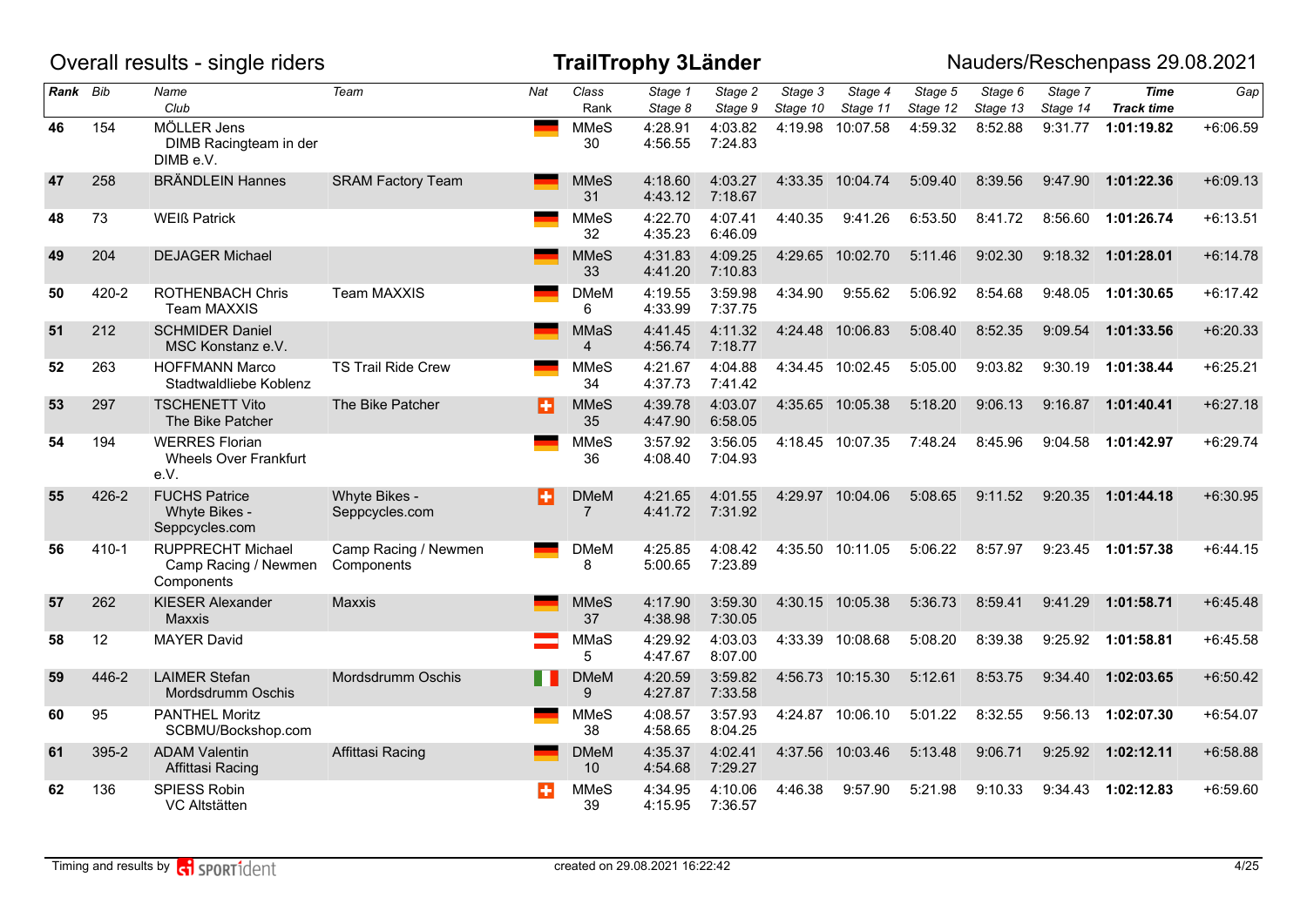|          |                | Overall results - single riders                                       |                            |                  |                                  | <b>TrailTrophy 3Länder</b> |                    |                     |                     |                     |                     |                     | Nauders/Reschenpass 29.08.2021   |            |
|----------|----------------|-----------------------------------------------------------------------|----------------------------|------------------|----------------------------------|----------------------------|--------------------|---------------------|---------------------|---------------------|---------------------|---------------------|----------------------------------|------------|
| Rank Bib |                | Name<br>Club                                                          | Team                       | Nat              | Class<br>Rank                    | Stage 1<br>Stage 8         | Stage 2<br>Stage 9 | Stage 3<br>Stage 10 | Stage 4<br>Stage 11 | Stage 5<br>Stage 12 | Stage 6<br>Stage 13 | Stage 7<br>Stage 14 | <b>Time</b><br><b>Track time</b> | Gap        |
| 63       | 27             | <b>SIMMEN Mark</b><br>Freerideconnection<br>Luzern                    |                            | Ð                | <b>MMeS</b><br>40                | 4:34.91<br>4:33.75         | 3:57.18<br>7:31.42 | 4:40.96             | 10:11.75            | 5:11.42             | 9:06.15             | 9:45.85             | 1:02:14.89                       | $+7:01.66$ |
| 64       | 32             | <b>BECKERBAUER Armin</b>                                              |                            | $\ddot{\bullet}$ | <b>MMeS</b><br>41                | 4:47.22<br>4:27.23         | 4:10.28<br>7:15.87 |                     | 4:52.83 10:02.15    | 5:08.32             | 9:06.70             | 9:43.30             | 1:02:24.25                       | $+7:11.02$ |
| 65       | 163            | <b>ERTLE Max</b><br>MTB Freiburg e.V.                                 |                            | $\triangle$      | <b>MMeS</b><br>42                | 4:16.25<br>4:32.22         | 4:01.90<br>7:19.65 |                     | 4:34.73 11:07.95    | 5:23.13             | 9:01.14             | 9:32.40             | 1:02:37.08                       | $+7:23.85$ |
| 66       | $\overline{4}$ | <b>MANNCHEN Philipp</b>                                               |                            |                  | <b>MMeS</b><br>43                | 4:37.22<br>5:00.50         | 4:07.73<br>7:57.83 |                     | 4:25.65 10:03.70    | 5:01.37             | 9:12.97             | 9:42.66             | 1:02:51.15                       | $+7:37.92$ |
| 67       | $392 - 1$      | <b>HOHL Fabian</b><br><b>LAST FACTORY TEAM</b>                        | <b>LAST FACTORY TEAM</b>   |                  | <b>DMeM</b><br>11                | 4:30.88<br>4:53.02         | 4:07.67<br>7:21.44 |                     | 4:31.93 10:30.46    | 5:08.69             | 9:17.10             | 9:38.19             | 1:02:52.50                       | $+7:39.27$ |
| 68       | 302            | <b>BRANDL Yannick</b><br>Downhill Verein<br>Voralberg                 |                            |                  | <b>MMeS</b><br>44                | 4:36.05<br>5:08.65         | 3:59.43<br>7:35.96 |                     | 4:25.32 10:07.93    | 5:14.78             | 9:17.37             |                     | 9:48.42 1:02:53.79               | $+7:40.56$ |
| 69       | 139            | <b>MANKE Lukas</b>                                                    |                            |                  | <b>MMeS</b><br>45                | 4:24.42<br>4:48.17         | 4:22.82<br>7:28.00 |                     | 4:39.22 10:18.28    | 5:25.88             | 9:10.70             | 9:26.55             | 1:02:56.29                       | $+7:43.06$ |
| 70       | 67             | <b>FELING Johannes</b><br>Gravity Pilots e.V.                         |                            |                  | <b>MMeS</b><br>46                | 4:28.58<br>4:33.10         | 3:57.86<br>7:41.65 |                     | 4:55.15 10:36.73    | 5:28.02             | 9:09.18             | 9:27.36             | 1:02:57.99                       | $+7:44.76$ |
| 71       | 86             | <b>SCHILDBECK Sascha</b><br>LietzSportRacing                          |                            |                  | <b>MMeS</b><br>47                | 4:35.60<br>4:45.00         | 4:09.37<br>7:39.30 |                     | 4:39.03 10:16.20    | 5:22.58             | 9:03.19             | 9:35.37             | 1:03:02.93                       | $+7:49.70$ |
| 72       | 133            | <b>BÜNGEN Lars</b>                                                    |                            | ÷                | <b>MMeS</b><br>48                | 5:01.14<br>4:37.85         | 4:13.17<br>7:45.80 |                     | 4:45.31 10:12.70    | 5:17.08             | 9:11.23             | 9:23.60             | 1:03:07.68                       | $+7:54.45$ |
| 73       | 20             | <b>JACKISCH Joel</b><br>HaBe MTB                                      |                            |                  | <b>MMeS</b><br>49                | 4:42.40<br>4:48.15         | 4:09.18<br>7:29.15 |                     | 5:08.94 10:19.20    | 5:07.57             | 9:00.92             | 9:38.89             | 1:03:07.78                       | $+7:54.55$ |
| 74       | 77             | <b>FROBENIUS Moritz</b>                                               |                            |                  | <b>MMeS</b><br>50                | 4:45.05<br>4:46.93         | 4:07.08<br>7:27.68 |                     | 4:35.06 10:14.37    | 5:16.27             | 9:19.08             |                     | 9:44.44 1:03:11.86               | $+7:58.63$ |
| 75       | $420 - 1$      | <b>MAAG Paul</b><br><b>Team MAXXIS</b>                                | <b>Team MAXXIS</b>         |                  | <b>DMeM</b><br>$12 \overline{ }$ | 4:15.07<br>4:47.57         | 4:01.36<br>7:39.37 |                     | 4:31.28 10:10.36    | 5:10.77             |                     | 8:55.63 11:00.50    | 1:03:12.78                       | $+7:59.55$ |
| 76       | 248            | <b>WILLIAMS Charlie</b><br><b>Gravity Enduro</b><br>World/Whyte Bikes | Gravity Enduro/Whyte Bikes |                  | MMaS<br>6                        | 4:37.68<br>4:40.83         | 4:09.77<br>7:34.38 |                     | 5:04.58 10:18.16    | 5:12.33             | 9:09.55             | 9:40.39             | 1:03:17.42                       | $+8:04.19$ |
| 77       | 230            | <b>SPICKERMANN Tim</b><br>MTB Club München e.V.                       |                            |                  | <b>MMeS</b><br>51                | 4:32.09<br>4:53.55         | 4:22.77<br>7:42.50 |                     | 4:40.64 10:23.13    | 5:07.56             | 9:23.77             | 9:22.42             | 1:03:20.80                       | $+8:07.57$ |
| 78       | 175            | <b>RUDIGIER Alexander</b><br><b>SG Rheinfelden</b>                    |                            |                  | <b>MMeS</b><br>52                | 4:40.51<br>5:04.58         | 4:17.37<br>7:48.99 |                     | 4:36.81 10:12.75    | 5:16.42             | 9:07.80             | 9:34.69             | 1:03:29.65                       | $+8:16.42$ |
| 79       | 303            | <b>STIX Felix</b>                                                     |                            |                  | <b>MMeS</b><br>53                | 4:49.94<br>5:17.03         | 4:50.88<br>7:20.95 |                     | 4:43.37 10:09.23    | 5:03.47             | 9:11.25             | 9:24.68             | 1:03:41.34                       | $+8:28.11$ |
| 80       | 111            | <b>HOVESTADT Leander</b><br>MTB Club München e.V.                     |                            |                  | <b>MMeS</b><br>54                | 4:32.73<br>4:32.87         | 4:15.43<br>7:22.78 | 5:02.79             | 10:18.58            | 5:17.17             | 9:26.53             | 10:10.15            | 1:03:43.87                       | $+8:30.64$ |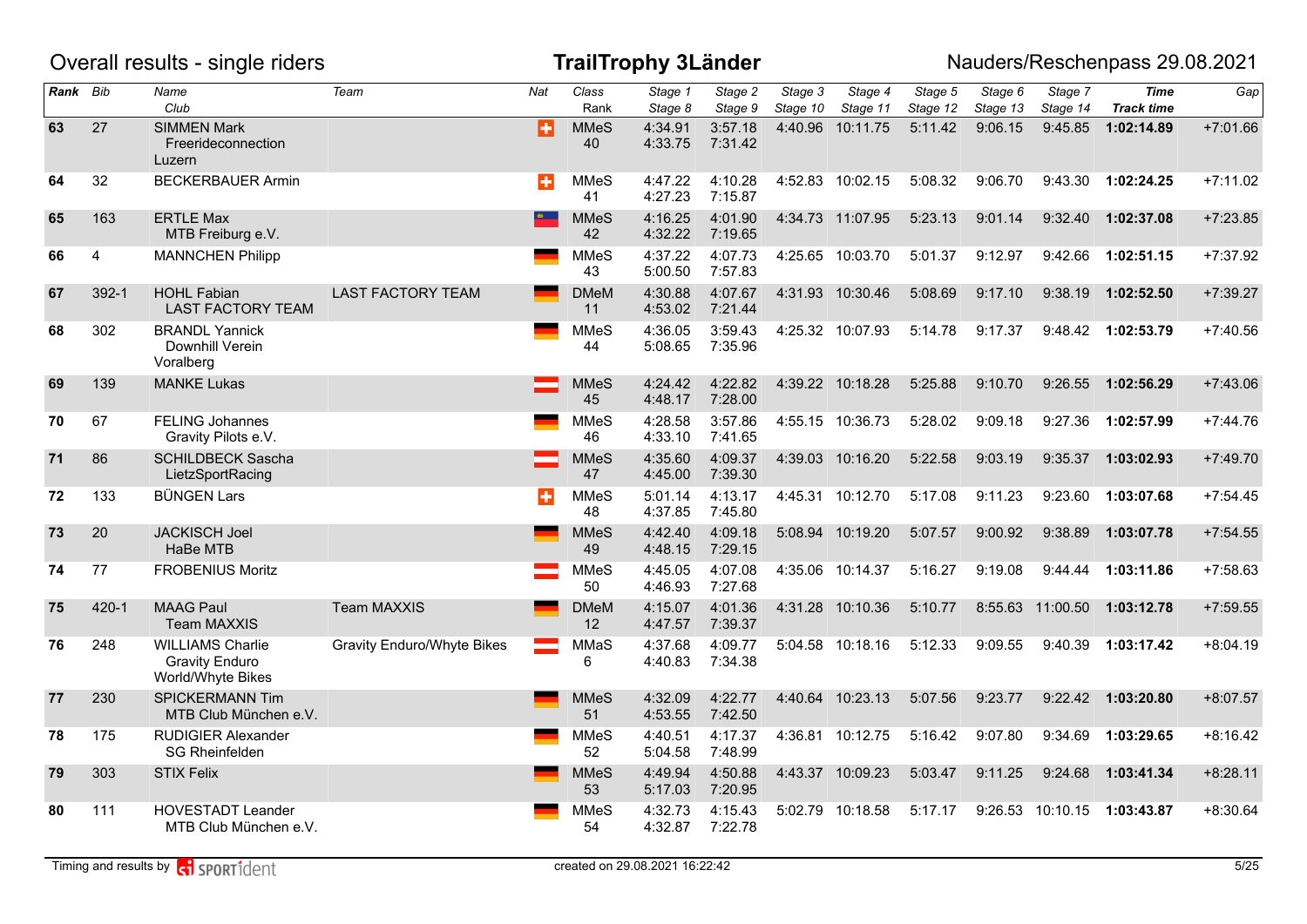|          |              | Overall results - single riders                                                    |                            |     |                               | <b>TrailTrophy 3Länder</b> |                    |                     |                     |                     |                     |                     | Nauders/Reschenpass 29.08.2021 |            |
|----------|--------------|------------------------------------------------------------------------------------|----------------------------|-----|-------------------------------|----------------------------|--------------------|---------------------|---------------------|---------------------|---------------------|---------------------|--------------------------------|------------|
| Rank Bib |              | Name<br>Club                                                                       | Team                       | Nat | Class<br>Rank                 | Stage 1<br>Stage 8         | Stage 2<br>Stage 9 | Stage 3<br>Stage 10 | Stage 4<br>Stage 11 | Stage 5<br>Stage 12 | Stage 6<br>Stage 13 | Stage 7<br>Stage 14 | Time<br><b>Track time</b>      | Gap        |
| 81       | 419-2        | <b>LECLAIR Sylvain</b><br>Coho Park Racing<br>Team                                 | Coho Park Racing Team      |     | <b>DMeM</b><br>13             | 4:19.98<br>5:00.10         | 4:16.23<br>7:49.33 |                     | 5:02.85 10:06.80    | 5:23.30             | 9:15.73             | 9:43.60             | 1:03:52.19                     | $+8:38.96$ |
| 82       | 246          | <b>SCHUMANN Max</b>                                                                | Santa Cruz Bicycles        |     | <b>MMgP</b><br>5              | 4:34.35<br>4:37.97         | 4:10.38<br>7:37.00 |                     | 5:10.58 10:28.92    | 5:26.52             | 9:22.30             | 9:44.61             | 1:03:58.42                     | $+8:45.19$ |
| 83       | 407-1        | <b>BENNER Sam</b><br><b>Stanz Factory Team</b>                                     | <b>Stanz Factory Team</b>  |     | <b>DMeM</b><br>14             | 4:27.11<br>4:58.68         | 4:10.60<br>8:04.20 |                     | 4:44.95 10:28.58    | 5:17.97             | 9:17.95             | 9:51.85             | 1:04:02.67                     | $+8:49.44$ |
| 84       | 414-2        | <b>MARTIN Christophe</b><br><b>MBORG 66Sick</b>                                    | <b>MBORG 66Sick</b>        |     | <b>DMeM</b><br>15             | 4:37.23<br>5:01.25         | 4:11.90<br>7:44.08 |                     | 4:37.50 10:17.00    | 5:15.96             | 10:04.42            | 9:28.89             | 1:04:04.24                     | $+8:51.01$ |
| 85       | 143          | <b>WALTER Robin</b>                                                                |                            |     | <b>MMeS</b><br>55             | 4:35.78<br>4:34.20         | 4:07.96<br>7:42.85 |                     | 4:52.71 10:30.72    | 5:25.38             | 9:09.32             | 10:22.82            | 1:04:08.78                     | $+8:55.55$ |
| 86       | 430-1        | <b>LANTSCHNER Samuel</b><br>SportOkay.com<br><b>RACING</b>                         | SportOkay.com RACING       |     | <b>DGDR</b><br>4              | 4:43.29<br>4:57.80         | 4:05.22<br>7:45.31 |                     | 4:42.95 10:23.98    | 5:29.71             | 9:27.44             | 9:51.85             | 1:04:12.34                     | $+8:59.11$ |
| 87       | 165          | <b>EGE Moritz</b>                                                                  |                            |     | <b>MMeS</b><br>56             | 4:51.30<br>5:07.70         | 4:31.40<br>7:30.80 |                     | 4:52.43 10:21.77    | 5:08.76             | 9:25.33             | 9:34.75             | 1:04:13.56                     | $+9:00.33$ |
| 88       | 59           | <b>HERBERTH Armin</b><br><b>Bike</b><br>DepartmentOffenbach<br>e.V. - BDO / HIBIKE |                            |     | <b>MMeS</b><br>57             | 4:19.25<br>4:34.79         | 4:10.45<br>7:54.30 |                     | 4:47.02 10:33.82    | 5:30.72             |                     | 9:14.48 10:27.35    | 1:04:16.26                     | $+9:03.03$ |
| 89       | 72           | <b>RESCH Bastian</b><br><b>CubeStore Hermsdorf</b>                                 | <b>CubeStore Hermsdorf</b> |     | <b>MMeS</b><br>58             | 4:31.79<br>4:47.65         | 4:14.61<br>7:32.25 |                     | 4:49.55 10:02.13    | 5:27.31             | 9:39.60             | 9:56.77             | 1:04:18.13                     | $+9:04.90$ |
| 90       | 49           | FRITZENSCHAFT Andrè<br>HSB Heidenheim /<br>Trollwheels.de / Velo-<br>Radsport      |                            |     | <b>MSMS</b><br>2              | 4:48.63<br>5:11.50         | 4:16.36<br>7:38.38 |                     | 5:11.39 10:18.92    | 5:19.92             | 9:03.66             | 9:44.19             | 1:04:23.72                     | $+9:10.49$ |
| 91       | $407 - 2$    | <b>HEIDRICH Tom</b><br><b>Stanz Factory Team</b>                                   | <b>Stanz Factory Team</b>  |     | <b>DMeM</b><br>16             | 4:26.90<br>4:58.43         | 4:12.07<br>8:04.10 |                     | 4:44.75 10:27.99    | 5:20.75             | 9:41.12             | 9:50.65             | 1:04:31.29                     | $+9:18.06$ |
| 92       | 261          | SEEMÜLLER Julian<br>Maxxis                                                         |                            |     | <b>MMeS</b><br>59             | 4:29.81<br>4:48.18         | 4:07.38<br>8:07.60 |                     | 5:12.62 10:17.45    | 5:20.45             |                     | 9:01.97 10:14.28    | 1:04:32.00                     | $+9:18.77$ |
| 93       | 226          | <b>ARNOLD Iwan</b><br>FlowAddictedMonkeyHea<br>dz                                  | FlowAddictedMonkeyHeadz    | в   | <b>MSMS</b><br>3              | 4:28.20<br>5:02.47         | 4:10.10<br>7:36.37 |                     | 4:39.60 10:24.67    | 7:10.18             | 8:55.00             | 9:30.50             | 1:04:39.76                     | $+9:26.53$ |
| 94       | 123          | <b>EICHINGER Christoph</b><br>Equipe Velo                                          | Royal Bavarian Woodpacker  |     | <b>MMaS</b><br>$\overline{7}$ | 4:51.03<br>4:51.36         | 4:19.55<br>7:49.00 |                     | 4:48.44 10:18.25    | 5:25.02             |                     | 9:31.10 10:04.56    | 1:04:47.64                     | $+9:34.41$ |
| 95       | $\mathbf{1}$ | <b>KULIKE Florian</b><br>I like shortcuts                                          |                            |     | <b>MMeS</b><br>60             | 4:42.62<br>5:04.30         | 4:06.05<br>8:13.43 |                     | 4:46.60 10:19.80    | 5:09.37             | 9:14.15             | 10:22.75            | 1:04:51.61                     | $+9:38.38$ |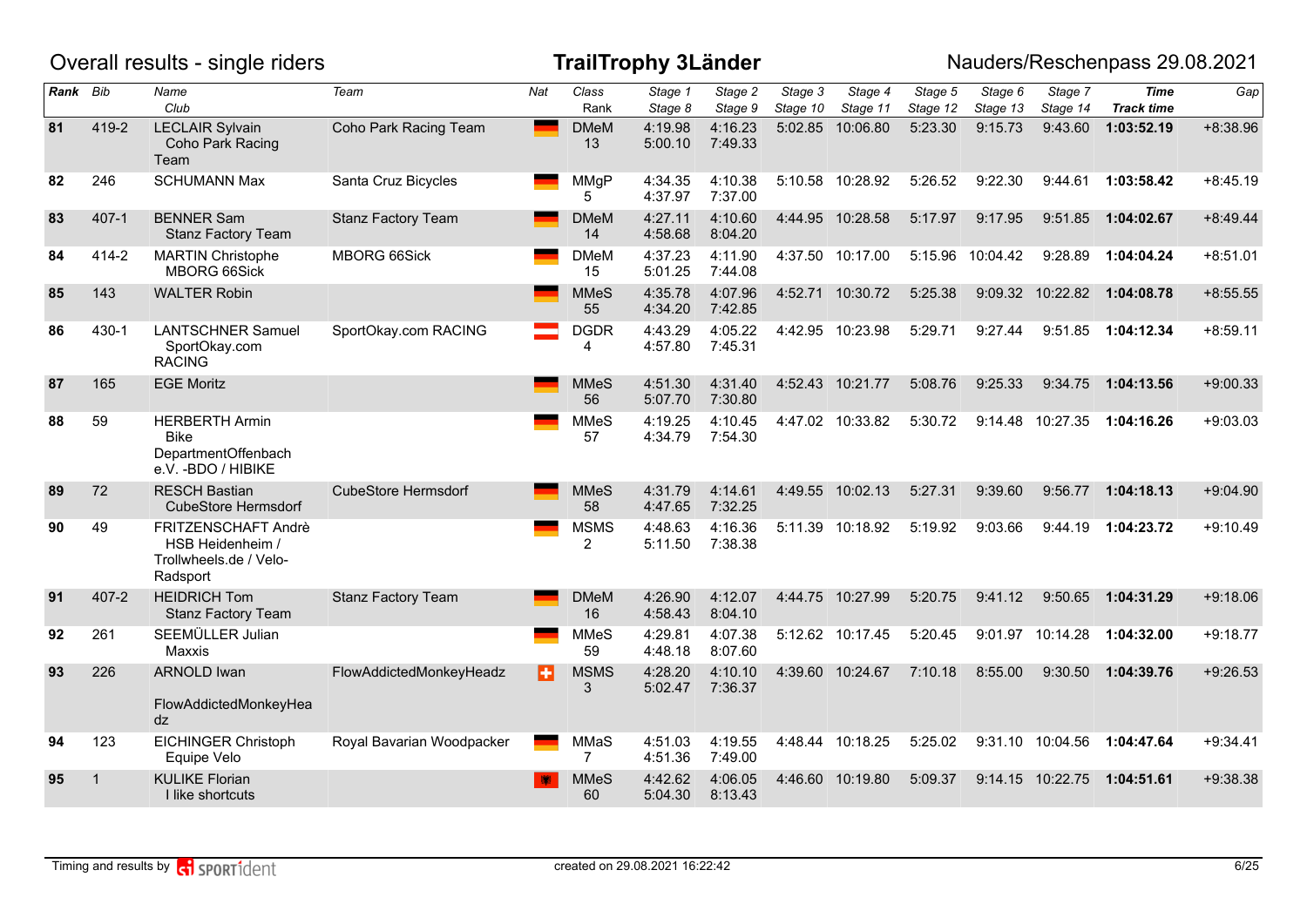|          |           | Overall results - single riders                                         |                                            |     |                   | <b>TrailTrophy 3Länder</b> |                    |                     |                     |                     |                     |                     | Nauders/Reschenpass 29.08.2021   |             |
|----------|-----------|-------------------------------------------------------------------------|--------------------------------------------|-----|-------------------|----------------------------|--------------------|---------------------|---------------------|---------------------|---------------------|---------------------|----------------------------------|-------------|
| Rank Bib |           | Name<br>Club                                                            | Team                                       | Nat | Class<br>Rank     | Stage 1<br>Stage 8         | Stage 2<br>Stage 9 | Stage 3<br>Stage 10 | Stage 4<br>Stage 11 | Stage 5<br>Stage 12 | Stage 6<br>Stage 13 | Stage 7<br>Stage 14 | <b>Time</b><br><b>Track time</b> | Gap         |
| 96       | 278       | <b>RUNGGATSCHER Franz</b><br>Saltos Mountain Xtream<br><b>Dolomites</b> | Saltos Mountain Xtream<br><b>Dolomites</b> | M.  | <b>MMeS</b><br>61 | 4:28.87<br>5:06.06         | 4:12.45<br>7:53.75 |                     | 4:42.69 10:26.97    | 6:01.68             | 9:23.06             | 9:44.03             | 1:04:51.62                       | $+9:38.39$  |
| 97       | 300       | <b>KOPF Patrick</b>                                                     |                                            |     | <b>MMeS</b><br>62 | 5:01.20<br>5:16.28         | 4:23.15<br>7:35.65 |                     | 4:43.60 10:20.34    | 5:10.28             | 9:46.13             | 9:40.09             | 1:04:58.08                       | $+9:44.85$  |
| 98       | 158       | <b>SCHMIDER Robin</b><br><b>MTB Freiburg</b>                            |                                            |     | <b>MMeS</b><br>63 | 4:37.55<br>5:11.35         | 4:06.58<br>7:37.62 |                     | 5:14.90 10:28.30    | 5:33.62             | 9:18.03             | 9:57.06             | 1:05:00.55                       | $+9:47.32$  |
| 99       | 153       | <b>HIPPCHEN Jens</b><br>Trailsurfer                                     |                                            |     | <b>MMaS</b><br>8  | 5:24.63<br>4:50.80         | 4:10.17<br>7:44.33 |                     | 5:12.01 10:56.80    | 5:20.80             | 9:02.73             | 9:41.50             | 1:05:10.39                       | $+9:57.16$  |
| 100      | 187       | <b>BÜCHNER Sven</b><br>TSV 1900 Werneck e.<br>V.                        | <b>SRAM Factory</b>                        |     | <b>MMeS</b><br>64 | 4:26.15<br>4:53.88         | 4:17.97<br>8:00.67 |                     | 5:08.64 10:37.53    | 5:23.39             |                     |                     | 9:15.27 10:17.32 1:05:12.74      | $+9:59.51$  |
| 101      | 38        | MÜLLER Jakob                                                            |                                            |     | <b>MMeS</b><br>65 | 4:37.98<br>5:05.43         | 4:11.70<br>7:46.57 |                     | 5:12.66 10:51.97    | 5:31.38             | 9:21.52             | 9:53.78             | 1:05:21.71                       | $+10:08.48$ |
| 102      | 446-1     | GLUDERER-KASERER<br>David<br>Mordsdrumm Oschis                          | Mordsdrumm Oschis                          |     | <b>DMeM</b><br>17 | 4:44.17<br>4:43.18         | 4:14.08<br>7:52.80 |                     | 5:31.85 10:33.60    | 5:23.73             | 9:26.92             | 9:59.60             | 1:05:23.76                       | $+10:10.53$ |
| 103      | 125       | <b>FARFAN Shawn</b>                                                     |                                            |     | <b>MMeS</b><br>66 | 4:48.33<br>5:12.77         | 4:11.43<br>7:40.08 |                     | 5:05.70 10:24.45    | 5:34.96             | 9:19.94             | 10:11.98            | 1:05:24.07                       | $+10:10.84$ |
| 104      | $441 - 1$ | <b>WURMITZER Noah</b><br><b>Team Bierbauch</b>                          | Team Bierbauch                             |     | <b>DMeM</b><br>18 | 4:44.15<br>5:05.22         | 4:19.72<br>7:41.22 |                     | 5:02.85 10:36.46    | 5:29.17             | 9:26.00             | 9:57.96             | 1:05:36.68                       | $+10:23.45$ |
| 105      | 232       | <b>HELMSTEDT Sascha</b><br><b>Bad Bikers MTB Sport</b><br>e.V.          | Harzcore                                   |     | <b>MMaS</b><br>9  | 4:43.20<br>4:39.60         | 4:16.39<br>8:01.78 |                     | 5:04.40 10:38.09    | 5:33.33             |                     | 9:29.10 10:10.19    | 1:05:37.25                       | $+10:24.02$ |
| 106      | 19        | <b>WINEBERGER</b><br>Maximilian<br><b>Team Replica</b>                  |                                            |     | <b>MMeS</b><br>67 | 4:41.06<br>4:59.88         | 4:16.03<br>8:09.84 |                     | 4:59.00 10:43.01    | 5:31.83             | 9:23.73             | 9:59.74             | 1:05:41.74                       | $+10:28.51$ |
| 107      | 430-2     | <b>LANTSCHNER Dario</b><br>SportOkay.com<br><b>RACING</b>               | SportOkay.com RACING                       |     | <b>DGDR</b><br>5  | 4:43.03<br>5:24.07         | 4:05.32<br>8:14.77 |                     | 4:50.46 10:38.00    | 5:28.15             |                     |                     | 9:27.82 10:08.42 1:05:45.31      | $+10:32.08$ |
| 108      | 172       | <b>HÖCKER Lukas</b><br>Velo und Bike Club<br>Waldshut-Tiengen           |                                            |     | <b>MMeS</b><br>68 | 4:57.25<br>4:52.32         | 4:12.66<br>8:16.28 |                     | 5:01.30 10:26.13    | 5:25.02             | 9:29.05             | 10:05.25            | 1:05:47.91                       | $+10:34.68$ |
| 109      | 112       | <b>HUNGER Mike</b>                                                      |                                            |     | <b>MMeS</b><br>69 | 5:17.99<br>5:22.99         | 4:21.45<br>7:59.77 |                     | 4:32.95 10:27.45    | 5:05.25             | 9:59.94             | 9:50.97             | 1:05:54.21                       | $+10:40.98$ |
| 110      | 76        | <b>HEIDL Jonas</b><br>Schaltwerk-Schwaigern,<br>Sqlab, Non+Components   | Schaltwerk Schwaigern                      |     | <b>MMeS</b><br>70 | 4:34.86<br>4:57.52         | 4:34.80<br>8:09.07 |                     | 4:55.61 10:42.04    | 5:27.58             |                     | 9:37.42 10:02.96    | 1:05:54.67                       | $+10:41.44$ |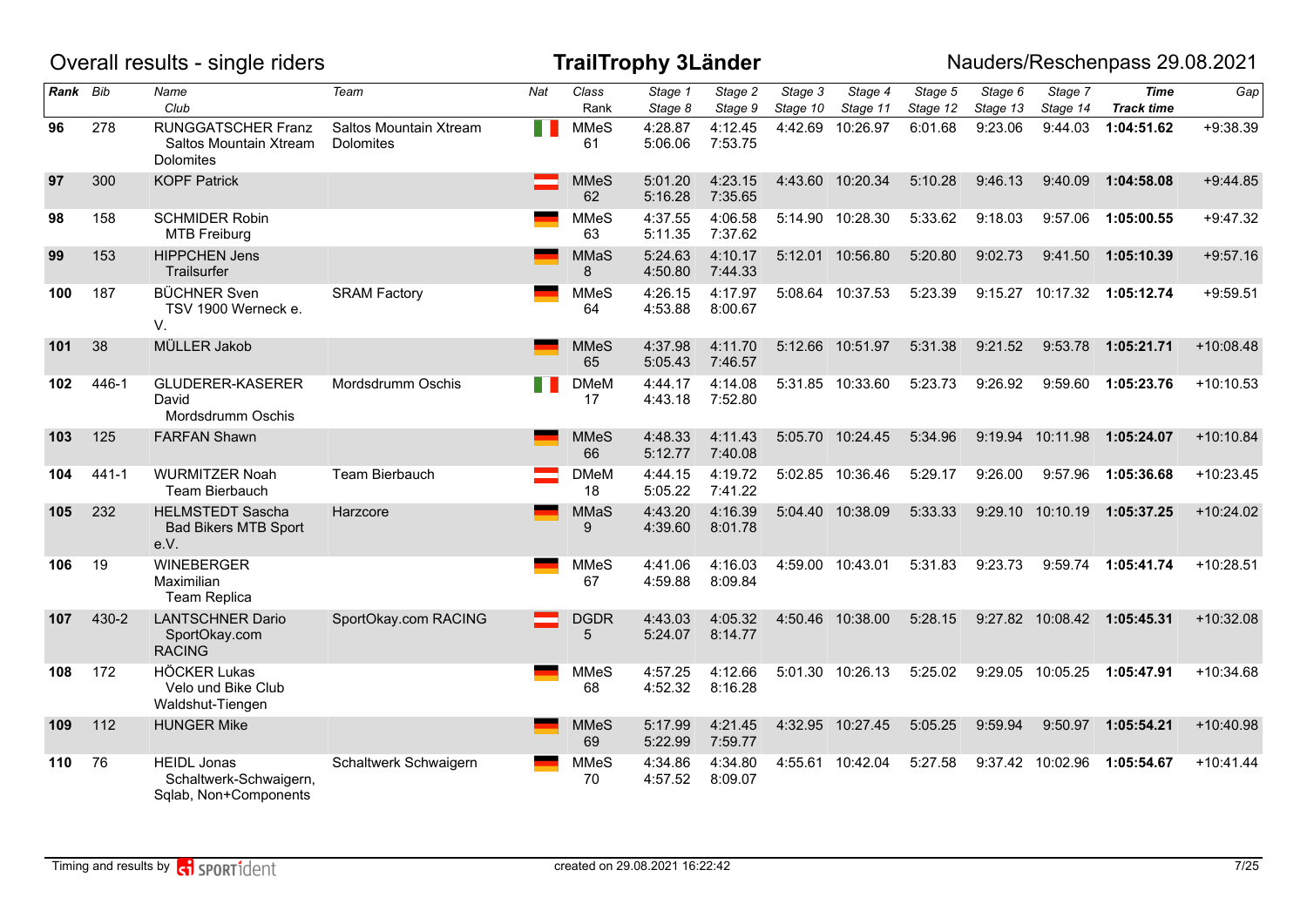|          |           | Overall results - single riders                                              |                                            |                |                   | <b>TrailTrophy 3Länder</b>     |                    |                     |                     |                     |                     |                     | Nauders/Reschenpass 29.08.2021   |             |
|----------|-----------|------------------------------------------------------------------------------|--------------------------------------------|----------------|-------------------|--------------------------------|--------------------|---------------------|---------------------|---------------------|---------------------|---------------------|----------------------------------|-------------|
| Rank Bib |           | Name<br>Club                                                                 | Team                                       | Nat            | Class<br>Rank     | Stage 1<br>Stage 8             | Stage 2<br>Stage 9 | Stage 3<br>Stage 10 | Stage 4<br>Stage 11 | Stage 5<br>Stage 12 | Stage 6<br>Stage 13 | Stage 7<br>Stage 14 | <b>Time</b><br><b>Track time</b> | Gap         |
| 111      | 276       | <b>SCHWEIGKOFLER</b><br>Hannes<br>Saltos Mountain Xtream<br><b>Dolomites</b> | Saltos Mountain Xtream<br><b>Dolomites</b> | $\blacksquare$ | <b>MMeS</b><br>71 | 4:14.14<br>5:33.98             | 4:05.95<br>8:53.87 | 4:32.21             | 10:24.46            | 5:17.15             | 9:02.22             | 11:05.41            | 1:05:54.90                       | $+10:41.67$ |
| 112      | 106       | <b>GROTH Lukas</b>                                                           |                                            |                | <b>MMeS</b><br>72 | 4:46.71<br>5:07.58             | 4:19.67<br>8:09.03 |                     | 5:09.41 10:29.18    | 5:36.26             | 9:24.96             | 10:09.75            | 1:05:59.55                       | $+10:46.32$ |
| 113      | 108       | <b>FOHRINGER Thomas</b><br>LietzSportRacing                                  | LietzSportRacing                           |                | <b>MMeS</b><br>73 | 4:53.02<br>5:04.82             | 4:17.77<br>7:57.87 |                     | 5:16.67 10:36.07    | 5:29.04             | 9:32.42             | 9:59.68             | 1:06:06.08                       | $+10:52.85$ |
| 114      | 392-2     | HOHL Jonathan<br><b>LAST FACTORY TEAM</b>                                    | <b>LAST FACTORY TEAM</b>                   |                | <b>DMeM</b><br>19 | 4:30.05<br>4:52.92             | 4:06.92<br>7:21.33 |                     | 4:32.60 10:29.44    | 5:08.52             | 9:16.67             | 9:37.72             | 1:06:07.60                       | $+10:54.37$ |
| 115      | 419-1     | <b>MAGNUS Nanouk</b><br>Coho Park Racing<br>Team                             | Coho Park Racing Team                      | 一              | <b>DMeM</b><br>20 | 4:29.58<br>5:18.61             | 4:20.18<br>9:21.30 |                     | 5:05.35 10:08.73    | 5:25.75             | 9:17.68             | 9:45.33             | 1:06:09.96                       | $+10:56.73$ |
| 116      | 160       | <b>KOPP Markus</b>                                                           | Knechten                                   |                | <b>MMeS</b><br>74 | 4:39.91<br>5:00.53             | 4:17.22<br>7:49.41 |                     | 5:04.91 10:46.53    | 5:45.50             | 9:49.18             | 10:02.78            | 1:06:10.59                       | +10:57.36   |
| 117      | 217       | <b>MUELLER Martin</b>                                                        | Moatl                                      |                | <b>MSMS</b><br>4  | 4:50.32<br>5:09.04             | 4:24.54<br>7:54.29 |                     | 5:11.82 10:33.92    | 5:30.25             |                     | 9:32.12 10:11.56    | 1:06:13.82                       | $+11:00.59$ |
| 118      | 442-1     | <b>DUSEK Jakob</b><br><b>Rim Busters</b>                                     | <b>Rim Busters</b>                         |                | <b>DMeM</b><br>21 | 4:56.30<br>5:08.85             | 4:17.72<br>8:06.50 |                     | 5:01.21 10:39.98    | 5:34.40             |                     | 9:12.68 10:10.36    | 1:06:13.97                       | $+11:00.74$ |
| 119      | 161       | <b>LAPPE Karl</b>                                                            |                                            |                | <b>MMeS</b><br>75 | 4:56.38<br>4:56.35             | 4:24.83<br>8:08.87 |                     | 4:49.49 10:24.27    | 5:28.13             | 9:45.78             | 10:24.07            | 1:06:15.92                       | $+11:02.69$ |
| 120      | 280       | <b>SCHWERTNER Wolfram</b>                                                    | <b>Pink Princess</b>                       |                | MMaS<br>10        | 5:01.55<br>5:23.90             | 4:21.57<br>8:08.90 |                     | 4:46.88 10:59.23    | 5:17.50             | 9:37.57             | 9:50.60             | 1:06:20.23                       | $+11:07.00$ |
| 121      | 442-2     | <b>PACHNER Lukas</b><br><b>Rim Busters</b>                                   | <b>Rim Busters</b>                         |                | <b>DMeM</b><br>22 | 4:53.03<br>5:09.80             | 4:10.25<br>8:05.02 |                     | 5:20.03 10:40.31    | 5:34.10             | 9:12.98             | 10:05.33            | 1:06:20.73                       | $+11:07.50$ |
| 122      | 214       | <b>KOIDL Martin</b><br><b>SVR Radstudio</b><br>Innsbruck                     |                                            |                | <b>MMeS</b><br>76 | 5:08.93<br>5:11.11             | 4:16.98<br>7:53.00 |                     | 5:06.10 10:34.00    | 5:28.00             |                     | 9:46.15 10:08.86    | 1:06:23.41                       | $+11:10.18$ |
| 123      | 424-2     | <b>SCHNABEL Michael</b><br><b>Bierzeps</b>                                   | <b>Bierzeps</b>                            |                | <b>DMeM</b><br>23 | 4:42.73<br>4:42.75             | 4:18.70<br>7:39.61 |                     | 5:45.30 10:45.40    | 5:41.87             | 9:11.85             | 10:34.81            | 1:06:24.52                       | $+11:11.29$ |
| 124      | 44        | PFEIFFER Felix                                                               |                                            |                | <b>MMeS</b><br>77 | 4:43.55<br>4:57.22             | 4:25.21<br>7:58.46 |                     | 5:22.45 10:53.19    | 5:39.43             | 9:29.37             | 9:58.73             | 1:06:24.83                       | $+11:11.60$ |
| 125      | 156       | <b>DICKER John</b>                                                           |                                            | ÷              | <b>MMaS</b><br>11 | 5:04.09<br>4:57.26             | 4:19.66<br>7:42.75 |                     | 5:15.82 10:27.72    | 5:40.88             | 9:37.40             | 10:20.65            | 1:06:26.08                       | $+11:12.85$ |
| 126      | 422-2     | <b>PERKMANN Elias</b><br>guadefeign                                          | guadefeign                                 |                | DMeM<br>24        | 4:50.48<br>4:57.85             | 4:15.83<br>8:16.92 |                     | 4:58.33 10:36.01    | 5:38.51             |                     |                     | 9:29.13 10:36.85 1:06:30.12      | $+11:16.89$ |
| 127      | $412 - 1$ | <b>SCHNEIDER Marian</b><br>arm aber sexy                                     | arm aber sexy                              |                | <b>DMeM</b><br>25 | 4:57.20<br>5:17.65             | 4:18.92<br>8:22.36 |                     | 4:51.66 10:37.71    | 5:11.02             |                     |                     | 9:51.78 10:01.64 1:06:30.19      | $+11:16.96$ |
| 128      | $411 - 1$ | <b>WALKER Peter</b><br><b>Esel Power</b>                                     | <b>Esel Power</b>                          |                | <b>DMeM</b><br>26 | 4:39.60<br>5:04.48             | 4:18.32<br>8:16.20 |                     | 5:09.10 10:51.27    | 5:31.18             |                     |                     | 9:23.17 10:14.28 1:06:33.30      | $+11:20.07$ |
|          |           | Timing and results by <b>c</b> SPORT1dent                                    |                                            |                |                   | created on 29.08.2021 16:22:42 |                    |                     |                     |                     |                     |                     |                                  | 8/25        |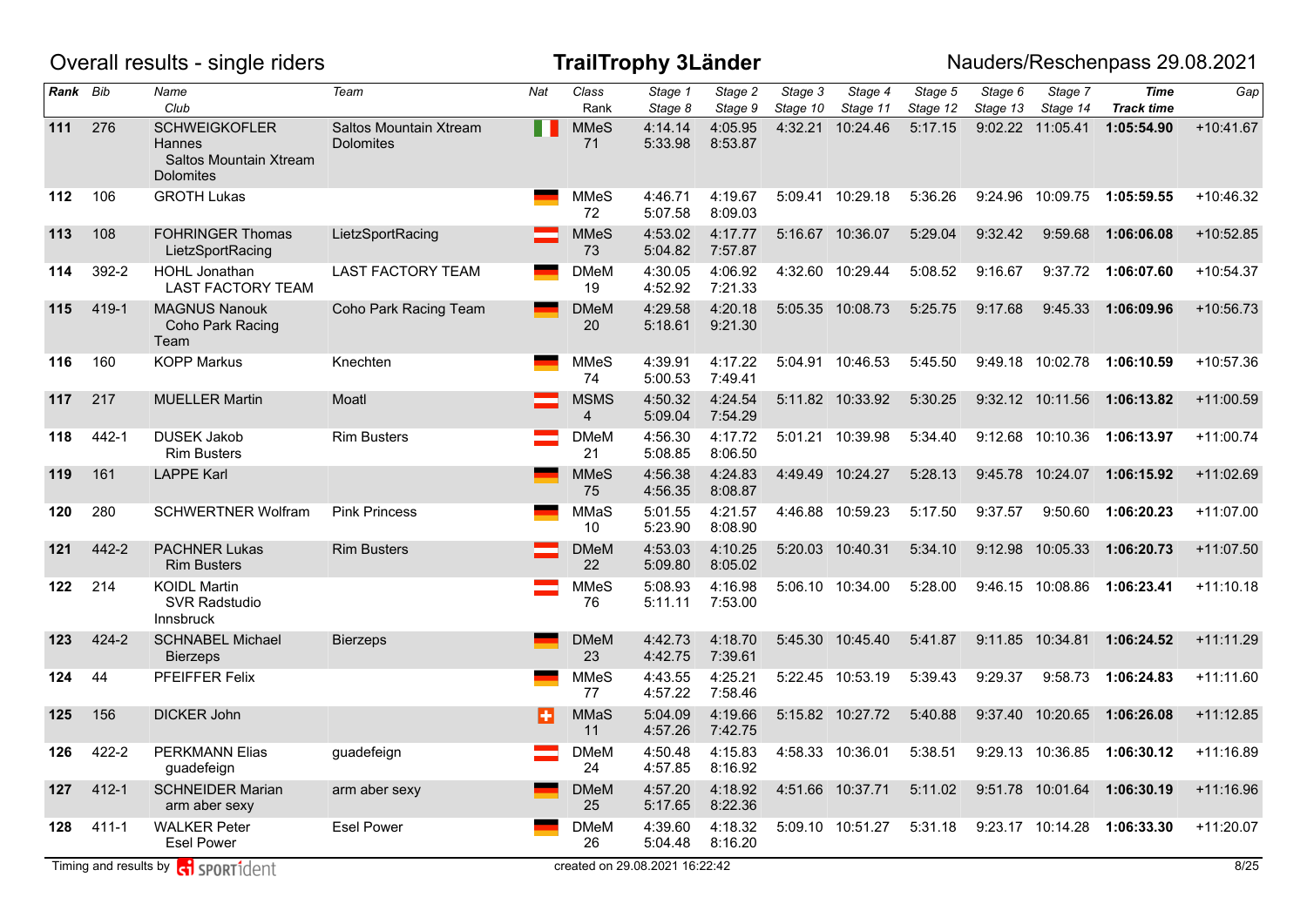|          |                | Overall results - single riders                           |                              |     |                   | <b>TrailTrophy 3Länder</b> |                    |                     |                     |                     |                     |                     | Nauders/Reschenpass 29.08.2021   |             |
|----------|----------------|-----------------------------------------------------------|------------------------------|-----|-------------------|----------------------------|--------------------|---------------------|---------------------|---------------------|---------------------|---------------------|----------------------------------|-------------|
| Rank Bib |                | Name<br>Club                                              | Team                         | Nat | Class<br>Rank     | Stage 1<br>Stage 8         | Stage 2<br>Stage 9 | Stage 3<br>Stage 10 | Stage 4<br>Stage 11 | Stage 5<br>Stage 12 | Stage 6<br>Stage 13 | Stage 7<br>Stage 14 | <b>Time</b><br><b>Track time</b> | Gap         |
| 129      | 84             | <b>ACHLEITNER Johannes</b><br>LietzSportRacing            |                              |     | MMaS<br>12        | 4:56.18<br>5:25.98         | 4:21.11<br>7:47.90 |                     | 5:04.12 10:27.43    | 6:28.94             | 9:20.29             | 9:49.77             | 1:06:34.90                       | $+11:21.67$ |
| 130      | 444-1          | <b>GOBAT Lars-Jenning</b><br>HaBe MTB x<br>NoTalentRacing | HaBe MTB x<br>NoTalentRacing |     | <b>DMeM</b><br>27 | 4:56.22<br>5:02.75         | 4:20.38<br>7:33.60 |                     | 5:55.68 10:50.92    | 5:24.34             | 9:22.30             | 10:16.06            | 1:06:36.88                       | $+11:23.65$ |
| 131      | 227            | <b>HALDI Marcel</b>                                       |                              | B   | <b>MMeS</b><br>78 | 4:38.26<br>5:17.72         | 4:26.26<br>8:17.60 |                     | 4:54.20 10:46.78    | 5:26.05             |                     | 9:47.93 10:07.27    | 1:06:41.47                       | $+11:28.24$ |
| 132      | 223            | <b>SCHWARZ Markus</b>                                     | <b>Stadl Racing</b>          |     | MMaS<br>13        | 4:44.34<br>5:26.35         | 4:32.23<br>7:46.23 |                     | 5:24.90 11:00.07    | 5:36.47             |                     | 9:16.70 10:02.11    | 1:06:45.43                       | $+11:32.20$ |
| 133      | 61             | <b>ARN Mario</b>                                          |                              |     | <b>MSMS</b><br>5  | 4:48.13<br>5:02.35         | 4:16.36<br>8:18.52 |                     | 5:09.75 10:40.67    | 5:30.65             |                     | 9:32.55 10:35.80    | 1:06:45.49                       | $+11:32.26$ |
|          |                | Wienerwaldtrails/Suspensi<br>onlab                        |                              |     |                   |                            |                    |                     |                     |                     |                     |                     |                                  |             |
| 134      | 39             | <b>NIEMANN Marco</b>                                      |                              |     | <b>MMeS</b><br>79 | 4:44.02<br>4:51.46         | 4:30.91<br>7:54.07 |                     | 5:20.31 10:46.06    | 5:38.80             |                     |                     | 9:34.88 10:34.52 1:06:47.55      | $+11:34.32$ |
| 135      | $411 - 2$      | GAUBATZ Jakob<br><b>Esel Power</b>                        | <b>Esel Power</b>            |     | <b>DMeM</b><br>28 | 4:41.32<br>5:04.15         | 4:17.96<br>8:15.94 |                     | 5:19.75 10:50.72    | 5:32.16             | 9:34.84             | 10:13.50            | 1:06:55.94                       | $+11:42.71$ |
| 136      | 247            | <b>HAAG Marian</b><br><b>MTB Gechingen</b>                |                              |     | <b>MMeS</b><br>80 | 4:42.32<br>4:59.20         | 4:20.07<br>7:50.25 |                     | 5:07.10 10:53.55    | 5:43.58             |                     |                     | 9:54.98 10:20.94 1:07:02.51      | $+11:49.28$ |
| 137      | $\overline{2}$ | <b>HERBST Wilhelm</b>                                     |                              |     | <b>MMeS</b><br>81 | 4:34.00<br>4:57.30         | 4:23.43<br>8:11.41 |                     | 5:16.87 10:52.73    | 5:54.02             |                     | 9:46.15 10:11.50    | 1:07:02.71                       | $+11:49.48$ |
| 138      | 270            | <b>JANSER Andrin</b>                                      |                              | EF. | <b>MMeS</b><br>82 | 4:44.97<br>5:01.18         | 4:20.88<br>8:24.65 |                     | 4:58.05 11:52.80    | 5:30.27             | 9:26.50             | 9:53.50             | 1:07:05.55                       | $+11:52.32$ |
| 139      | 215            | <b>RINDFLEISCH Michael</b>                                | <b>Maxxis</b>                |     | <b>MMeS</b><br>83 | 4:37.57<br>4:36.03         | 4:20.08<br>7:40.65 |                     | 4:34.55 10:18.96    | 5:23.33             | 9:18.62             |                     | 9:35.72 1:07:06.94               | $+11:53.71$ |
| 140      | 99             | <b>BARTSCH Timo</b><br>Propain Crew                       |                              |     | <b>MMeS</b><br>84 | 4:48.65<br>5:27.77         | 4:22.13<br>8:04.05 |                     | 5:04.22 10:49.35    | 5:29.45             |                     | 9:54.52 10:18.96    | 1:07:14.22                       | +12:00.99   |
| 141      | 68             | <b>FELING Marius</b><br>GravityPilots                     |                              |     | <b>MMeS</b><br>85 | 4:17.72<br>4:46.32         | 4:00.77<br>7:14.10 |                     | 4:34.80 10:59.05    | 5:30.20             | 9:36.67             | 9:44.57             | 1:07:25.63                       | $+12:12.40$ |
| 142      | 189            | <b>TEICHMANN Ingo</b><br>Shrederz                         |                              |     | MMaS<br>14        | 5:01.43<br>5:06.54         | 4:27.23<br>7:59.48 |                     | 5:18.25 10:49.38    | 5:36.43             |                     | 9:38.75 10:31.80    | 1:07:30.02                       | $+12:16.79$ |
| 143      | 193            | <b>OHNMACHT Frank</b>                                     |                              |     | <b>MMeS</b><br>86 | 5:18.83<br>5:07.62         | 4:35.40<br>7:56.19 |                     | 5:14.28 10:41.89    | 5:27.68             |                     |                     | 9:43.52 10:27.72 1:07:30.88      | $+12:17.65$ |
| 144      | 146            | <b>ECK Gerhard</b><br>Mtb Freiburg e.V                    |                              |     | MMaS<br>15        | 4:54.35<br>4:49.53         | 4:14.75<br>8:20.49 |                     | 5:23.25 10:47.27    | 5:46.02             |                     |                     | 9:50.25 10:31.44 1:07:32.71      | $+12:19.48$ |
| 145      | 418-1          | <b>REDECKER Heiko</b><br>Bratwurstexpress                 | <b>Bratwurstexpress</b>      |     | <b>DMeM</b><br>29 | 4:38.98<br>5:06.70         | 4:23.42<br>8:45.90 |                     | 5:12.25 10:36.10    | 6:13.47             |                     |                     | 9:18.02 10:24.15 1:07:35.32      | $+12:22.09$ |
| 146      | 159            | <b>ULRICH Daniel</b>                                      |                              |     | <b>MMeS</b><br>87 | 4:51.52<br>4:55.55         | 4:19.00<br>8:35.83 |                     | 4:59.93 10:52.60    | 5:43.57             |                     | 9:49.85 10:37.07    | 1:07:39.39                       | $+12:26.16$ |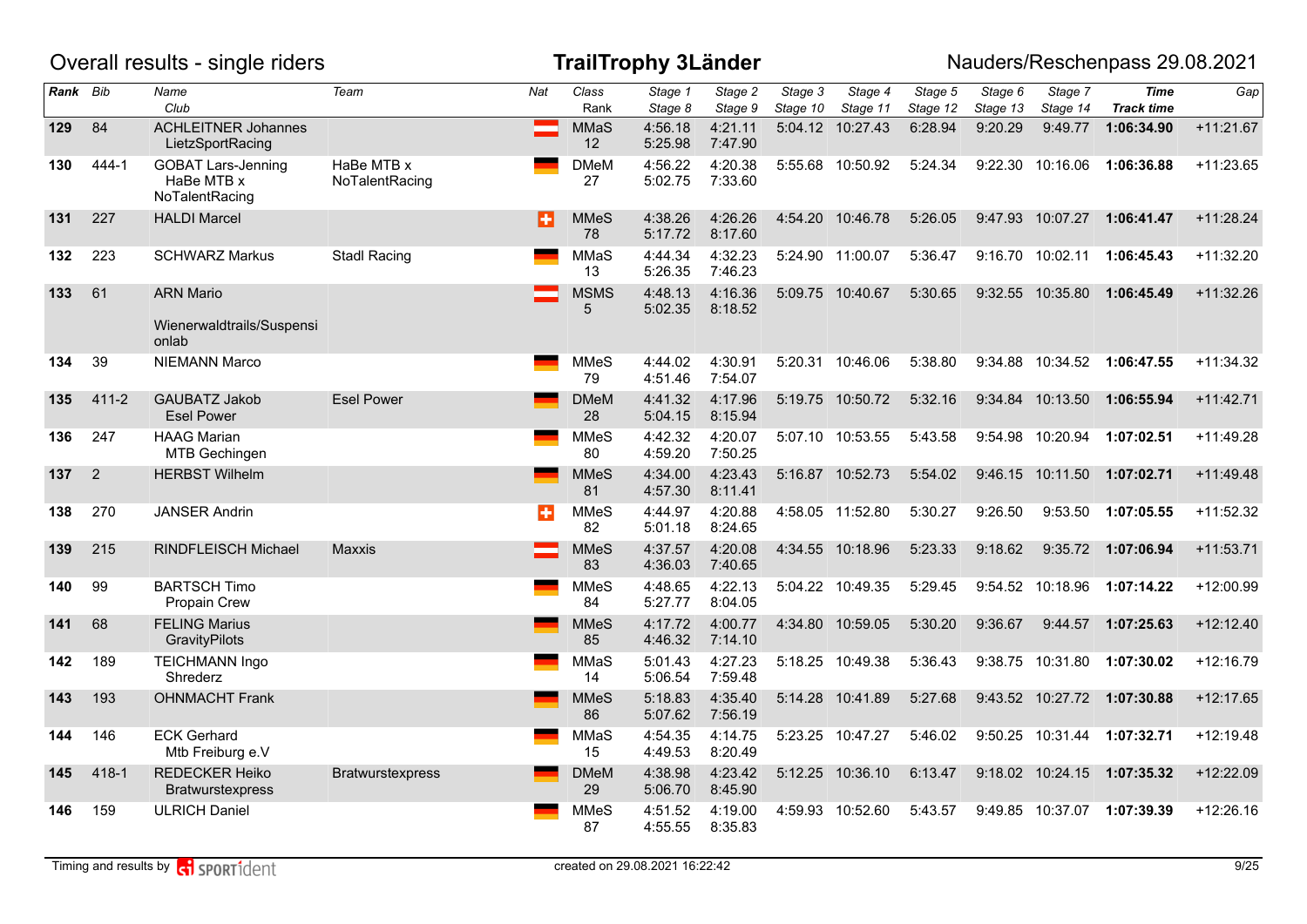|          |           | Overall results - single riders                            |                            |     |                               | <b>TrailTrophy 3Länder</b> |                    |                                  |                     |                                  |                     |                     | Nauders/Reschenpass 29.08.2021   |             |
|----------|-----------|------------------------------------------------------------|----------------------------|-----|-------------------------------|----------------------------|--------------------|----------------------------------|---------------------|----------------------------------|---------------------|---------------------|----------------------------------|-------------|
| Rank Bib |           | Name<br>Club                                               | Team                       | Nat | Class<br>Rank                 | Stage 1<br>Stage 8         | Stage 2<br>Stage 9 | $\overline{Stage}$ 3<br>Stage 10 | Stage 4<br>Stage 11 | $\overline{Stage 5}$<br>Stage 12 | Stage 6<br>Stage 13 | Stage 7<br>Stage 14 | <b>Time</b><br><b>Track time</b> | Gap         |
| 147      | 31        | <b>VILLIGER Roger</b><br><b>MTB</b> Freeride<br>Connection |                            | в   | <b>MMaS</b><br>16             | 5:00.13<br>5:23.93         | 4:27.95<br>7:58.79 | 5:14.54                          | 10:55.77            | 5:32.10                          | 9:44.76             | 10:30.91            | 1:07:42.03                       | +12:28.80   |
| 148      | 418-2     | <b>BRAKOWSKI Timo</b><br><b>Bratwurstexpress</b>           | <b>Bratwurstexpress</b>    |     | DMeM<br>30                    | 4:41.03<br>5:11.33         | 4:24.12<br>8:43.13 |                                  | 5:15.35 10:36.40    | 6:13.33                          | 9:23.19             | 10:24.00            | 1:07:47.93                       | $+12:34.70$ |
| 149      | 267       | <b>FEYL Martin</b><br>Rc Germania<br>Renntaem Herobikes    | Oldmanonnewbikes           |     | <b>MSMS</b><br>6              | 4:59.85<br>5:00.06         | 4:24.39<br>7:51.87 |                                  | 5:27.75 10:56.57    | 5:37.83                          | 9:37.00             |                     | 10:48.77  1:07:48.99             | $+12:35.76$ |
| 150      | 396-1     | <b>BRINKMANN Moritz</b><br>Last Beast                      | Last Beast                 |     | <b>DMeM</b><br>31             | 4:49.70<br>5:00.68         | 4:18.54<br>8:03.69 |                                  | 5:11.89 10:43.66    | 5:39.81                          |                     | 9:42.42 11:18.30    | 1:07:49.08                       | $+12:35.85$ |
| 151      | $401 - 1$ | <b>LANGER Moritz</b><br><b>RND</b>                         | <b>RND</b>                 |     | <b>DMxX</b><br>$\mathbf{1}$   | 5:12.38<br>4:51.08         | 4:19.05<br>7:52.87 |                                  | 5:22.80 10:46.85    | 5:39.39                          | 9:55.60             | 10:46.13            | 1:07:49.75                       | $+12:36.52$ |
| 152      | 54        | <b>KLEWITZ Robin</b><br>MTB Freiburg e.V.                  |                            |     | MMaS<br>17                    | 5:13.93<br>4:58.41         | 4:20.12<br>8:40.67 |                                  | 5:11.95 10:36.28    | 5:38.05                          |                     |                     | 9:52.83 10:15.67 1:07:50.77      | $+12:37.54$ |
| 153      | 70        | <b>HOCHHEIM Marc</b><br><b>CubeStore Hermsdorf</b>         | <b>CubeStore Hermsdorf</b> |     | <b>MMeS</b><br>88             | 4:57.97<br>4:57.59         | 4:26.99<br>8:05.50 |                                  | 5:17.08 10:49.95    | 6:01.98                          | 9:40.95             | 10:20.00            | 1:07:56.06                       | $+12:42.83$ |
| 154      | $401 - 2$ | <b>MOLINARI Ana</b><br><b>RND</b>                          | <b>RND</b>                 |     | <b>DMxX</b><br>$\overline{2}$ | 5:13.90<br>4:52.15         | 4:19.15<br>7:53.40 |                                  | 5:23.75 10:47.25    | 5:40.60                          |                     |                     | 9:55.75 10:46.62 1:07:56.60      | $+12:43.37$ |
| 155      | 240       | <b>DÜRR Luis</b>                                           | Schwobaracing              |     | <b>MMeS</b><br>89             | 4:37.02<br>4:42.78         | 4:21.64<br>8:15.47 |                                  | 5:03.82 11:19.75    | 5:56.08                          | 10:04.55 10:39.03   |                     | 1:08:10.84                       | $+12:57.61$ |
| 156      | 231       | <b>BRANDENBURGER</b><br>Henning                            | Harzcore                   |     | MMaS<br>18                    | 5:10.40<br>5:22.65         | 4:33.47<br>8:09.45 |                                  | 5:31.19 10:47.33    | 5:31.53                          |                     | 9:42.70 10:19.25    | 1:08:13.94                       | $+13:00.71$ |
| 157      | 406-2     | <b>KAPUSTIN Evgeny</b><br><b>Team Shready</b>              | <b>Team Shready</b>        |     | <b>DMeM</b><br>32             | 4:48.80<br>4:55.92         | 4:22.92<br>9:06.13 |                                  | 5:00.08 11:14.83    | 5:44.28                          |                     | 9:39.27 10:34.04    | 1:08:26.45                       | $+13:13.22$ |
| 158      | 309       | NABER Tanja<br>Santa Cruz                                  |                            |     | WWgP<br>$\mathbf{1}$          | 4:58.26<br>5:07.30         | 4:26.46<br>8:30.18 |                                  | 5:19.72 10:33.60    | 5:50.42                          |                     | 9:56.65 10:50.95    | 1:08:30.11                       | $+13:16.88$ |
| 159      | 391-2     | <b>KRAUSE Maximilian</b><br>Fahrlmpuls                     | FahrImpuls                 |     | <b>DMeM</b><br>33             | 4:35.04<br>5:13.14         | 4:08.93<br>8:13.48 |                                  | 4:50.50 10:09.40    | 5:20.23                          |                     | 9:44.66 13:24.91    | 1:08:31.16                       | $+13:17.93$ |
| 160      | 398-2     | <b>SCHILL Lukas</b><br><b>Weißbier Racing</b>              | <b>Weißbier Racing</b>     |     | <b>DMeM</b><br>34             | 4:57.60<br>5:11.02         | 4:34.55<br>8:23.05 |                                  | 5:33.55 10:46.22    | 5:41.46                          | 9:54.63             | 10:41.15            | 1:08:34.63                       | $+13:21.40$ |
| 161      | 440-2     | <b>STEININGER Thomas</b><br>Kettenknechte                  | Kettenknechte              |     | <b>DMeM</b><br>35             | 5:07.38<br>5:39.17         | 4:22.64<br>8:04.42 |                                  | 5:08.50 11:10.05    | 5:35.30                          |                     | 9:31.87 10:45.31    | 1:08:38.52                       | $+13:25.29$ |
| 162      | 393-1     | <b>LAHRMANN Benjamin</b><br>Fahrlmpuls 2                   | Fahrlmpuls 2               |     | <b>DMeM</b><br>36             | 4:52.77<br>5:38.27         | 4:24.80<br>8:30.70 |                                  | 5:09.28 10:55.22    | 5:44.04                          | 10:14.96 10:31.80   |                     | 1:08:51.37                       | $+13:38.14$ |
| 163      | 260       | <b>FINKEL Simon</b>                                        |                            |     | <b>MMaS</b><br>19             | 4:50.91<br>5:22.07         | 4:32.50<br>8:14.85 |                                  | 5:12.17 11:12.73    | 5:41.75                          | 10:03.44 10:43.80   |                     | 1:08:56.47                       | $+13:43.24$ |
| 164      | 188       | <b>BUSCHE Steffen</b>                                      |                            |     | MMeS<br>90                    | 4:48.38<br>5:19.38         | 4:30.63<br>8:24.55 |                                  | 4:58.92 10:52.95    | 5:58.84                          | 9:58.38             | 10:38.70            | 1:08:58.33                       | $+13:45.10$ |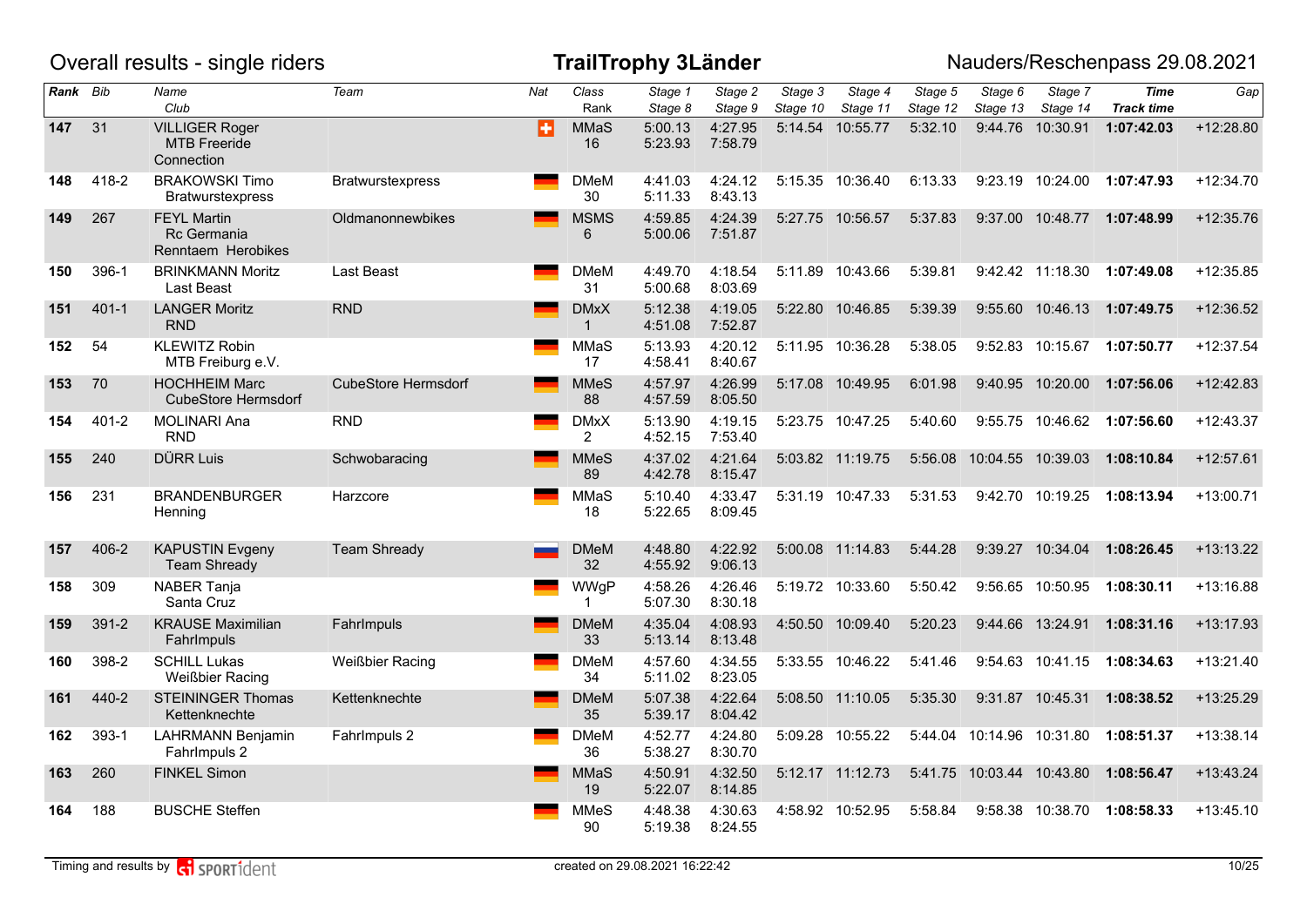|          |           | Overall results - single riders               |                          |     |                             | <b>TrailTrophy 3Länder</b> |                    |                                  |                     |                     |                           |                     | Nauders/Reschenpass 29.08.2021       |             |
|----------|-----------|-----------------------------------------------|--------------------------|-----|-----------------------------|----------------------------|--------------------|----------------------------------|---------------------|---------------------|---------------------------|---------------------|--------------------------------------|-------------|
| Rank Bib |           | Name<br>Club                                  | Team                     | Nat | Class<br>Rank               | Stage 1<br>Stage 8         | Stage 2<br>Stage 9 | $\overline{Stage}$ 3<br>Stage 10 | Stage 4<br>Stage 11 | Stage 5<br>Stage 12 | Stage 6<br>Stage 13       | Stage 7<br>Stage 14 | <b>Time</b><br><b>Track time</b>     | Gap         |
| 165      | 119       | ZIEGLER Florian                               |                          |     | <b>MMeS</b><br>91           | 5:12.17<br>5:27.08         | 4:28.84<br>8:28.90 | 5:42.53                          | 10:50.17            | 5:42.08             | 9:42.65                   | 10:26.79            | 1:09:02.96                           | $+13:49.73$ |
| 166      | 92        | <b>GEISINGER Felix</b><br>SV Binzwangen       |                          |     | <b>MMeS</b><br>92           | 4:49.72<br>7:00.75         | 4:31.30<br>8:21.28 |                                  | 4:54.82 10:44.72    | 5:45.31             |                           | 9:28.07 10:26.25    | 1:09:03.97                           | $+13:50.74$ |
| 166      | 65        | <b>LINDNER Simon</b>                          | FaxeRacing               |     | <b>MMaS</b><br>20           | 5:04.45<br>5:49.12         | 4:24.43<br>8:19.79 |                                  | 5:18.23 11:03.15    | 5:43.45             | 9:36.38                   | 10:44.80            | 1:09:03.97                           | $+13:50.74$ |
| 168      | 40        | <b>BAUERKÄMPER Geret</b>                      |                          |     | <b>MMeS</b><br>93           | 4:50.93<br>5:01.54         | 4:38.00<br>8:41.12 |                                  | 5:46.50 11:08.63    | 6:03.20             |                           | 9:28.35 10:17.95    | 1:09:04.64                           | $+13:51.41$ |
| 169      | 37        | <b>MAHN Oliver</b>                            |                          |     | <b>MMaS</b><br>21           | 5:15.17<br>5:55.06         | 4:38.35<br>7:52.42 |                                  | 5:16.62 11:08.69    | 5:34.04             | 10:08.15 10:20.68         |                     | 1:09:05.16                           | $+13:51.93$ |
| 170      | 150       | KOWALSKI Jonathan                             |                          |     | <b>MMeS</b><br>94           | 5:06.05<br>5:28.20         | 4:30.44<br>8:10.39 |                                  | 5:21.43 11:23.42    | 5:46.49             |                           | 9:37.02 10:30.24    | 1:09:09.58                           | +13:56.35   |
| 171      | 213       | <b>SCHECK Martin</b><br>HD Freeride e. V.     | HD-Freeride e.V.         |     | <b>MMeS</b><br>95           | 5:33.30<br>5:32.34         | 4:33.45<br>8:02.88 |                                  | 5:15.65 10:54.27    | 5:37.90             |                           |                     | 9:44.18 10:58.62 1:09:12.29          | +13:59.06   |
| 172      | 63        | ZEITSCHEL Laura                               | Deviate Cycles           |     | <b>WWoS</b><br>$\mathbf{1}$ | 5:02.11<br>5:17.88         | 7:12.86<br>7:42.13 |                                  | 5:11.57 10:45.82    | 5:30.65             | 9:28.65                   | 10:02.16            | 1:09:12.52                           | +13:59.29   |
| 173      | 398-1     | <b>KOCH Florian</b><br><b>Weißbier Racing</b> | <b>Weißbier Racing</b>   |     | <b>DMeM</b><br>37           | 4:55.75<br>5:11.17         | 4:30.55<br>8:55.72 |                                  | 5:37.17 10:41.23    | 5:42.22             | 9:49.20                   | 10:55.38            | 1:09:13.17                           | +13:59.94   |
| 174      | 128       | <b>MEDERER Sebastian</b>                      | CampRacing X Radstand.de |     | <b>MMeS</b><br>96           | 5:08.88<br>5:13.22         | 4:35.94<br>8:04.02 |                                  | 5:32.43 11:06.77    | 5:51.96             |                           | 9:47.80 10:44.81    | 1:09:13.79                           | $+14:00.56$ |
| 175      | $408 - 1$ | <b>JÖCKEL Lars</b><br>Versender Sender        | Versender Sender         |     | <b>DMeM</b><br>38           | 5:06.75<br>5:44.54         | 4:26.61<br>8:20.12 |                                  | 5:28.60 10:51.73    |                     | 5:43.88 10:10.74 10:25.84 |                     | 1:09:14.91                           | $+14:01.68$ |
| 176      | 81        | <b>ADAM Claude</b>                            |                          |     | MMaS<br>22                  | 4:43.70<br>4:52.12         | 4:24.58<br>8:26.88 |                                  | 5:40.13 11:09.75    | 5:53.25             |                           | 9:48.22 11:10.69    | 1:09:15.40                           | $+14:02.17$ |
| 177      | 141       | <b>POHL Johannes</b>                          |                          |     | <b>MMaS</b><br>23           | 5:22.30<br>5:08.23         | 4:28.20<br>8:08.62 |                                  | 5:38.52 11:11.72    | 5:47.43             |                           | 9:48.43 10:37.07    | 1:09:26.09                           | $+14:12.86$ |
| 178      | 151       | <b>LAIER Matthias</b>                         |                          |     | <b>MMeS</b><br>97           | 4:57.79<br>5:34.95         | 4:21.35<br>9:17.65 |                                  | 5:14.71 10:39.12    | 5:36.53             |                           | 9:18.95 11:36.72    | 1:09:32.84                           | $+14:19.61$ |
| 179      | 79        | <b>BECHTOLD Raphael</b>                       |                          |     | <b>MMaS</b><br>24           | 5:16.80<br>5:47.42         | 4:32.00<br>7:56.67 |                                  | 5:20.27 11:20.80    |                     | 5:42.72 10:01.90 10:33.75 |                     | 1:09:37.75                           | $+14:24.52$ |
| 180      | 199       | <b>HAGEL Kilian</b>                           | Propain Crew             |     | MMaS<br>25                  | 5:06.07<br>5:24.87         | 4:35.65<br>8:02.12 |                                  | 5:10.13 11:14.63    |                     |                           |                     | 5:47.33 10:20.13 10:49.57 1:09:37.77 | $+14:24.54$ |
| 181      | 196       | SÖNSER Stefan<br>Mac-Immobilien.at            | Mac-Imobilien.at         |     | <b>MMaS</b><br>26           | 5:16.73<br>5:46.53         | 4:32.92<br>8:24.67 |                                  | 5:26.10 10:58.51    | 5:46.13             |                           |                     | 9:40.63 10:47.30 1:09:41.99          | $+14:28.76$ |
| 182      | 406-1     | <b>BELL Byron</b><br><b>Team Shready</b>      | <b>Team Shready</b>      |     | <b>DMeM</b><br>39           | 5:06.10<br>5:20.41         | 4:23.32<br>9:06.85 |                                  | 5:27.18 11:14.92    | 5:45.16             |                           | 9:39.06 10:34.10    | 1:09:42.80                           | $+14:29.57$ |
| 183      | 393-2     | DRÜGE Timo<br>Fahrlmpuls 2                    | Fahrlmpuls 2             |     | <b>DMeM</b><br>40           | 4:54.45<br>5:31.25         | 4:24.50<br>8:32.91 |                                  | 5:10.72 10:44.21    |                     | 5:44.83 10:57.98          | 10:41.06            | 1:09:45.33                           | $+14:32.10$ |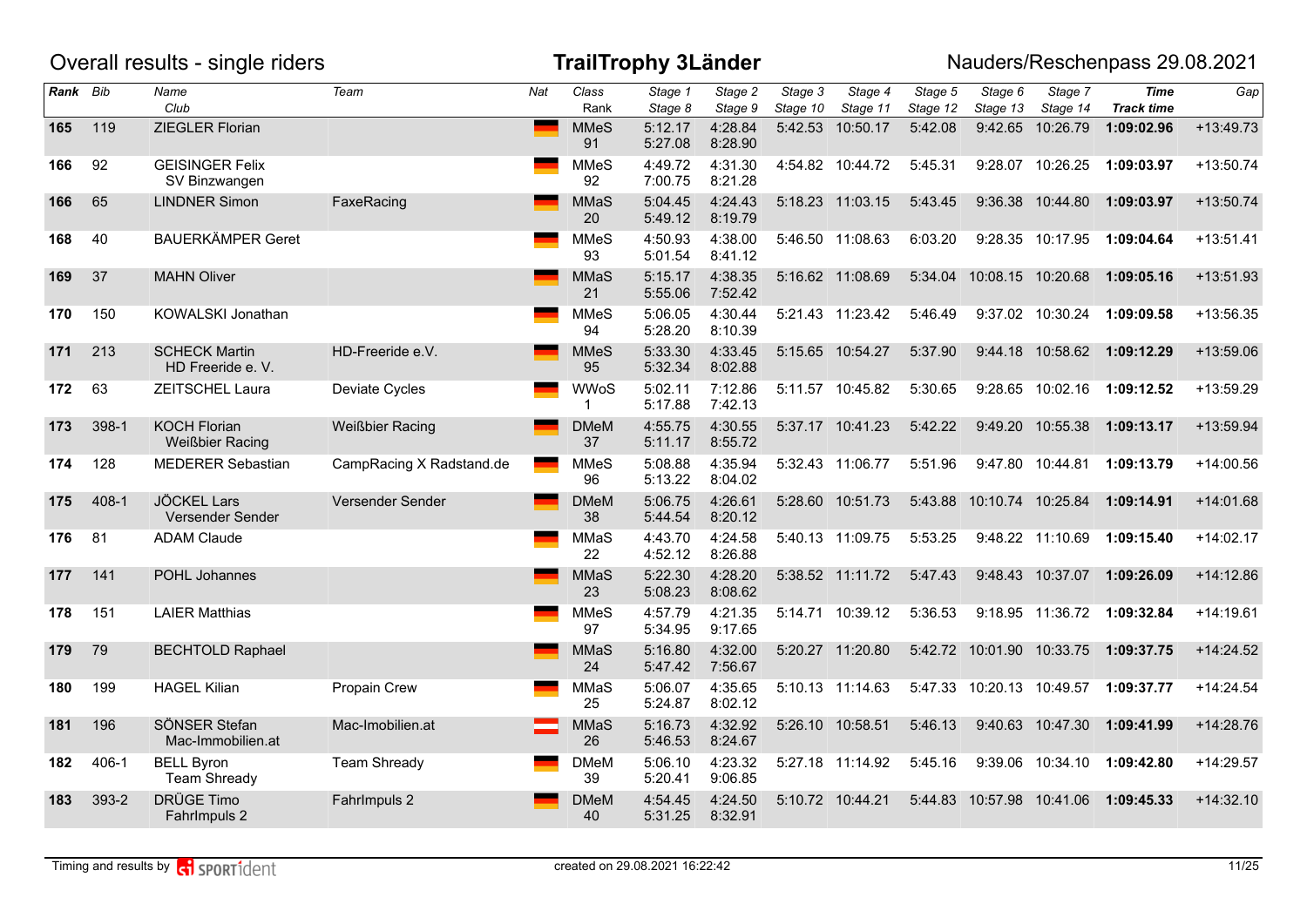|          |                | Overall results - single riders                                                       |                            |     |                               | <b>TrailTrophy 3Länder</b>     |                    |                     |                     |                     |                           |                     | Nauders/Reschenpass 29.08.2021       |             |
|----------|----------------|---------------------------------------------------------------------------------------|----------------------------|-----|-------------------------------|--------------------------------|--------------------|---------------------|---------------------|---------------------|---------------------------|---------------------|--------------------------------------|-------------|
| Rank Bib |                | Name<br>Club                                                                          | Team                       | Nat | Class<br>Rank                 | Stage 1<br>Stage 8             | Stage 2<br>Stage 9 | Stage 3<br>Stage 10 | Stage 4<br>Stage 11 | Stage 5<br>Stage 12 | Stage 6<br>Stage 13       | Stage 7<br>Stage 14 | Time<br><b>Track time</b>            | Gap         |
| 184      | 408-2          | <b>GROTH Sven</b><br>Versender Sender                                                 | Versender Sender           |     | <b>DMeM</b><br>41             | 5:06.85<br>5:19.65             | 4:27.00<br>8:30.94 |                     | 5:35.58 10:51.48    |                     | 5:50.00 10:11.28 10:57.78 |                     | 1:09:46.51                           | $+14:33.28$ |
| 185      | 222            | <b>HEGE Stefan</b><br><b>TVE</b>                                                      | Schwado                    |     | <b>MMaS</b><br>27             | 4:51.60<br>5:28.25             | 4:32.37<br>8:34.16 |                     | 5:38.75 10:50.00    |                     | 5:48.63 10:41.70 10:16.80 |                     | 1:09:48.86                           | $+14:35.63$ |
| 186      | 162            | <b>SCHNEIDER Andy</b>                                                                 |                            |     | MMaS<br>28                    | 5:18.92<br>5:28.09             | 4:31.88<br>8:20.45 |                     | 5:21.78 10:47.20    | 6:05.78             |                           |                     | 9:57.65 10:50.00 1:09:49.12          | +14:35.89   |
| 187      | 265            | POESCHL Stefan<br><b>RSC Weißenburg</b>                                               | Oldmenonnewbikes           |     | MMaS<br>29                    | 5:19.96<br>5:32.48             | 4:34.52<br>8:20.35 |                     | 5:32.84 11:08.87    | 5:41.57             |                           | 9:55.93 10:39.66    | 1:09:50.56                           | $+14:37.33$ |
| 188      | $\overline{7}$ | <b>GECK Carsten</b><br>KSV Baunatal/gecko<br>racing                                   |                            |     | <b>MSMS</b><br>7              | 5:15.82<br>5:36.17             | 4:30.28<br>8:08.75 |                     | 5:30.65 11:48.72    | 5:45.70             |                           |                     | 9:46.43 10:26.35 1:09:52.57          | $+14:39.34$ |
| 189      | 238            | RÖGNER Kevin                                                                          |                            |     | MMaS<br>30                    | 5:56.47<br>6:11.05             | 4:32.01<br>7:59.05 |                     | 5:10.28 11:13.93    | 5:31.33             |                           | 9:58.83 10:22.62    | 1:09:58.50                           | $+14:45.27$ |
| 190      | 147            | <b>GAUß Fabian</b><br><b>DIMB Racing Team</b>                                         |                            |     | MMaS<br>31                    | 5:00.80<br>5:02.97             | 4:28.53<br>8:15.47 |                     | 5:38.83 10:59.78    | 5:52.68             | 10:33.59 11:03.10         |                     | 1:09:59.76                           | $+14:46.53$ |
| 191      | 396-2          | <b>BINDER Michael</b><br>Last Beast                                                   | <b>Last Beast</b>          |     | <b>DMeM</b><br>42             | 5:02.17<br>5:16.57             | 4:29.00<br>8:24.97 |                     | 5:29.67 10:59.30    |                     | 5:49.10 10:11.56 11:11.79 |                     | 1:10:00.35                           | $+14:47.12$ |
| 192      | 186            | <b>MÜLLER Matthias</b><br><b>SRAM Factory Racing</b>                                  | <b>SRAM Factory Racing</b> |     | <b>MMeS</b><br>98             | 4:54.58<br>4:55.81             | 4:29.72<br>8:48.35 |                     | 5:30.38 11:33.47    |                     | 5:44.70 10:09.17 10:49.67 |                     | 1:10:00.64                           | $+14:47.41$ |
| 193      | 107            | <b>FALKENHAN Udo</b><br><b>Brokebike Mountain</b><br>Riders                           |                            |     | MMaS<br>32                    | 5:26.50<br>5:26.83             | 4:28.95<br>8:18.93 |                     | 5:18.91 11:14.93    |                     |                           |                     | 5:51.58 10:05.70 10:42.78 1:10:02.93 | $+14:49.70$ |
| 194      | 121            | <b>REISING André</b><br>Verein: Soulrider e.V. /<br>Team: LAST FACTORY<br><b>TEAM</b> | <b>LAST FACTORY TEAM</b>   |     | <b>MSMS</b><br>8              | 5:03.68<br>5:42.75             | 4:26.20<br>8:04.48 |                     | 5:20.20 11:44.38    |                     |                           |                     | 6:31.22 10:03.52 10:20.30 1:10:05.20 | $+14:51.97$ |
| 195      | 100            | <b>BRAUMANN Birgit</b><br><b>Trek Store Vienna</b>                                    | <b>TREK Gravity Girls</b>  |     | <b>WWoS</b><br>$\overline{2}$ | 5:12.13<br>5:31.20             | 4:31.13<br>8:28.86 |                     | 5:34.58 11:08.98    |                     |                           |                     | 5:46.35 10:06.70 10:43.84 1:10:13.55 | $+15:00.32$ |
| 196      | 236            | <b>SCHNYDER Simon</b><br>VC Eschenbach                                                |                            | ÷   | <b>MMeS</b><br>99             | 4:51.75<br>5:16.82             | 4:31.96<br>8:28.84 |                     | 5:23.90 11:34.80    |                     | 6:00.40 10:13.85 10:57.90 |                     | 1:10:24.88                           | $+15:11.65$ |
| 197      | 16             | <b>LEISTNER Raphael</b>                                                               |                            |     | MMaS<br>33                    | 5:19.13<br>5:35.57             | 4:36.39<br>8:09.71 |                     | 5:23.98 11:24.73    | 5:59.35             |                           | 9:53.21 11:10.06    | 1:10:36.80                           | $+15:23.57$ |
| 198      | 181            | <b>STROHMAYER Michael</b><br>Radwelt MK factory                                       |                            |     | <b>MSMS</b><br>9              | 5:17.89<br>5:25.27             | 4:40.67<br>8:27.97 |                     | 5:37.00 11:05.78    |                     | 5:49.25 10:16.53 10:58.67 |                     | 1:10:45.88                           | $+15:32.65$ |
| 199      | 229            | <b>SERTL Markus</b>                                                                   |                            |     | MMaS<br>34                    | 5:05.71<br>4:54.98             | 4:28.92<br>8:47.80 |                     | 5:43.80 10:52.30    |                     |                           |                     | 6:14.84 10:10.95 10:59.66 1:10:46.37 | $+15:33.14$ |
| 200      | 18             | STÖHR Katrin<br>Bambi & the Truckdriver                                               |                            |     | WWoS<br>3                     | 5:34.14<br>5:33.23             | 4:30.54<br>8:22.27 |                     | 5:52.93 10:55.10    |                     |                           |                     | 5:57.88 10:03.13 11:03.17 1:10:57.55 | $+15:44.32$ |
| 201      | 198            | <b>IBELE Stephan</b>                                                                  | Zwei glorreiche Halunken   |     | <b>MMeS</b><br>100            | 4:52.33<br>5:08.35             | 4:29.78<br>7:51.27 |                     | 4:56.55 10:47.43    | 5:28.20             |                           |                     | 9:24.77 15:05.25 1:11:01.43          | $+15:48.20$ |
|          |                | Timing and results by <b>container that the SPORT1</b> dent                           |                            |     |                               | created on 29.08.2021 16:22:42 |                    |                     |                     |                     |                           |                     |                                      | 12/25       |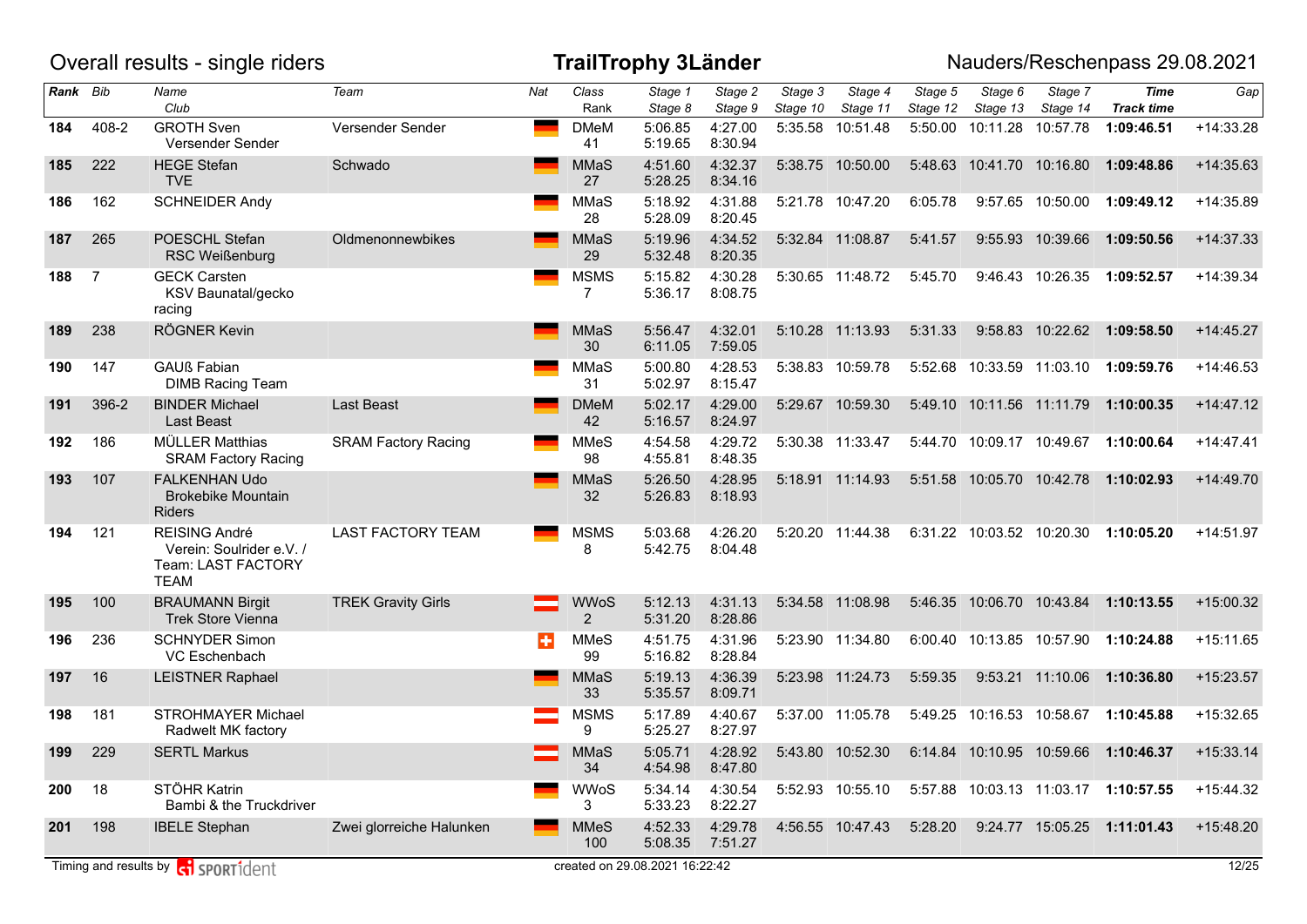|          |           | Overall results - single riders                                                                                                                                                                                                      |                              |     |                        | <b>TrailTrophy 3Länder</b>     |                            |                     |                     |                     |                           |                           | Nauders/Reschenpass 29.08.2021       |             |
|----------|-----------|--------------------------------------------------------------------------------------------------------------------------------------------------------------------------------------------------------------------------------------|------------------------------|-----|------------------------|--------------------------------|----------------------------|---------------------|---------------------|---------------------|---------------------------|---------------------------|--------------------------------------|-------------|
| Rank Bib |           | Name<br>Club                                                                                                                                                                                                                         | Team                         | Nat | Class<br>Rank          | Stage 1<br>Stage 8             | Stage 2<br>Stage 9         | Stage 3<br>Stage 10 | Stage 4<br>Stage 11 | Stage 5<br>Stage 12 | Stage 6<br>Stage 13       | Stage 7<br>Stage 14       | <b>Time</b><br><b>Track time</b>     | Gap         |
| 202      | 184       | <b>KRUSE Katharina</b><br>Radhaus am Markt                                                                                                                                                                                           |                              |     | <b>WWoS</b><br>4       | 5:18.65<br>5:53.17             | 4:30.38<br>8:40.67         |                     | 5:15.50 11:07.29    | 5:48.80             |                           | 10:27.22 10:59.98         | 1:11:04.61                           | $+15:51.38$ |
| 203      | 89        | <b>KARLSTETTER Franz</b>                                                                                                                                                                                                             | <b>Stiftung Wadentest</b>    | . . | <b>MMeS</b><br>101     | 5:12.70<br>5:35.10             | 4:40.74<br>8:19.20         |                     | 5:14.43 11:44.10    | 5:54.53             |                           |                           | 10:10.25  11:14.42  1:11:08.07       | $+15:54.84$ |
| 204      | 412-2     | <b>SIMON Georg</b><br>arm aber sexy                                                                                                                                                                                                  | arm aber sexy                |     | <b>DMeM</b><br>43      | 5:38.75<br>5:46.10             | 4:43.39<br>8:32.15         |                     | 5:27.70 11:12.28    |                     |                           | 5:39.32 10:30.82 10:44.00 | 1:11:17.37                           | $+16:04.14$ |
| 205      | 192       | <b>JAUCH Christian</b>                                                                                                                                                                                                               |                              |     | <b>MMeS</b><br>102     | 4:53.38<br>5:07.68             | 4:26.35<br>7:55.94         |                     | 5:16.98 14:30.20    | 5:44.11             |                           | 9:59.73 10:38.41          | 1:11:27.49                           | $+16:14.26$ |
| 206      | 452-2     | <b>RADTKE Niki</b><br>DER Schöne & das<br><b>Biest</b>                                                                                                                                                                               | DER Schöne & das Biest       | H H | <b>DMxX</b><br>3       | 5:19.19<br>6:03.47             | 4:27.46<br>9:27.88         |                     | 5:00.90 11:55.72    |                     |                           |                           | 5:31.47 10:08.50 10:31.07 1:11:31.70 | $+16:18.47$ |
| 207      | 436-1     | <b>KULP Maximilian</b><br><b>Newmen Components</b>                                                                                                                                                                                   | <b>Newmen Components</b>     |     | <b>DMeM</b><br>44      | 4:59.36<br>5:36.86             | 4:32.13<br>8:18.35         |                     | 5:12.87 11:21.12    | 6:12.68             | 11:07.87 11:09.80         |                           | 1:11:32.43                           | $+16:19.20$ |
| 208      | 233       | <b>ZEEB Claudio</b><br>Team Bison                                                                                                                                                                                                    | <b>Team Bison</b>            |     | <b>MMeS</b><br>103     | 5:07.50<br>5:20.45             | 4:30.22<br>8:29.42         |                     | 5:25.33 11:22.12    | 6:10.21             | 10:06.05 11:37.29         |                           | 1:11:32.96                           | $+16:19.73$ |
| 209      | 423-2     | <b>DAXAUER Mathias</b><br><b>Sending Passengers</b>                                                                                                                                                                                  | <b>Sending Passengers</b>    |     | <b>DMeM</b><br>45      | 5:36.02<br>5:16.01             | 4:35.31<br>8:31.75         |                     | 5:49.25 11:13.57    | 6:09.73             |                           |                           | 10:02.27 11:13.82 1:11:45.18         | $+16:31.95$ |
| 210      | 75        | <b>SAMMET Alexander</b><br>HD-Freeride e.V.                                                                                                                                                                                          |                              |     | <b>MSMS</b><br>10      | 5:20.75<br>5:40.90             | 4:37.37<br>8:38.98         |                     | 5:51.47 11:08.67    | 5:59.50             | 10:01.00 11:21.95         |                           | 1:11:48.01                           | +16:34.78   |
| 211      | 200       | <b>SCHUBNELL Sebastian</b><br>Mountainbike Freiburg<br>e.V.                                                                                                                                                                          |                              |     | MMaS<br>35             | 5:35.42<br>5:56.62             | 4:38.25<br>8:07.88         |                     | 5:30.65 11:17.70    |                     |                           |                           | 5:57.94 10:29.18 11:00.87 1:11:48.58 | $+16:35.35$ |
| 212      | 444-2     | <b>GOBAT Sören</b><br>HaBe MTB x<br>NoTalentRacing                                                                                                                                                                                   | HaBe MTB x<br>NoTalentRacing |     | <b>DMeM</b><br>46      | 5:54.00<br>5:02.75             | 4:38.49<br>8:16.37         |                     | 6:36.90 11:28.77    |                     |                           | 6:06.75 10:20.07 10:16.05 | 1:11:50.98                           | $+16:37.75$ |
| 213      | 436-2     | <b>HASLACH Ulrich</b><br><b>Newmen Components</b>                                                                                                                                                                                    | <b>Newmen Components</b>     |     | <b>DMeM</b><br>47      | 5:01.62<br>5:40.70             | 4:36.22<br>8:14.52         |                     | 5:17.17 11:21.90    |                     | 6:13.52 11:08.63 11:10.09 |                           | 1:11:58.89                           | +16:45.66   |
| 214      | 268       | <b>URBAN Jana</b><br>Maxxis                                                                                                                                                                                                          |                              |     | WWgP<br>$\overline{2}$ | 5:32.47<br>5:46.15             | 4:40.07<br>8:24.50         |                     | 5:32.52 11:14.60    |                     | 5:58.87 10:31.65 11:08.31 |                           | 1:12:01.55                           | +16:48.32   |
| 215      | $405 - 2$ | <b>KANZIAN Thomas</b><br>kfmf                                                                                                                                                                                                        | kfmf                         |     | <b>DMeM</b><br>48      | 5:01.91<br>5:07.68             | 4:40.90<br>8:36.69         |                     | 5:37.77 11:04.86    | 6:01.99             |                           | 10:06.93 12:44.77         | 1:12:03.67                           | $+16:50.44$ |
| 216      | 197       | <b>HINTERECKER Markus</b>                                                                                                                                                                                                            |                              |     | <b>MMeS</b><br>104     | 4:57.08<br>5:18.37             | 4:35.67<br>8:50.59         |                     | 5:41.95 11:28.46    |                     | 6:14.03 10:37.40 11:18.21 |                           | 1:12:04.06                           | +16:50.83   |
| 217      | 311       | <b>MÜLLER Matthias</b><br>NONPLUS RACING<br><b>TEAM</b>                                                                                                                                                                              |                              |     | MMaS<br>36             | 5:03.48                        | 4:20.68<br>5:01.63 7:55.83 |                     | 5:33.92 10:52.95    | 6:00.68             |                           | 10:10.15 10:29.22         | 1:12:09.97                           | +16:56.74   |
| 218      | 264       | <b>GIRTH Thomas</b>                                                                                                                                                                                                                  |                              |     | MMaS<br>37             | 5:00.05<br>5:28.52             | 4:30.47<br>9:06.20         |                     | 5:46.16 11:13.27    |                     |                           |                           | 5:50.71 10:16.87 11:56.40 1:12:16.72 | +17:03.49   |
| 219      | 250       | ZIMMERMANN Benjamin                                                                                                                                                                                                                  |                              |     | <b>MMeS</b><br>105     | 5:28.95<br>5:15.35             | 4:31.69<br>8:37.33         |                     | 6:13.04 11:18.60    |                     |                           |                           | 5:55.25 10:18.95 11:36.09 1:12:22.57 | $+17:09.34$ |
|          |           | Timing and results by <b>c</b> operation to separate the set of the set of the Timeration of the Timeration of the Timeration of the Timeration of the Timeration of the Timeration of the Timeration of the Timeration of the Timer |                              |     |                        | created on 29.08.2021 16:22:42 |                            |                     |                     |                     |                           |                           |                                      | 13/25       |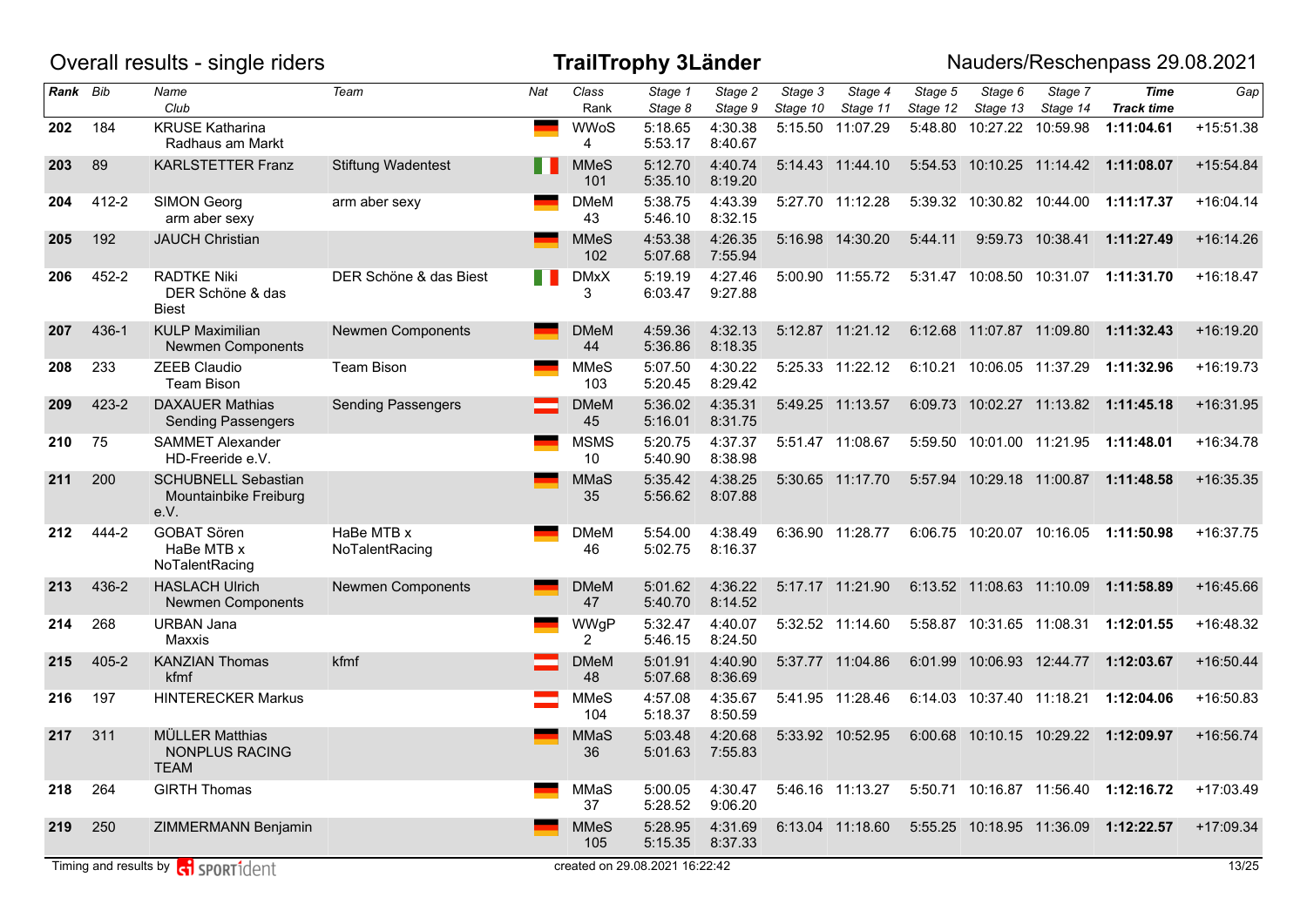|          |           | Overall results - single riders                |                       |      |                    | <b>TrailTrophy 3Länder</b> |                    |                     |                     |                     |                             |                     | Nauders/Reschenpass 29.08.2021       |             |
|----------|-----------|------------------------------------------------|-----------------------|------|--------------------|----------------------------|--------------------|---------------------|---------------------|---------------------|-----------------------------|---------------------|--------------------------------------|-------------|
| Rank Bib |           | Name<br>Club                                   | Team                  | Nat  | Class<br>Rank      | Stage 1<br>Stage 8         | Stage 2<br>Stage 9 | Stage 3<br>Stage 10 | Stage 4<br>Stage 11 | Stage 5<br>Stage 12 | Stage 6<br>Stage 13         | Stage 7<br>Stage 14 | Time<br><b>Track time</b>            | Gap         |
| 220      | 56        | <b>HELMS Dennis</b>                            | Santa Cruz Bicycles   | ست ا | MMgP<br>6          | 5:30.82<br>6:03.87         | 4:39.27<br>8:40.51 |                     | 5:21.57 11:12.68    |                     | 5:51.85 10:33.65 11:27.18   |                     | 1:12:28.98                           | $+17:15.75$ |
| 221      | 98        | <b>HARTMANN Dominik</b>                        |                       |      | MMaS<br>38         | 5:16.99<br>5:19.78         | 4:28.61<br>8:53.75 |                     | 5:57.47 11:13.98    |                     | 6:14.07 10:10.50 11:40.75   |                     | 1:12:30.01                           | $+17:16.78$ |
| 222      | 33        | <b>LANGERUP Peter</b><br>Loose Riders Denmark  |                       |      | MMaS<br>39         | 5:25.78<br>5:33.95         | 4:40.24<br>8:48.69 |                     | 5:44.52 11:29.42    |                     | 6:11.85 10:05.35 11:25.05   |                     | 1:12:35.42                           | $+17:22.19$ |
| 223      | 205       | <b>SCHECK Mathias</b><br>HD-Freeride e.V.      |                       |      | <b>MMeS</b><br>106 | 5:42.87<br>5:45.45         | 4:50.32<br>8:10.54 |                     | 5:34.53 11:16.65    |                     | 5:46.91  10:36.60  11:49.78 |                     | 1:12:35.75                           | $+17:22.52$ |
| 224      | 449-2     | RIESTRA Jesús Pol<br><b>Team Dosenbier</b>     | <b>Team Dosenbier</b> |      | <b>DMeM</b><br>49  | 5:19.58<br>5:24.57         | 4:29.37<br>8:33.42 |                     | 5:43.16 11:12.10    |                     | 5:57.45 11:28.25 11:19.07   |                     | 1:12:40.60                           | +17:27.37   |
| 225      | 413-2     | <b>ZENDE Stefan</b><br>ZenKo                   | ZenKo                 |      | <b>DMeM</b><br>50  | 5:25.45<br>5:08.70         | 5:24.47<br>8:38.70 |                     | 5:39.80 11:30.06    |                     |                             |                     | 6:10.42 10:09.28 11:11.34 1:12:42.67 | $+17:29.44$ |
| 226      | 405-1     | SCHODERBÖCK Pascal<br>kfmf                     | kfmf                  |      | <b>DMeM</b><br>51  | 5:07.93<br>5:17.97         | 4:38.90<br>9:06.22 |                     | 5:46.90 11:04.98    |                     | 6:05.96 10:07.69 12:33.48   |                     | 1:12:55.05                           | $+17:41.82$ |
| 227      | $431 - 2$ | <b>BEHRENS Steffen</b><br>Garage 5             | Garage 5              |      | <b>DMeM</b><br>52  | 5:19.15<br>5:36.71         | 4:35.45<br>8:50.53 |                     | 5:32.75 11:43.08    |                     | 6:19.25 10:16.17 11:37.06   |                     | 1:13:05.19                           | $+17:51.96$ |
| 228      | 58        | <b>BLAHA Stephan</b>                           |                       |      | MMaS<br>40         | 5:20.80<br>5:08.15         | 4:44.38<br>8:36.69 |                     | 6:14.37 11:31.75    |                     | 6:28.05 10:17.93 11:27.89   |                     | 1:13:09.82                           | $+17:56.59$ |
| 229      | 284       | <b>OBRECHT Fabian</b><br><b>Team Bison</b>     | <b>Team Bison</b>     |      | <b>MMeS</b><br>107 | 5:16.40<br>5:36.75         | 4:34.89<br>8:34.25 |                     | 5:14.18 11:29.72    |                     | 5:54.52 10:35.57 12:43.20   |                     | 1:13:12.62                           | $+17:59.39$ |
| 230      | $424 - 1$ | <b>GÜTHLEIN Christian</b><br><b>Bierzeps</b>   | <b>Bierzeps</b>       |      | <b>DMeM</b><br>53  | 5:29.91<br>6:06.07         | 4:46.50<br>7:39.61 |                     | 5:38.05 11:23.55    |                     | 6:04.90 11:26.02 11:36.75   |                     | 1:13:16.01                           | $+18:02.78$ |
| 231      | 173       | <b>SCHURIAN Hannes</b>                         |                       |      | <b>MMeS</b><br>108 | 5:26.82<br>5:31.83         | 4:43.33<br>9:25.71 |                     | 5:22.10 11:39.72    |                     | 6:05.43 10:05.82 11:09.73   |                     | 1:13:17.06                           | $+18:03.83$ |
| 232      | 256       | <b>ZOCCHI Mattia</b>                           | Zocchi Motors         |      | <b>MMeS</b><br>109 | 5:56.12<br>6:03.32         | 4:43.53<br>8:29.31 |                     | 5:50.65 11:30.15    |                     | 6:21.42 10:31.57 10:48.75   |                     | 1:13:30.82                           | $+18:17.59$ |
| 233      | 80        | <b>BUESCH Sabine</b>                           |                       |      | <b>WWoS</b><br>5   | 5:28.17<br>5:52.43         | 4:37.39<br>8:25.85 |                     | 5:48.73 11:47.68    |                     | 6:03.87 10:25.64 11:45.02   |                     | 1:13:31.65                           | $+18:18.42$ |
| 234      | 8         | <b>SCHRADER Max</b>                            |                       |      | <b>MMeS</b><br>110 | 4:30.47<br>5:02.05         | 4:16.70<br>8:33.55 |                     | 4:45.23 10:53.35    | 6:51.62             |                             | 9:47.96 12:15.63    | 1:13:37.99                           | $+18:24.76$ |
| 235      | 449-1     | <b>FICHAUX Benoît</b><br><b>Team Dosenbier</b> | <b>Team Dosenbier</b> |      | <b>DMeM</b><br>54  | 6:09.47<br>5:42.50         | 4:34.39<br>8:38.33 |                     | 5:31.38 11:12.78    |                     | 5:55.53 11:29.25 11:14.80   |                     | 1:13:42.16                           | +18:28.93   |
| 236      | 82        | <b>CZARNOTTA Kay</b><br><b>HD-Freeride</b>     |                       |      | MMaS<br>41         | 5:14.82<br>6:26.47         | 4:26.45<br>8:48.07 |                     | 5:29.19 11:03.38    |                     | 5:57.00 12:00.62 11:12.21   |                     | 1:13:42.44                           | $+18:29.21$ |
| 237      | $413 - 1$ | <b>KOCH Manuel</b><br>ZenKo                    | ZenKo                 |      | <b>DMeM</b><br>55  | 5:28.30<br>5:34.57         | 5:36.61<br>8:29.43 |                     | 5:23.35 12:27.87    |                     |                             |                     | 6:22.86 10:09.05 10:49.92 1:13:43.62 | +18:30.39   |
| 238      | 132       | <b>BÜNGEN Knut</b>                             |                       | ÷    | <b>MSMS</b><br>11  | 5:53.55<br>5:55.93         | 4:56.57<br>8:32.50 |                     | 5:53.62 11:32.02    |                     |                             |                     | 6:07.10 10:25.63 11:24.04 1:13:48.83 | $+18:35.60$ |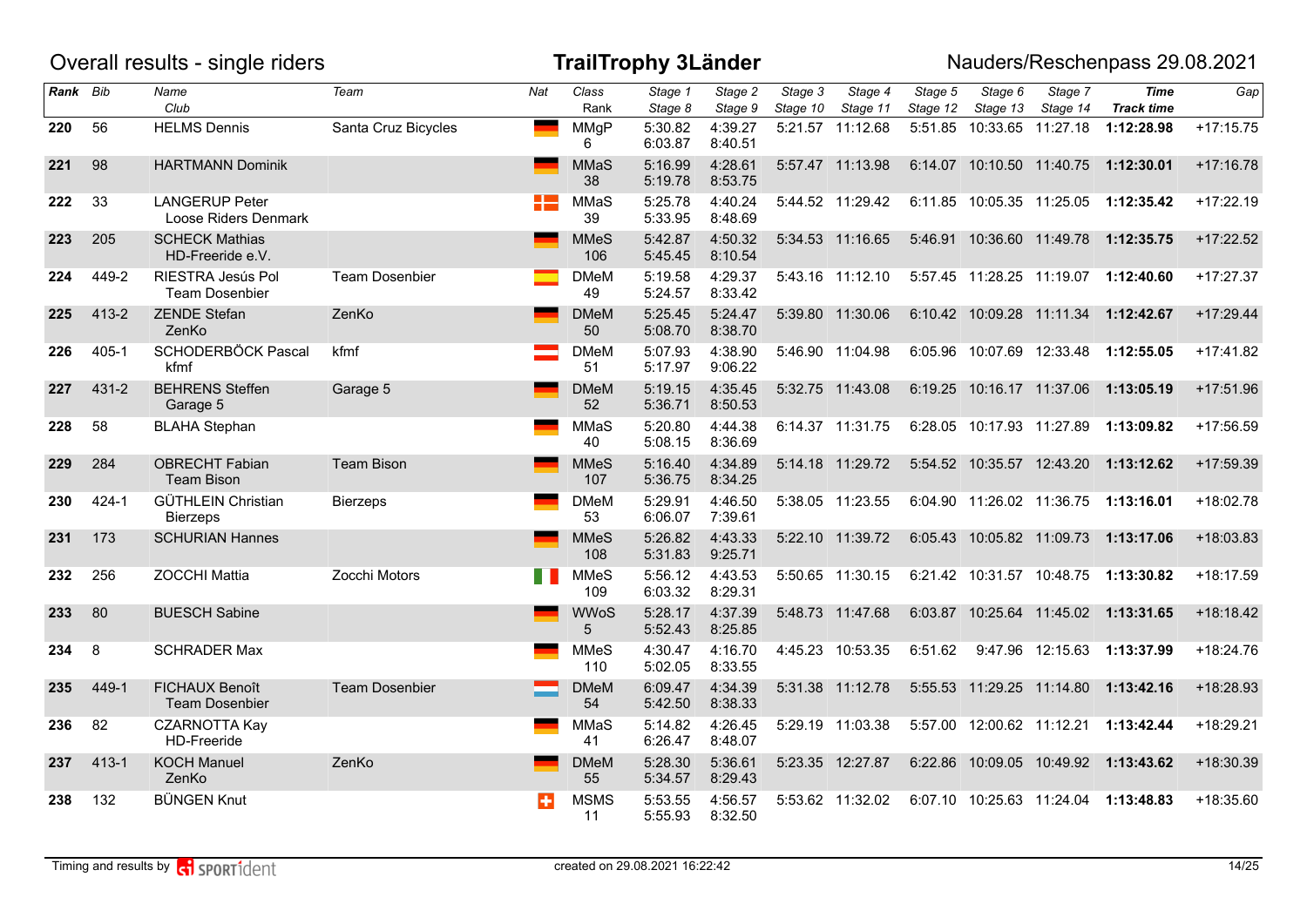|          |           | Overall results - single riders                                   |                          |     |                                | <b>TrailTrophy 3Länder</b> |                    |                     |                           |                     |                             |                     | Nauders/Reschenpass 29.08.2021       |             |
|----------|-----------|-------------------------------------------------------------------|--------------------------|-----|--------------------------------|----------------------------|--------------------|---------------------|---------------------------|---------------------|-----------------------------|---------------------|--------------------------------------|-------------|
| Rank Bib |           | Name<br>Club                                                      | Team                     | Nat | Class<br>Rank                  | Stage 1<br>Stage 8         | Stage 2<br>Stage 9 | Stage 3<br>Stage 10 | Stage 4<br>Stage 11       | Stage 5<br>Stage 12 | Stage 6<br>Stage 13         | Stage 7<br>Stage 14 | <b>Time</b><br><b>Track time</b>     | Gap         |
| 239      | 216       | <b>GRÜN Robert</b>                                                | RG                       |     | <b>MMaS</b><br>42              | 5:40.59<br>5:40.90         | 4:30.65<br>8:40.23 |                     | 5:29.60 10:59.75          |                     | 5:52.19  12:34.22  11:17.55 |                     | 1:13:50.72                           | +18:37.49   |
| 240      | 295       | <b>STECHER Andreas</b>                                            | Full Send                |     | MMeS<br>111                    | 5:21.03<br>6:25.97         | 4:32.65<br>8:46.08 |                     | 5:33.59 11:14.98          |                     |                             |                     | 6:04.13 10:44.50 12:01.70 1:13:55.93 | $+18:42.70$ |
| 241      | 201       | <b>GRILL Nina</b>                                                 |                          |     | <b>WWoS</b><br>6               | 5:22.33<br>6:24.95         | 4:42.03<br>8:48.72 |                     | 6:00.83 11:23.73          |                     | 6:09.28 11:00.38 10:56.73   |                     | 1:14:04.13                           | +18:50.90   |
| 242      | 145       | <b>FISCHER Ludwig</b><br>TV Hegensberg                            | Ludwig der I. Racing     |     | <b>MMeS</b><br>112             | 5:09.03<br>5:47.32         | 4:38.50<br>9:18.20 |                     | 5:19.25 11:39.65          |                     |                             |                     | 6:27.30 10:47.93 11:53.00 1:14:11.75 | +18:58.52   |
| 243      | 428-2     | <b>LENZLINGER Oliver</b><br>le plus deux                          | le plus deux             | Н   | <b>DMeM</b><br>56              | 5:16.22<br>5:24.32         | 4:39.60<br>8:36.27 |                     | 5:44.57 11:31.50          |                     |                             |                     | 7:16.17 10:35.32 11:40.67 1:14:14.62 | $+19:01.39$ |
| 244      | 397-1     | <b>WEISS Felix</b><br>Weißbier Racing 2                           | <b>Weißbier Racing 2</b> |     | <b>DMeM</b><br>57              | 5:09.33<br>5:23.88         | 4:33.29<br>8:41.24 |                     | 5:53.81 12:12.91          |                     |                             |                     | 6:15.98 11:00.25 11:21.40 1:14:17.30 | $+19:04.07$ |
| 245      | 167       | <b>PESCHKE Luca</b>                                               |                          |     | <b>MMeS</b><br>113             | 4:58.82<br>5:28.35         | 4:23.02<br>8:33.73 |                     | 5:21.58 14:05.23          |                     |                             |                     | 6:21.85 10:25.88 11:34.42 1:14:19.16 | +19:05.93   |
| 246      | 438-1     | <b>VOGEL Simone</b><br><b>LAST FACTORY TEAM</b><br>$\overline{2}$ | LAST FACTORY TEAM 2      |     | <b>DMxX</b><br>4               | 5:30.73<br>5:22.98         | 4:48.00<br>8:41.15 |                     | 6:01.73 11:38.88          |                     |                             |                     | 6:34.69 10:29.44 12:04.08 1:14:21.37 | $+19:08.14$ |
| 247      | $451 - 1$ | <b>ZOLLITSCH David</b><br>Team InTeam                             | Team InTeam              |     | <b>DMeM</b><br>58              | 5:24.22<br>5:44.86         | 4:32.65<br>9:07.27 |                     | 5:26.27 11:19.13          |                     |                             |                     | 6:13.05 11:11.30 11:43.90 1:14:26.67 | $+19:13.44$ |
| 248      | 450-1     | <b>FINK Andreas</b><br>Rad-Stand                                  | Rad-Stand                |     | <b>DMeM</b><br>59              | 5:09.60<br>6:05.70         | 4:59.58<br>8:30.32 |                     | 6:12.13 12:00.40          |                     |                             |                     | 6:46.73 10:10.80 11:34.75 1:14:40.16 | +19:26.93   |
| 249      | 450-2     | <b>DENGLER Benjamin</b><br>Rad-Stand                              | Rad-Stand                |     | <b>DMeM</b><br>60              | 5:10.95<br>6:05.80         | 4:59.12<br>8:30.13 |                     | 6:12.03 11:59.97          |                     |                             |                     | 6:46.53 10:11.18 11:34.02 1:14:42.43 | +19:29.20   |
| 250      | 452-2     | <b>FREIHEIT Max</b><br>Fahrbar                                    | Fahrbar                  |     | <b>DMxX</b><br>5               | 4:20.80<br>4:59.08         | 4:14.50<br>7:35.57 |                     | 4:47.11 10:35.82 12:26.00 |                     | 9:20.25                     |                     | 9:44.79 1:14:45.35                   | $+19:32.12$ |
| 251      | 433-2     | <b>KREUTLE Oliver</b><br>Rooftop Racing                           | Rooftop Racing           |     | <b>DMeM</b><br>61              | 5:32.67<br>5:19.22         | 4:48.69<br>8:57.15 |                     | 6:16.55 11:47.97          |                     |                             |                     | 6:31.39 10:09.40 12:08.17 1:14:47.84 | $+19:34.61$ |
| 252      | 440-1     | <b>SCHILLINGER Johannes</b><br>Kettenknechte                      | Kettenknechte            |     | <b>DMeM</b><br>62              | 5:53.70<br>6:25.33         | 4:30.99<br>9:18.31 |                     | 5:08.43 11:10.20          |                     |                             |                     | 5:35.23 12:31.08 10:53.48 1:15:02.71 | +19:49.48   |
| 253      | 306       | <b>SPESCHA Deborah</b>                                            |                          | п   | <b>WWoS</b><br>$7\overline{ }$ | 5:42.88<br>5:53.07         | 4:46.10<br>8:56.90 |                     | 5:42.45 11:29.22          |                     | 6:19.37 10:55.89 12:07.81   |                     | 1:15:06.49                           | $+19:53.26$ |
| 254      | 310       | PIEPENSTOCK Patrick<br>BingoBongoRacing                           |                          |     | MMaS<br>43                     | 6:05.10<br>6:05.75         | 4:43.93<br>8:56.95 |                     | 5:34.60 12:09.10          |                     |                             |                     | 6:08.93 10:44.52 11:32.10 1:15:09.00 | +19:55.77   |
| 255      | 239       | SUPPARKHORN Jinasa<br>froerider                                   |                          |     | <b>MMaS</b><br>44              | 5:55.92<br>6:23.42         | 4:51.42<br>8:29.83 |                     | 6:41.53 11:42.15          |                     |                             |                     | 6:08.44 10:43.22 11:12.45 1:15:10.33 | $+19:57.10$ |
| 256      | 249       | <b>SUREK Franz</b>                                                |                          |     | <b>MMeS</b><br>114             | 4:40.97<br>6:46.41         | 4:15.11<br>8:09.91 |                     | 5:03.54 10:21.97          |                     |                             |                     | 5:25.25 10:17.78 17:11.51 1:15:12.00 | $+19:58.77$ |
| 257      | 174       | <b>KELLER Jonas</b>                                               |                          |     | <b>MMeS</b><br>115             | 4:43.65<br>4:53.00         | 4:19.73<br>7:48.33 |                     | 5:08.02 10:45.21 14:50.88 |                     |                             | 9:39.07 10:10.85    | 1:15:12.13                           | +19:58.90   |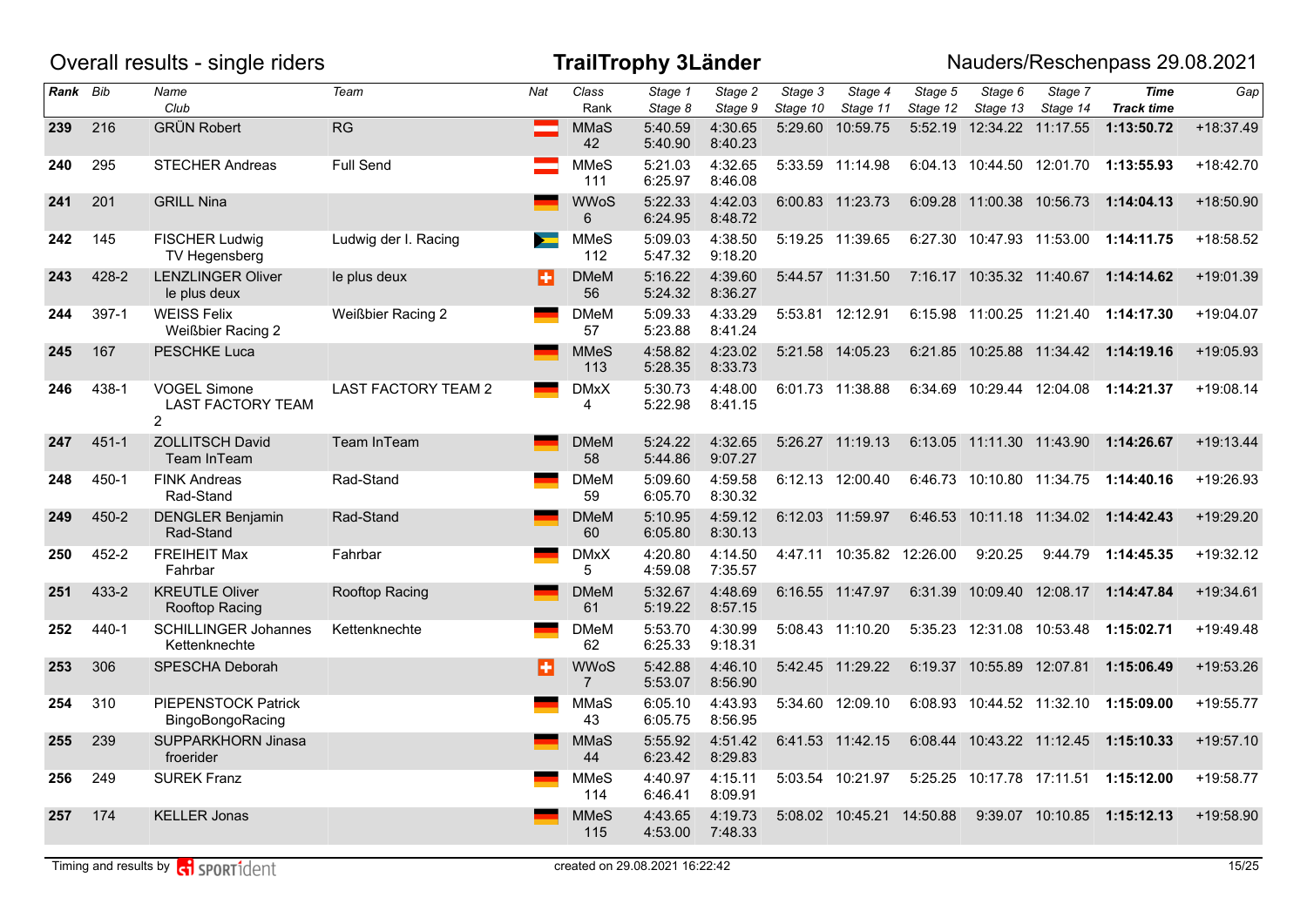|          |              | Overall results - single riders                          |                           |     |                    | <b>TrailTrophy 3Länder</b> |                     |                     |                     |                     |                           |                           | Nauders/Reschenpass 29.08.2021       |             |
|----------|--------------|----------------------------------------------------------|---------------------------|-----|--------------------|----------------------------|---------------------|---------------------|---------------------|---------------------|---------------------------|---------------------------|--------------------------------------|-------------|
| Rank Bib |              | Name<br>Club                                             | Team                      | Nat | Class<br>Rank      | Stage 1<br>Stage 8         | Stage 2<br>Stage 9  | Stage 3<br>Stage 10 | Stage 4<br>Stage 11 | Stage 5<br>Stage 12 | Stage 6<br>Stage 13       | Stage 7<br>Stage 14       | <b>Time</b><br><b>Track time</b>     | Gap         |
| 258      | $\mathbf{3}$ | <b>LENK Hannes</b><br><b>RSV</b> Aue                     |                           |     | <b>MMeS</b><br>116 | 5:03.30<br>5:11.30         | 4:35.96<br>9:09.53  | 5:46.20             | 11:00.57            | 6:45.15             | 10:53.77 13:16.58         |                           | 1:15:14.91                           | $+20:01.68$ |
| 259      | 117          | PETRIANNI Claudio<br>Propain Crew                        | Propain Crew              |     | MMaS<br>45         | 5:36.02<br>6:23.45         | 4:51.50<br>8:35.84  |                     | 5:49.21 12:24.73    |                     | 5:57.52 10:44.93 11:45.43 |                           | 1:15:21.75                           | +20:08.52   |
| 260      | $\,6\,$      | PETROSSOW Jan<br>Speedmachine                            |                           |     | <b>MMeS</b><br>117 | 5:26.90<br>5:44.07         | 5:30.99<br>9:29.55  |                     | 5:42.98 11:18.59    |                     | 6:11.97 10:29.53 11:29.84 |                           | 1:15:23.97                           | $+20:10.74$ |
| 261      | 36           | <b>KRETSCHMER Tristan</b><br>RSC Fuldabrück              |                           |     | <b>MMeS</b><br>118 | 5:32.46<br>5:41.23         | 4:41.10<br>8:47.39  |                     | 5:43.32 11:55.78    |                     | 6:40.32 10:49.90 12:25.54 |                           | 1:15:32.21                           | $+20:18.98$ |
| 262      | 17           | <b>MÜLLER Tobias</b>                                     |                           |     | <b>MMeS</b><br>119 | 5:46.40<br>5:35.15         | 4:47.91<br>8:34.48  |                     | 6:05.72 12:16.08    |                     | 6:27.28 10:51.23 11:58.33 |                           | 1:15:43.42                           | $+20:30.19$ |
| 263      | 434-2        | <b>SCHWABL Christian</b><br>The Broken Ones              | The Broken Ones           |     | <b>DMeM</b><br>63  | 5:28.40<br>5:44.78         | 4:33.65<br>9:10.67  |                     | 5:38.26 12:09.58    |                     |                           |                           | 6:34.18 10:44.58 12:22.10 1:15:45.68 | $+20:32.45$ |
| 264      | $423 - 1$    | PRZYBILLA Moritz<br><b>Sending Passengers</b>            | <b>Sending Passengers</b> |     | <b>DMeM</b><br>64  | 5:53.45<br>5:38.33         | 4:42.72<br>8:36.57  |                     | 5:49.42 11:15.97    |                     | 6:19.55 12:19.87 11:57.15 |                           | 1:15:51.70                           | $+20:38.47$ |
| 265      | 281          | <b>SESSINGHAUS Nadine</b>                                | <b>Pink Princess</b>      |     | <b>WWoS</b><br>8   | 5:29.17<br>6:02.43         | 4:43.70<br>9:13.33  |                     | 5:49.27 11:54.40    |                     |                           | 6:32.17 10:50.33 12:00.47 | 1:15:59.34                           | $+20:46.11$ |
| 266      | 180          | <b>HEULE Lucas</b><br>Team Radsport Frei                 | Team Radsport Frei        | ÷   | <b>MMeS</b><br>120 | 5:23.73<br>5:33.12         | 4:51.02<br>9:01.80  |                     | 5:31.15 11:32.60    |                     | 6:41.93 11:09.27 13:07.28 |                           | 1:16:17.97                           | $+21:04.74$ |
| 267      | 432-1        | <b>FEHRER Thomas</b><br><b>BPnB</b>                      | <b>BPnB</b>               |     | <b>DMeM</b><br>65  | 5:28.71<br>5:20.95         | 4:48.60<br>9:10.12  |                     | 6:11.55 11:49.65    |                     |                           |                           | 6:50.49 10:31.75 12:02.60 1:16:35.61 | $+21:22.38$ |
| 268      | 447-1        | POPP Dominik<br>Zipflklatscher                           | Zipflklatscher            |     | <b>DMeM</b><br>66  | 4:48.87<br>4:56.28         | 4:24.71<br>14:57.97 |                     | 5:24.65 11:37.12    |                     | 6:04.42 10:02.97 11:19.64 |                           | 1:16:44.85                           | $+21:31.62$ |
| 269      | 432-2        | <b>JENDRNY Mike</b><br><b>BPnB</b>                       | <b>BPnB</b>               |     | <b>DMeM</b><br>67  | 5:31.40<br>5:21.29         | 4:49.01<br>9:12.18  |                     | 6:14.32 11:55.58    |                     | 6:54.42 10:35.72 12:03.87 |                           | 1:16:58.81                           | $+21:45.58$ |
| 270      | 97           | MÜLHAUPT Andreas                                         |                           |     | <b>MMaS</b><br>46  | 5:57.42<br>6:14.23         | 4:55.28<br>8:55.40  |                     | 5:52.45 12:15.50    |                     | 6:20.85 10:57.81 11:54.70 |                           | 1:17:06.01                           | +21:52.78   |
| 271      | 253          | GREGUOLDO Matteo                                         |                           | H   | <b>MMeS</b><br>121 | 5:25.89<br>6:08.75         | 4:54.62<br>10:01.97 |                     | 6:03.85 11:58.15    |                     |                           |                           | 6:39.32 10:43.63 11:47.67 1:17:07.13 | $+21:53.90$ |
| 272      | 447-2        | <b>LIMMER Johannes</b><br>Zipflklatscher                 | Zipflklatscher            |     | <b>DMeM</b><br>68  | 4:49.42<br>4:56.14         | 4:25.17<br>14:58.72 |                     | 5:29.33 11:36.54    |                     | 6:16.85 10:04.90 11:22.81 |                           | 1:17:09.49                           | $+21:56.26$ |
| 273      | 210          | <b>BLUM Fabienne</b><br>Rideside                         |                           | ю   | <b>WWoS</b><br>9   | 5:55.16<br>5:46.27         | 5:04.44<br>9:12.85  |                     | 6:12.60 12:01.17    |                     | 6:33.74 10:44.77 11:54.90 |                           | 1:17:10.57                           | $+21:57.34$ |
| 274      | $402 - 1$    | <b>BABLICK Christian</b><br><b>OMBA WWT</b>              | <b>OMBA WWT</b>           |     | <b>DMeM</b><br>69  | 5:33.83<br>5:56.62         | 4:52.67<br>9:37.60  |                     | 5:53.07 12:00.46    |                     | 6:33.22 10:39.82 12:43.69 |                           | 1:17:24.45                           | $+22:11.22$ |
| 275      | 124          | SCHÄTZLE Madlen<br>Mountainbike Freiburg                 |                           |     | <b>WWoS</b><br>10  | 6:19.18<br>6:07.65         | 5:11.38<br>8:59.63  |                     | 5:44.62 12:11.33    |                     |                           |                           | 6:29.42 11:14.27 11:47.25 1:17:31.01 | $+22:17.78$ |
| 276      | 21           | <b>LÜTTIN Felix</b><br><b>MTB Freeride</b><br>Connection |                           |     | <b>MMeS</b><br>122 | 5:53.14<br>6:10.72         | 5:03.16<br>9:02.13  |                     | 5:45.51 11:52.57    |                     |                           |                           | 7:19.00 11:17.78 12:03.05 1:17:42.11 | +22:28.88   |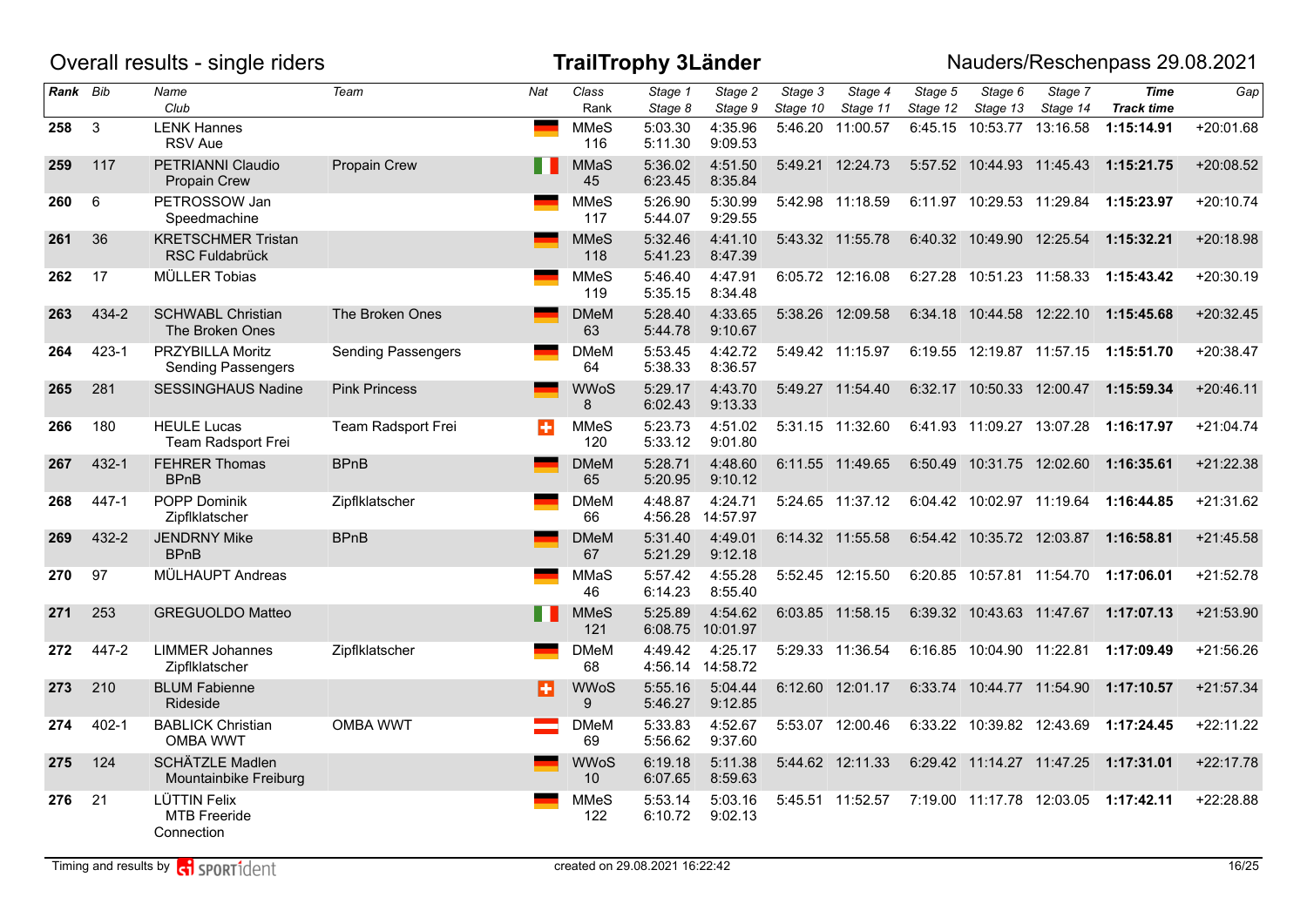|          |           | Overall results - single riders                               |                            |     | <b>TrailTrophy 3Länder</b>    |                    |                     |                     |                                             |                     |                           |                     | Nauders/Reschenpass 29.08.2021          |             |
|----------|-----------|---------------------------------------------------------------|----------------------------|-----|-------------------------------|--------------------|---------------------|---------------------|---------------------------------------------|---------------------|---------------------------|---------------------|-----------------------------------------|-------------|
| Rank Bib |           | Name<br>Club                                                  | Team                       | Nat | Class<br>Rank                 | Stage 1<br>Stage 8 | Stage 2<br>Stage 9  | Stage 3<br>Stage 10 | Stage 4<br>Stage 11                         | Stage 5<br>Stage 12 | Stage 6<br>Stage 13       | Stage 7<br>Stage 14 | <b>Time</b><br><b>Track time</b>        | Gap         |
| 277      | 397-2     | <b>BURSZTYN Pascal</b><br><b>Weißbier Racing 2</b>            | <b>Weißbier Racing 2</b>   |     | <b>DMeM</b><br>70             | 5:47.12<br>5:29.82 | 4:49.17<br>9:10.45  |                     | 6:31.63 12:12.04                            |                     | 6:56.48 11:03.69          | 12:01.28            | 1:17:46.84                              | $+22:33.61$ |
| 278      | 452-1     | <b>BLOCHBERGER Celine</b><br>DER Schöne & das<br><b>Biest</b> | DER Schöne & das Biest     |     | <b>DMxX</b><br>6              | 6:02.82<br>6:03.57 | 5:00.34<br>9:27.95  |                     | 6:01.03 11:57.29                            |                     |                           |                     | 6:21.10 11:06.89 12:21.68 1:17:54.62    | $+22:41.39$ |
| 279      | 191       | <b>KARL Max</b>                                               |                            |     | <b>MMeS</b><br>123            | 5:58.89<br>6:10.40 | 5:01.83<br>9:08.04  |                     | 6:13.38 12:09.46                            |                     | 6:37.09 10:48.35 12:20.75 |                     | 1:17:56.75                              | $+22:43.52$ |
| 280      | $451 - 2$ | <b>EICHENLAUB Eric</b><br>Team InTeam                         | Team InTeam                |     | <b>DMeM</b><br>71             | 5:14.49<br>5:47.25 | 4:42.70<br>9:00.94  |                     | 7:15.17 12:04.49                            |                     | 6:24.60 11:13.41 12:40.89 |                     | 1:18:08.48                              | $+22:55.25$ |
| 281      | $400 - 2$ | <b>BLEIMAIR Tobias</b><br>Dirty Tuesday                       | Dirty Tuesday              |     | <b>DMeM</b><br>72             | 5:23.55<br>5:50.06 | 5:07.46<br>9:39.87  |                     | 6:27.67 11:43.25                            |                     | 6:24.52 11:03.75 13:12.59 |                     | 1:18:14.17                              | $+23:00.94$ |
| 282      | 409-2     | <b>LAYER Roxane</b><br>e*thirteen & friends                   | e*thirteen & friends       |     | <b>DGDR</b><br>6              | 5:59.55<br>6:17.68 | 4:53.59<br>8:49.42  |                     | 5:30.98 12:31.43                            |                     | 6:56.27 11:37.60 12:28.59 |                     | 1:18:25.19                              | $+23:11.96$ |
| 283      | 190       | <b>LEPPERT Katja</b><br>Moutainbike Freiburg<br>e.V.          |                            |     | <b>WWoS</b><br>11             | 6:21.98<br>6:13.65 | 4:57.89<br>9:10.72  |                     | 6:04.20 11:56.71                            |                     |                           |                     | 6:32.00 11:27.00 12:08.95 1:18:27.28    | $+23:14.05$ |
| 284      | 78        | <b>DERRER Michael</b>                                         |                            |     | MMaS<br>47                    | 5:51.38<br>5:46.78 | 5:11.55<br>9:15.41  |                     | 6:03.92 12:25.08                            |                     |                           |                     | 7:15.00  10:54.75  12:25.70  1:18:53.55 | $+23:40.32$ |
| 285      | $425 - 1$ | <b>CICHON Christian</b><br>IsarEagles                         | IsarEagles                 |     | <b>DMeM</b><br>73             | 5:46.08<br>6:06.60 | 4:57.90<br>9:41.13  |                     | 5:57.58 12:27.93                            |                     | 6:42.22 10:57.77 13:01.38 |                     | 1:18:58.32                              | $+23:45.09$ |
| 286      | 425-2     | <b>ZEGULA Konrad</b><br>IsarEagles                            | IsarEagles                 |     | <b>DMeM</b><br>74             | 5:45.90<br>6:07.87 | 5:00.85<br>9:46.17  |                     | 6:03.55 12:31.20                            |                     | 6:45.25 10:59.23 13:03.75 |                     | 1:19:23.46                              | $+24:10.23$ |
| 287      | 274       | <b>KRISCHE Lukas</b>                                          |                            |     | <b>MMeS</b><br>124            | 6:29.21<br>6:28.23 | 4:50.95<br>9:32.22  |                     | 6:05.51 11:51.33                            |                     | 6:31.97 11:13.78 12:53.54 |                     | 1:19:23.72                              | $+24:10.49$ |
| 288      | 428-1     | <b>HEINI Tobias</b><br>le plus deux                           | le plus deux               | н   | <b>DMeM</b><br>75             | 5:20.70<br>5:55.10 | 4:39.80<br>8:37.60  |                     | 5:45.53 11:31.55 11:08.72 10:47.03 12:19.35 |                     |                           |                     | 1:19:35.28                              | $+24:22.05$ |
| 289      | 126       | <b>BURRE Alina</b>                                            | SBL-Racing                 |     | <b>WWoS</b><br>12             | 6:18.82<br>6:51.79 | 4:54.95<br>8:42.58  |                     | 6:26.49 12:00.08                            |                     |                           |                     | 6:06.92 11:21.40 13:31.15 1:19:35.64    | $+24:22.41$ |
| 290      | 130       | <b>MICHELS UIf</b>                                            |                            |     | MMaS<br>48                    | 5:47.05<br>5:29.05 | 4:46.37<br>10:22.76 |                     | 6:32.17 11:50.98                            |                     | 6:54.55 11:07.50 13:14.19 |                     | 1:19:36.39                              | $+24:23.16$ |
| 291      | $402 - 2$ | <b>RAMBOUSEK Christian</b><br><b>OMBA WWT</b>                 | <b>OMBA WWT</b>            |     | <b>DMeM</b><br>76             | 5:56.82<br>6:12.30 | 5:04.07<br>9:35.25  |                     | 5:58.71 12:11.44                            |                     | 7:13.07 11:11.88 12:50.95 |                     | 1:19:48.74                              | $+24:35.51$ |
| 292      | 415-2     | <b>SEIDL Marco</b><br><b>Pink Panther</b>                     | Pink Panther               |     | <b>DMxX</b><br>$\overline{7}$ | 5:51.59<br>7:04.28 | 5:00.38<br>9:00.00  |                     | 5:45.07 12:07.33                            |                     |                           |                     | 6:25.00 11:57.72 13:06.65 1:19:50.02    | $+24:36.79$ |
| 293      | 71        | <b>SCHNEIDER Tobias</b><br><b>CubeStore Hermsdorf</b>         | <b>CubeStore Hermsdorf</b> |     | <b>MMeS</b><br>125            | 5:39.43<br>6:18.50 | 5:01.90<br>8:51.75  |                     | 5:52.87 12:32.73                            |                     |                           |                     | 6:52.63 11:26.27 14:00.22 1:19:55.80    | $+24:42.57$ |
| 294      | 142       | <b>GIERIG Nico</b>                                            |                            |     | MMeS<br>126                   | 5:46.55<br>5:44.98 | 5:00.40<br>9:27.35  |                     | 6:13.23 12:26.32                            |                     | 7:05.15 11:42.73 13:04.18 |                     | 1:20:11.29                              | $+24:58.06$ |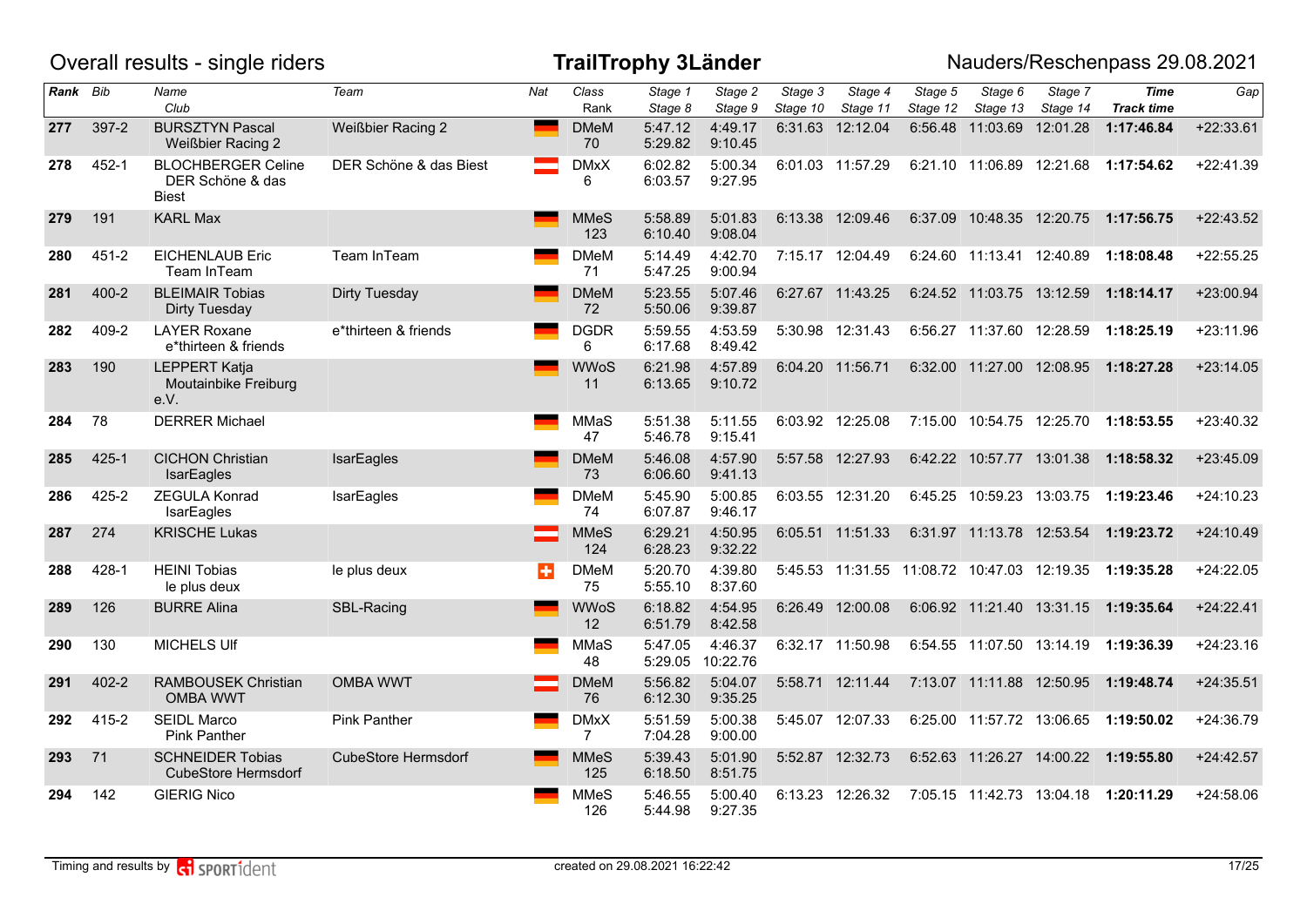|          |           | Overall results - single riders              |                       |     |                                | <b>TrailTrophy 3Länder</b> |                             |                     |                     |                     |                             |                           | Nauders/Reschenpass 29.08.2021       |             |
|----------|-----------|----------------------------------------------|-----------------------|-----|--------------------------------|----------------------------|-----------------------------|---------------------|---------------------|---------------------|-----------------------------|---------------------------|--------------------------------------|-------------|
| Rank Bib |           | Name<br>Club                                 | Team                  | Nat | $\overline{Class}$<br>Rank     | Stage 1<br>Stage 8         | Stage 2<br>Stage 9          | Stage 3<br>Stage 10 | Stage 4<br>Stage 11 | Stage 5<br>Stage 12 | Stage 6<br>Stage 13         | Stage 7<br>Stage 14       | <b>Time</b><br><b>Track time</b>     | Gap         |
| 295      | 234       | <b>GRÜBEL Christian</b>                      | <b>Team Bison</b>     |     | <b>MMaS</b><br>49              | 6:18.47<br>6:12.60         | 4:56.60<br>9:22.46          |                     | 6:52.37 12:15.28    |                     | 6:51.45 11:39.85            | 12:52.24                  | 1:20:46.95                           | $+25:33.72$ |
| 296      | 453-2     | SPINDLER Jakob<br>Die schicken Schicker      | Die schicken Schicker |     | <b>DMxX</b><br>8               | 6:12.55<br>6:10.78         | 5:04.67<br>9:39.76          |                     | 6:07.21 12:01.35    |                     | 7:10.09  11:45.68  12:33.37 |                           | 1:21:10.76                           | $+25:57.53$ |
| 297      | 445-2     | <b>LIEDLOFF Lenard</b><br>Besenwagen         | Besenwagen            |     | <b>DMeM</b><br>77              | 6:21.50<br>5:45.80         | 4:46.93<br>9:15.78          |                     | 6:03.52 12:27.50    |                     | 6:07.13 15:30.85 11:38.63   |                           | 1:21:20.82                           | $+26:07.59$ |
| 298      | 48        | RÖDEL Christoph                              |                       |     | <b>MMeS</b><br>127             | 5:40.88                    | 4:48.65<br>6:36.67 10:03.60 |                     | 6:34.73 12:35.80    |                     | 6:52.19 11:29.10 13:24.36   |                           | 1:21:28.55                           | $+26:15.32$ |
| 299      | 304       | <b>WASER Raphael</b>                         |                       |     | <b>MMeS</b><br>128             | 6:13.72<br>6:03.57         | 4:52.78<br>8:59.53          |                     | 5:36.27 14:37.78    |                     | 6:08.26 10:46.15 13:58.46   |                           | 1:21:31.28                           | $+26:18.05$ |
| 300      | $400 - 1$ | <b>ODRICH Sebastian</b><br>Dirty Tuesday     | Dirty Tuesday         |     | <b>DMeM</b><br>78              | 6:20.80<br>6:03.38         | 5:09.28<br>10:08.25         |                     | 6:28.73 12:54.14    |                     | 6:36.53 11:05.77 13:32.85   |                           | 1:21:43.05                           | +26:29.82   |
| 301      | 208       | <b>VOSTA Sebastian</b><br>MoreThanBike       | MoreThanBike          |     | <b>MMeS</b><br>129             | 5:46.25                    | 5:36.62 15:07.01<br>8:24.60 |                     | 5:31.35 11:28.55    |                     | 5:35.68 10:21.95 10:54.75   |                           | 1:21:47.56                           | $+26:34.33$ |
| 302      | 207       | <b>SCHIEBEL Philipp</b><br>MoreThanBike      | MoreThanBike          |     | MMeS<br>130                    | 5:48.70<br>6:13.12         | 5:19.40<br>9:50.29          |                     | 6:15.70 12:26.95    |                     | 6:50.78 11:56.55 13:43.85   |                           | 1:22:05.19                           | $+26:51.96$ |
| 303      | 271       | SCHÖNHERR Andreas<br><b>Team Bison</b>       | <b>Team Bison</b>     |     | <b>MMeS</b><br>131             | 6:19.95<br>5:56.90         | 5:02.36<br>9:35.40          |                     | 6:48.25 12:17.95    |                     |                             |                           | 7:01.03 11:36.23 13:54.02 1:22:05.94 | $+26:52.71$ |
| 304      | 409-1     | <b>UEBELEIN Pia</b><br>e*thirteen & friends  | e*thirteen & friends  |     | <b>DGDR</b><br>$\overline{7}$  | 5:59.28<br>6:34.67         | 4:57.81<br>9:27.95          |                     | 6:18.37 12:31.86    |                     | 8:19.18 11:37.69 12:36.50   |                           | 1:22:06.36                           | $+26:53.13$ |
| 305      | 35        | <b>LARSEN Jacob</b><br>Loose Riders Denmark  |                       | H   | <b>MSMS</b><br>12 <sup>2</sup> | 6:13.40<br>6:17.24         | 5:00.68<br>10:03.82         |                     | 6:39.65 11:54.22    |                     | 7:28.55 11:24.95 13:28.13   |                           | 1:22:07.15                           | +26:53.92   |
| 306      | 415-1     | <b>ISLINGER Paula</b><br><b>Pink Panther</b> | <b>Pink Panther</b>   |     | <b>DMxX</b><br>9               | 6:37.57<br>7:16.67         | 5:00.62<br>9:29.34          |                     | 6:14.50 12:06.19    |                     |                             |                           | 6:35.57 12:05.57 13:13.00 1:22:12.00 | $+26:58.77$ |
| 307      | 294       | <b>BRENDEL David</b><br><b>Trail Surfers</b> |                       |     | <b>MMaS</b><br>50              | 5:59.62<br>6:13.53         | 5:07.22<br>9:50.13          |                     | 6:24.35 12:36.53    |                     | 7:16.43  11:17.75  13:56.18 |                           | 1:22:16.71                           | $+27:03.48$ |
| 308      | 305       | <b>IMHOF Michael</b>                         |                       | ÷   | <b>MMeS</b><br>132             | 5:50.55<br>6:16.55         | 5:13.31<br>13:03.12         |                     | 5:49.37 12:08.78    |                     | 7:12.32 11:28.35 12:08.31   |                           | 1:22:35.77                           | $+27:22.54$ |
| 309      | 307       | <b>WINKLER Nico</b>                          |                       |     | <b>MMeS</b><br>133             | 6:37.62<br>6:10.28         | 4:49.62<br>9:06.55          |                     | 6:35.27 12:08.52    |                     | 6:40.58 13:29.13 13:38.65   |                           | 1:22:47.74                           | $+27:34.51$ |
| 310      | 22        | <b>SCHILL Eric</b><br>Dimb Racingteam        |                       |     | <b>MSMS</b><br>13              | 5:50.79<br>5:57.28         | 5:05.94<br>10:00.15         |                     | 6:54.22 12:16.40    |                     | 7:37.65 12:01.86 13:38.83   |                           | 1:22:59.25                           | $+27:46.02$ |
| 311      | 448-2     | <b>KOLLER Lena</b><br>YallaYalla             | YallaYalla            |     | <b>DGDR</b><br>8               | 5:40.51<br>5:41.05         | 4:55.45<br>9:23.20          | 10:12.75 11:42.20   |                     |                     |                             |                           | 7:03.75 13:23.07 12:26.47 1:23:47.88 | +28:34.65   |
| 312      | 176       | <b>BAUMANN Kathrin</b><br>Viktoria           |                       |     | <b>WWoS</b><br>13              | 7:27.67<br>6:16.17         | 5:05.98<br>10:18.19         |                     | 6:41.06 12:12.72    |                     |                             | 7:08.67 11:34.92 13:23.40 | 1:23:53.33                           | $+28:40.10$ |
| 313      | $434 - 1$ | <b>RAPP Jannis</b><br>The Broken Ones        | The Broken Ones       |     | <b>DMeM</b><br>79              | 5:17.16                    | 4:41.68<br>5:59.60 11:11.60 |                     | 6:31.16 12:10.98    |                     | 6:47.82  11:48.14  16:38.18 |                           | 1:24:25.74                           | $+29:12.51$ |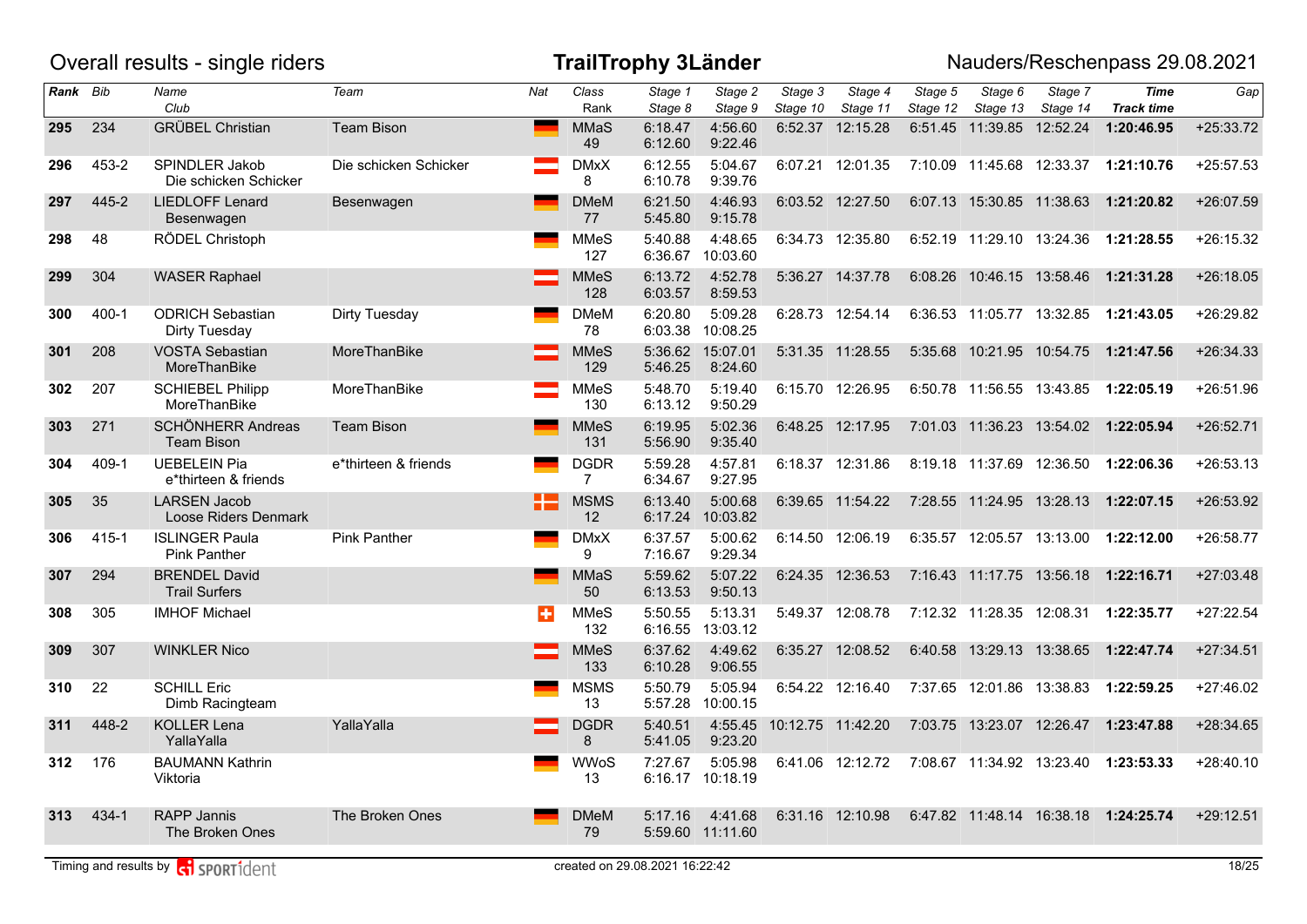|          |           | Overall results - single riders                                                  |                                                       |                 |                                | <b>TrailTrophy 3Länder</b> |                     |                     |                           |                     |                             |                             | Nauders/Reschenpass 29.08.2021                         |             |
|----------|-----------|----------------------------------------------------------------------------------|-------------------------------------------------------|-----------------|--------------------------------|----------------------------|---------------------|---------------------|---------------------------|---------------------|-----------------------------|-----------------------------|--------------------------------------------------------|-------------|
| Rank Bib |           | Name<br>Club                                                                     | Team                                                  | Nat             | Class<br>Rank                  | Stage 1<br>Stage 8         | Stage 2<br>Stage 9  | Stage 3<br>Stage 10 | Stage 4<br>Stage 11       | Stage 5<br>Stage 12 | Stage 6<br>Stage 13         | Stage 7<br>Stage 14         | <b>Time</b><br><b>Track time</b>                       | Gap         |
| 314      | $431 - 1$ | <b>KAISER Armin</b><br>Garage 5                                                  | Garage 5                                              | <b>Contract</b> | <b>DMeM</b><br>80              | 6:15.81<br>6:49.65         | 5:11.41<br>10:09.45 |                     | 7:00.30 12:52.72          |                     | 6:53.67 11:34.24            | 13:58.45                    | 1:24:26.75                                             | $+29:13.52$ |
| 315      | 45        | <b>HERRMANN Rick</b>                                                             |                                                       |                 | <b>MMeS</b><br>134             | 5:50.35<br>5:41.20         | 5:56.00<br>9:47.15  |                     | 7:37.55 12:35.78          |                     |                             |                             | 8:22.58 11:25.75 13:21.77 1:24:41.12                   | +29:27.89   |
| 316      | 109       | <b>KENNEL Christian</b>                                                          |                                                       |                 | <b>MMeS</b><br>135             | 4:42.40<br>4:40.20         | 4:26.57<br>7:38.02  |                     | 4:48.12 10:46.18          | 5:27.92             |                             | 9:25.10 29:55.57            | 1:24:43.65                                             | +29:30.42   |
| 317      | 127       | <b>BOJER Daniela</b><br>$\ddotsc$                                                |                                                       |                 | <b>WWoS</b><br>14              | 6:54.85<br>6:49.43         | 5:12.34<br>9:47.20  |                     | 6:27.13 12:55.88          |                     | 7:10.62 11:45.20 14:20.50   |                             | 1:25:19.73                                             | $+30:06.50$ |
| 318      | 11        | AITZETMÜLLER Thomas<br><b>Bull Hall</b>                                          |                                                       |                 | MMaS<br>51                     | 6:45.21<br>6:38.85         | 5:07.15<br>10:53.00 |                     | 6:34.69 12:21.78          |                     | 7:10.45 12:20.25 14:54.38   |                             | 1:26:12.96                                             | $+30:59.73$ |
| 319      | 429-1     | <b>REISER Markus</b><br>Zwei Himmelhunde auf<br>dem Weg zur Hölle -<br>Santa Cru | Zwei Himmelhunde auf dem<br>Weg zur Hölle - Santa Cru |                 | <b>DGDR</b><br>9               | 4:25.02<br>4:43.70         | 3:59.45<br>6:39.75  |                     | 4:19.93 10:14.85 17:16.10 |                     | 8:36.96                     | 9:06.36                     | 1:26:25.52                                             | $+31:12.29$ |
| 320      | 433-1     | <b>LEIST Yannick</b><br>Rooftop Racing                                           | Rooftop Racing                                        |                 | <b>DMeM</b><br>81              | 5:31.46<br>5:15.72         | 4:47.43<br>8:52.94  |                     |                           |                     |                             |                             | 6:01.47 11:46.83 19:57.05 10:07.68 12:05.77 1:27:37.95 | $+32:24.72$ |
| 321      | 90        | <b>PLESKER Robin</b>                                                             |                                                       |                 | <b>MMeS</b><br>136             | 6:12.47<br>7:08.37         | 5:18.03<br>10:57.78 |                     | 6:47.55 12:56.30          |                     |                             |                             | 7:46.51  11:40.50  15:14.45  1:27:43.31                | +32:30.08   |
| 322      | 34        | <b>LANGERUP Morten</b>                                                           |                                                       |                 | MMaS<br>52                     | 6:46.65<br>7:16.38         | 5:22.93<br>10:12.27 |                     | 6:55.02 12:56.52          |                     |                             | 7:50.58 13:16.25 13:28.25   | 1:27:55.97                                             | $+32:42.74$ |
| 323      | 282       | <b>BAGGERÖHR Max</b><br><b>Team Bison</b>                                        |                                                       |                 | <b>MMeS</b><br>137             | 5:27.93<br>5:30.63         | 4:33.42<br>9:15.63  |                     |                           |                     |                             |                             | 5:39.88 11:24.27 17:47.67 10:53.88 14:10.32 1:28:02.78 | $+32:49.55$ |
| 324      | 290       | <b>FALLER Joachim</b><br><b>KIT Mtb Karlsruhe</b>                                |                                                       |                 | <b>MMeS</b><br>138             | 5:34.41<br>6:01.25         | 5:16.98<br>10:45.40 |                     | 7:15.15 13:56.65          |                     | 8:04.77 12:28.50 14:58.69   |                             | 1:28:07.90                                             | $+32:54.67$ |
| 325      | 87        | <b>WITTIG Alexander</b>                                                          |                                                       |                 | <b>MMeS</b><br>139             | 5:57.08<br>6:05.32         | 5:09.70<br>10:49.44 |                     | 7:31.54 13:28.62          |                     | 8:17.60  12:24.27  14:49.65 |                             | 1:28:19.42                                             | $+33:06.19$ |
| 326      | 149       | STRIEGEL Jan                                                                     |                                                       |                 | <b>MMeS</b><br>140             | 6:08.93<br>6:12.91         | 5:18.17<br>10:30.25 |                     | 6:51.73 14:44.10          |                     |                             | 7:39.45  12:32.10  14:27.30 | 1:28:21.59                                             | +33:08.36   |
| 327      | 185       | <b>HEEG Viktoria von</b><br><b>SRAM Factory Racing</b>                           | <b>SRAM Factory Racing</b>                            |                 | <b>WWoS</b><br>15              | 7:33.55<br>6:07.89         | 5:28.14<br>9:41.05  |                     | 7:08.97 12:40.80          |                     | 7:42.70 11:42.17 13:36.68   |                             | 1:28:23.38                                             | $+33:10.15$ |
| 328      | 30        | <b>VILLIGER Martina</b><br><b>MTB</b><br>Freerideconnection                      |                                                       | н               | <b>WWoS</b><br>16              | 6:39.58<br>6:28.00         | 5:24.45<br>10:56.20 |                     | 7:43.60 12:50.40          |                     |                             | 7:58.01  12:07.50  14:47.13 | 1:28:28.62                                             | $+33:15.39$ |
| 329      | 454-1     | <b>BÜLL Sarah</b><br>Fahrbar                                                     | Fahrbar                                               |                 | <b>DMxX</b><br>10 <sup>°</sup> | 5:54.60<br>6:29.75         | 5:11.50<br>10:44.35 |                     | 6:32.67 12:38.94          |                     | 8:09.27 11:53.39 15:04.65   |                             | 1:29:20.55                                             | $+34:07.32$ |
| 330      | 298       | <b>STECHER Michael</b>                                                           |                                                       |                 | <b>MMeS</b><br>141             | 6:26.77<br>6:57.08         | 4:45.95<br>8:48.75  |                     | 5:19.60 12:20.02          |                     |                             | 6:18.60 11:27.22 24:14.50   | 1:29:59.16                                             | $+34:45.93$ |
| 331      | 120       | <b>STEINHILB Lars</b><br>FRC Herten e.V.                                         | Die Schlappen Socken                                  |                 | <b>MSMS</b><br>14              | 6:32.53<br>6:32.73         | 5:14.20<br>9:40.97  |                     | 6:50.88 12:53.70          |                     | 7:05.37 11:45.87            | 19:52.95                    | 1:30:00.67                                             | $+34:47.44$ |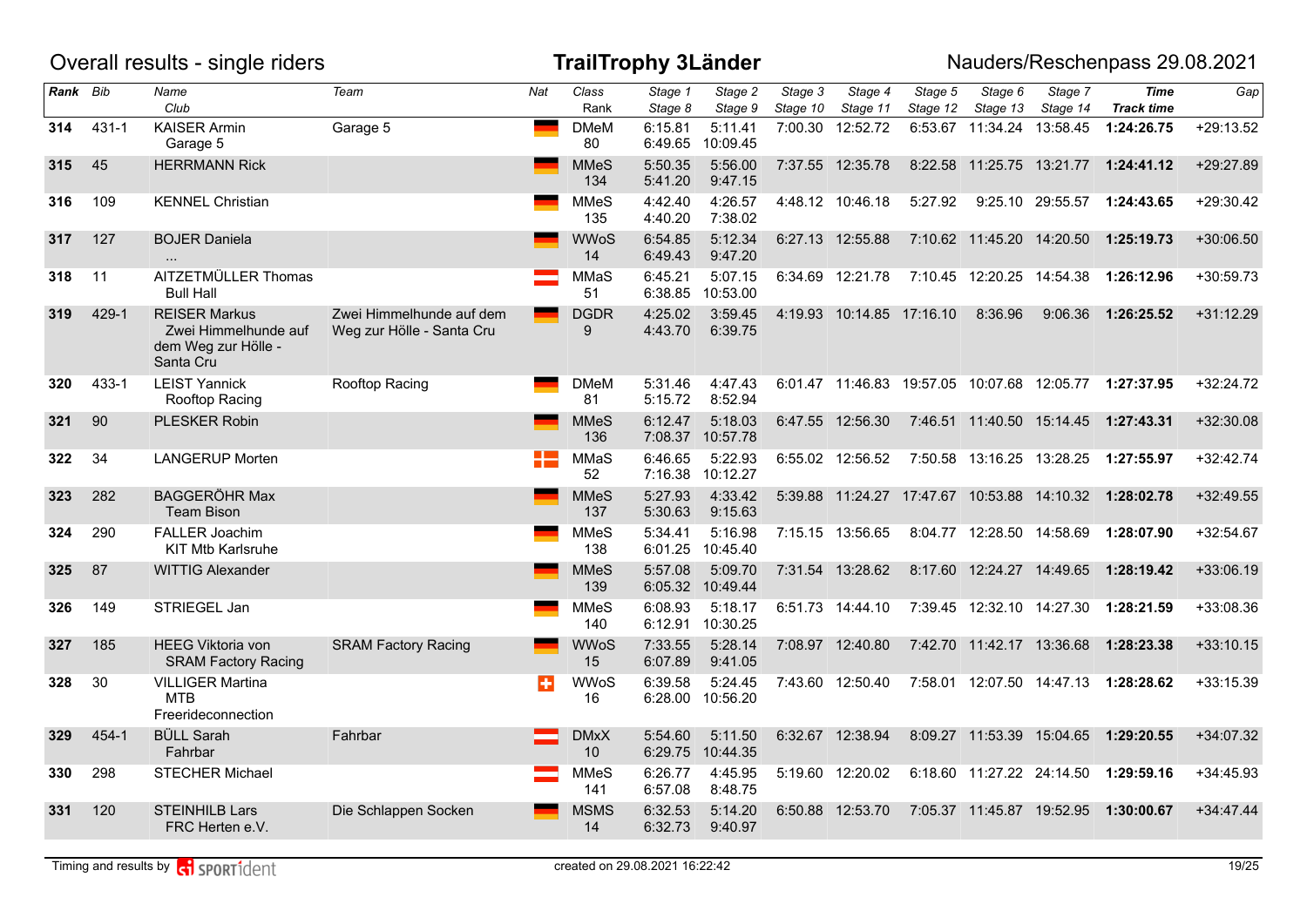|          |           | Overall results - single riders                              |                           |     |                               | <b>TrailTrophy 3Länder</b> |                             |                     |                     |                                             |                             |                           | Nauders/Reschenpass 29.08.2021       |             |
|----------|-----------|--------------------------------------------------------------|---------------------------|-----|-------------------------------|----------------------------|-----------------------------|---------------------|---------------------|---------------------------------------------|-----------------------------|---------------------------|--------------------------------------|-------------|
| Rank Bib |           | Name<br>Club                                                 | Team                      | Nat | Class<br>Rank                 | Stage 1<br>Stage 8         | Stage 2<br>Stage 9          | Stage 3<br>Stage 10 | Stage 4<br>Stage 11 | Stage 5<br>Stage 12                         | Stage 6<br>Stage 13         | Stage 7<br>Stage 14       | <b>Time</b><br><b>Track time</b>     | Gap         |
| 332      | 29        | DAUBENBÜCHEL Florian<br><b>Trail Surfers</b>                 |                           |     | <b>MMeS</b><br>142            | 7:15.90<br>7:00.01         | 5:40.35<br>10:55.17         |                     | 7:58.40 13:04.35    | 7:09.04                                     | 12:30.87 15:14.65           |                           | 1:30:17.63                           | $+35:04.40$ |
| 333      | 296       | <b>HUTTER Maurice</b>                                        |                           |     | <b>MMeS</b><br>143            | 7:21.15<br>8:23.67         | 5:20.65<br>12:20.35         |                     | 6:12.90 14:05.90    |                                             |                             |                           | 7:19.44 11:59.92 14:01.32 1:30:26.79 | $+35:13.56$ |
| 334      | 28        | <b>BODEM Luisa</b>                                           |                           |     | <b>WWoS</b><br>17             | 5:58.75<br>6:05.40         | 5:08.00<br>10:16.19         |                     | 6:42.40 12:27.46    |                                             | 7:22.50 10:55.71 21:54.62   |                           | 1:30:39.08                           | $+35:25.85$ |
| 335      | 443-1     | <b>KOCHER Hannah</b><br>Two-Tired                            | Two-Tired                 |     | <b>DWoW</b><br>$\mathbf{1}$   | 7:20.88                    | 5:43.50<br>7:11.52 10:38.83 |                     | 7:32.05 13:34.57    |                                             | 7:57.53 12:39.68 14:28.10   |                           | 1:31:13.63                           | $+36:00.40$ |
| 336      | 66        | <b>EMMERLING Philipp</b><br>Zweiradsportler<br>Bamberg e. V. |                           |     | <b>MMeS</b><br>144            | 7:26.19                    | 5:25.83<br>7:20.91 11:08.68 |                     | 6:35.42 13:12.07    |                                             | 8:00.12 12:42.34 15:58.33   |                           | 1:31:39.76                           | $+36:26.53$ |
| 337      | 221       | VÖLKLEIN Matthias<br>Trail-On Bikesport                      |                           |     | <b>MMeS</b><br>145            | 5:20.63<br>5:31.58         | 4:33.35<br>8:50.50          |                     |                     | 5:36.75 11:33.08 25:01.70 10:20.95 11:43.64 |                             |                           | 1:31:40.76                           | $+36:27.53$ |
| 338      | 443-2     | <b>TOLLINGER-GREIL</b><br>Greta<br>Two-Tired                 | Two-Tired                 |     | <b>DWoW</b><br>2              | 7:21.01<br>7:10.98         | 5:45.40<br>10:51.34         |                     | 7:34.35 13:36.98    |                                             | 8:00.43 12:50.22 14:35.37   |                           | 1:31:54.75                           | $+36:41.52$ |
| 339      | $404 - 1$ | <b>RIEGEL Kim</b><br><b>Stiftung Wadentest</b>               | <b>Stiftung Wadentest</b> |     | <b>DWoW</b><br>3              | 7:05.62<br>6:59.51         | 5:28.83<br>11:12.10         |                     | 7:36.17 13:37.83    |                                             | 8:47.29 12:48.47 15:49.45   |                           | 1:33:02.78                           | $+37:49.55$ |
| 340      | 218       | PFALLER Thomas                                               |                           |     | <b>MSMS</b><br>15             | 6:44.85<br>7:18.05         | 5:25.27<br>11:09.43         |                     | 7:53.45 14:03.07    |                                             | 7:42.03 13:21.88 15:49.78   |                           | 1:33:11.84                           | $+37:58.61$ |
| 341      | $404 - 2$ | STÖCKIGT Franziska<br><b>Stiftung Wadentest</b>              | <b>Stiftung Wadentest</b> |     | <b>DWoW</b><br>$\overline{4}$ | 7:16.38<br>6:56.34         | 5:29.95<br>10:56.55         |                     | 7:28.64 13:41.20    |                                             | 8:33.62 12:57.53 15:51.27   |                           | 1:33:12.14                           | +37:58.91   |
| 342      | 439-2     | REITZENSTEIN Wolfgang<br>von<br>Deistergeister               | Deistergeister            |     | <b>DMxX</b><br>11             | 6:30.86                    | 5:34.38<br>7:23.13 11:32.93 |                     | 7:45.28 14:12.12    |                                             | 9:04.46  14:43.21  15:43.25 |                           | 1:36:40.12                           | +41:26.89   |
| 343      | 435-1     | <b>JESCHKE Annika</b><br><b>BH Reschenpass</b>               | <b>BH Reschenpass</b>     |     | <b>DGDR</b><br>10             | 7:07.75<br>7:48.00         | 5:58.11<br>10:25.62         |                     | 7:12.25 14:25.60    |                                             | 8:43.28  14:21.73  17:28.10 |                           | 1:37:10.59                           | $+41:57.36$ |
| 344      | 435-2     | KÖHLICH Alexander<br><b>BH Reschenpass</b>                   | <b>BH Reschenpass</b>     |     | <b>DGDR</b><br>11             | 7:11.17<br>7:51.82         | 6:00.87<br>11:28.40         |                     | 7:12.65 14:29.55    |                                             | 8:47.80  14:23.10  17:30.90 |                           | 1:38:58.46                           | $+43:45.23$ |
| 345      | 453-1     | SWOBODA Anna<br>Die schicken Schicker                        | Die schicken Schicker     |     | <b>DMxX</b><br>12             | 9:03.35<br>6:43.26         | 5:43.57<br>11:59.95         |                     | 8:12.30 14:25.09    | 8:52.29                                     | 14:17.65 17:13.25           |                           | 1:40:55.88                           | $+45:42.65$ |
| 346      | 241       | <b>VINCENTELLI MARTIN</b>                                    |                           |     | <b>MMeS</b><br>146            | 5:49.35<br>5:36.40         | 4:40.83<br>32:55.16         |                     | 5:47.80 11:57.35    |                                             |                             | 7:06.10 10:33.35 13:41.05 | 1:41:33.39                           | $+46:20.16$ |
| 347      | 228       | JÖRG Daniel                                                  | <b>RFD</b>                |     | <b>MMeS</b><br>147            | 4:16.58<br>4:59.01         | 4:06.05<br>7:43.23          |                     | 5:25.32 46:21.96    | 5:46.67                                     |                             | 9:33.30 10:42.80          | 1:41:51.67                           | +46:38.44   |
| 348      | 237       | ROSSNER Larissa<br>VC Eschenbach                             |                           | ш   | WWoS<br>18                    | 7:08.79<br>6:41.88         | 6:20.36<br>11:54.77         |                     | 8:31.00 14:17.27    |                                             | 9:03.48 13:50.32 19:26.67   |                           | 1:42:26.59                           | +47:13.36   |
| 349      | 255       | <b>BERTONI Elia</b><br>La Peña                               | La Peña                   |     | <b>MMeS</b><br>148            | 6:46.56<br>6:10.13         | 5:16.85<br>9:11.08          |                     |                     | 6:52.60 12:47.63 28:48.62 11:49.67 12:25.22 |                             |                           | 1:44:02.53                           | +48:49.30   |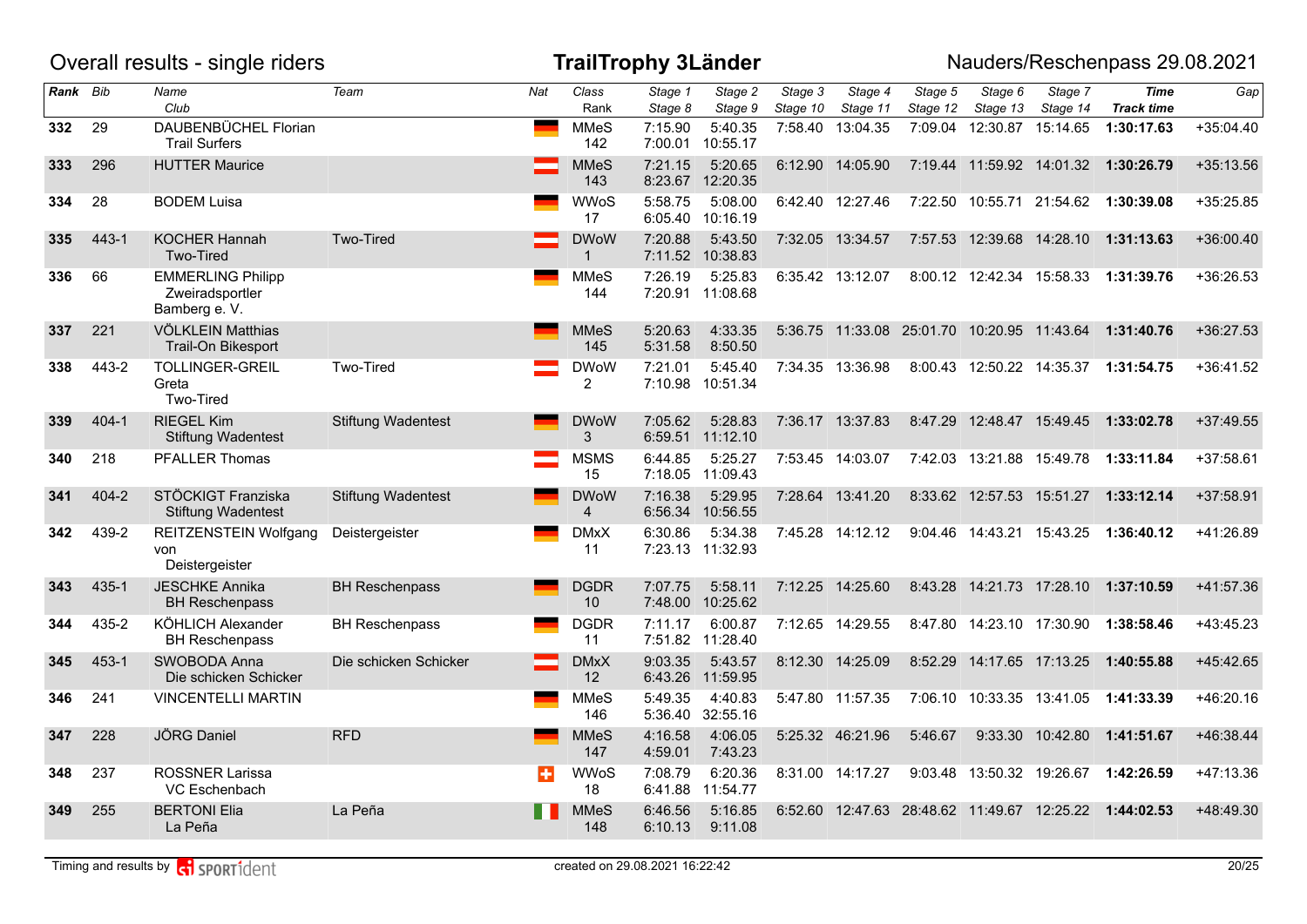|            |           | Overall results - single riders                                |                                    |             |                    | <b>TrailTrophy 3Länder</b> |                             |                     |                                             |                     |                             |                     | Nauders/Reschenpass 29.08.2021                 |                   |
|------------|-----------|----------------------------------------------------------------|------------------------------------|-------------|--------------------|----------------------------|-----------------------------|---------------------|---------------------------------------------|---------------------|-----------------------------|---------------------|------------------------------------------------|-------------------|
| Rank Bib   |           | Name<br>Club                                                   | Team                               | Nat         | Class<br>Rank      | Stage 1<br>Stage 8         | Stage 2<br>Stage 9          | Stage 3<br>Stage 10 | Stage 4<br>Stage 11                         | Stage 5<br>Stage 12 | Stage 6<br>Stage 13         | Stage 7<br>Stage 14 | <b>Time</b><br><b>Track time</b>               | Gap               |
| 350        | 254       | CASOTTO Matteo                                                 |                                    | П           | <b>MMeS</b><br>149 | 8:06.65                    | 6:31.55<br>7:09.67 12:26.75 | 8:25.83             | 15:04.00                                    |                     | 10:00.24 14:57.62           | 17:24.05            | 1:44:44.38                                     | +49:31.15         |
| 351        | 13        | <b>SCHMIDT Jörg</b>                                            |                                    |             | <b>MSMS</b><br>16  | 6:41.71<br>8:17.16         | 5:40.87<br>13:41.00         |                     | 9:09.62 14:15.81                            |                     | 9:51.03  15:35.39  18:39.45 |                     | 1:45:52.09                                     | +50:38.86         |
| 352        | 116       | <b>WALD Ariane</b><br><b>MTB Club Beinhart</b>                 |                                    |             | <b>WWoS</b><br>19  | 6:57.12<br>7:02.89         | 5:22.80<br>11:49.22         |                     | 6:59.00 13:35.52                            |                     | 7:51.50  13:35.59  30:14.45 |                     | 1:47:35.26                                     | +52:22.03         |
| 353        | 64        | <b>ALFSMANN Luca</b>                                           | FaxeRacing                         |             | WWoS<br>20         | 8:22.12                    | 6:13.92<br>9:36.35 13:58.02 |                     | 8:15.39 15:15.88                            |                     | 9:05.40  14:38.88  18:32.75 |                     | 1:48:12.61                                     | +52:59.38         |
| 354        | 399-1     | <b>SCHU Henrik</b><br>Zieh ab Racing                           | Zieh ab Racing                     |             | <b>DMeM</b><br>82  | 6:22.12                    | 5:19.33<br>6:36.24 10:06.86 |                     | 6:27.92 13:12.08                            |                     | 8:00.52 29:58.56 19:50.27   |                     | 1:49:54.53                                     | $+54:41.30$       |
| 355        | 155       | <b>HOLWAY Nick</b>                                             |                                    | $rac{N}{N}$ | <b>MMaS</b><br>53  | 8:33.90                    | 6:22.62<br>7:41.16 13:17.12 |                     | 8:39.48 15:26.98 10:30.62 14:34.70 20:05.30 |                     |                             |                     | 1:50:06.45                                     | +54:53.22         |
| 356        | 439-1     | <b>BROCKMANN Maren</b><br>Deistergeister                       | Deistergeister                     |             | <b>DMxX</b><br>13  | 6:29.68<br>13:40.38        | 5:34.17<br>12:24.49         |                     | 8:00.95 16:17.56                            |                     | 9:36.64 15:45.16 19:04.00   |                     | 1:50:50.45                                     | +55:37.22         |
| 357        | 220       | <b>GATHIER Dominique</b><br><b>TEAM BAGUETTE</b>               | <b>TEAM BAGUETTE</b>               |             | <b>MMaS</b><br>54  | 5:09.40                    | 4:38.72<br>5:35.83 45:32.86 |                     | 6:13.26 11:34.52                            |                     | 6:25.81 10:39.75 11:51.58   |                     | 1:51:07.10                                     | +55:53.87         |
| 358        | 399-2     | <b>JANOSCHEK Moritz</b><br>Zieh ab Racing                      | Zieh ab Racing                     |             | <b>DMeM</b><br>83  | 6:22.75                    | 5:23.35<br>7:28.13 12:42.08 |                     | 6:46.18 13:11.70                            |                     | 8:02.80 30:01.83 19:56.73   |                     | 1:54:03.50                                     | +58:50.27         |
| 359        | $403 - 2$ | <b>BJÖRKQVIST Sara</b><br>freebritney                          | freebritney                        |             | <b>DWoW</b><br>5   | 7:13.28<br>8:10.23         | 5:38.74<br>14:56.20         |                     | 9:45.80 13:56.30                            |                     | 9:39.48 15:18.00 28:38.41   |                     | 1:58:03.55                                     | $+1:02:50.3$<br>2 |
| 360        | $403 - 1$ | <b>BECH Nynne Marie</b><br>freebritney                         | freebritney                        |             | <b>DWoW</b><br>6   | 8:03.69<br>8:08.31         | 5:36.98<br>15:55.55         |                     | 9:45.82 13:56.75                            |                     | 9:39.63 15:17.65 28:38.33   |                     | 1:59:49.01                                     | $+1:04:35.7$<br>8 |
| 361        | 137       | <b>HEESS Alessa</b>                                            |                                    |             | <b>WWoS</b><br>21  | 9:45.45                    | 6:46.80<br>8:07.08 12:13.95 |                     | 8:21.90  13:38.68  37:17.00  14:19.68       |                     |                             | 19:04.15            | 2:14:02.77                                     | $+1:18:49.5$      |
| 362        | 299       | <b>KRÜGER Thomas</b>                                           |                                    |             | MMaS<br>55         | 5:45.45<br>6:16.85         | 5:02.00<br>10:28.75         | 6:18.00             | 77                                          |                     |                             |                     | 1:23:39. 19:39.90 12:02.05 14:11.30 2:46:57.09 | $+1:51:43.8$      |
| <b>DNF</b> | 410-2     | <b>KLINGENBERG Yanko</b><br>Camp Racing / Newmen<br>Components | Camp Racing / Newmen<br>Components |             | <b>DMeM</b>        | 4:38.89<br>5:19.75         | 4:09.27                     |                     | 4:33.72 10:10.67                            | 5:06.74             | 8:54.00                     | 9:22.60             |                                                |                   |
| <b>DNF</b> | 416-1     | <b>PITTL Daniel</b><br>Look Mama, no breaks                    | Look Mama, no breaks               |             | <b>DMeM</b>        | 5:13.57                    | 4:40.82                     |                     | 5:16.87 11:06.90                            | 5:59.20             |                             |                     |                                                |                   |
| <b>DNF</b> | 308       | <b>GRABOWSKI Joram</b>                                         |                                    |             | <b>MMeS</b>        | 6:50.52                    | 5:03.52                     |                     | 6:38.14 13:49.37                            |                     |                             |                     |                                                |                   |
| <b>DNF</b> | $391 - 1$ | DRÜGE Jonas<br>Fahrlmpuls                                      | Fahrlmpuls                         |             | <b>DMeM</b>        | 4:38.99                    | 4:07.78                     |                     | 4:50.92 10:16.58                            | 5:23.66             | 9:51.75                     |                     |                                                |                   |
| <b>DNF</b> | 417-2     | OHNO Olivia<br>Monserat                                        | Monserat                           |             | <b>DMxX</b>        | 6:12.41                    | 4:53.78                     |                     |                                             |                     |                             |                     |                                                |                   |
| <b>DNF</b> | $421 - 1$ | <b>GERNS Lukas</b><br>Preisheiger                              | Preisheiger                        |             | <b>DMeM</b>        | 5:07.82                    | 4:21.31                     |                     | 5:39.05 10:45.87                            | 5:56.25             |                             |                     |                                                |                   |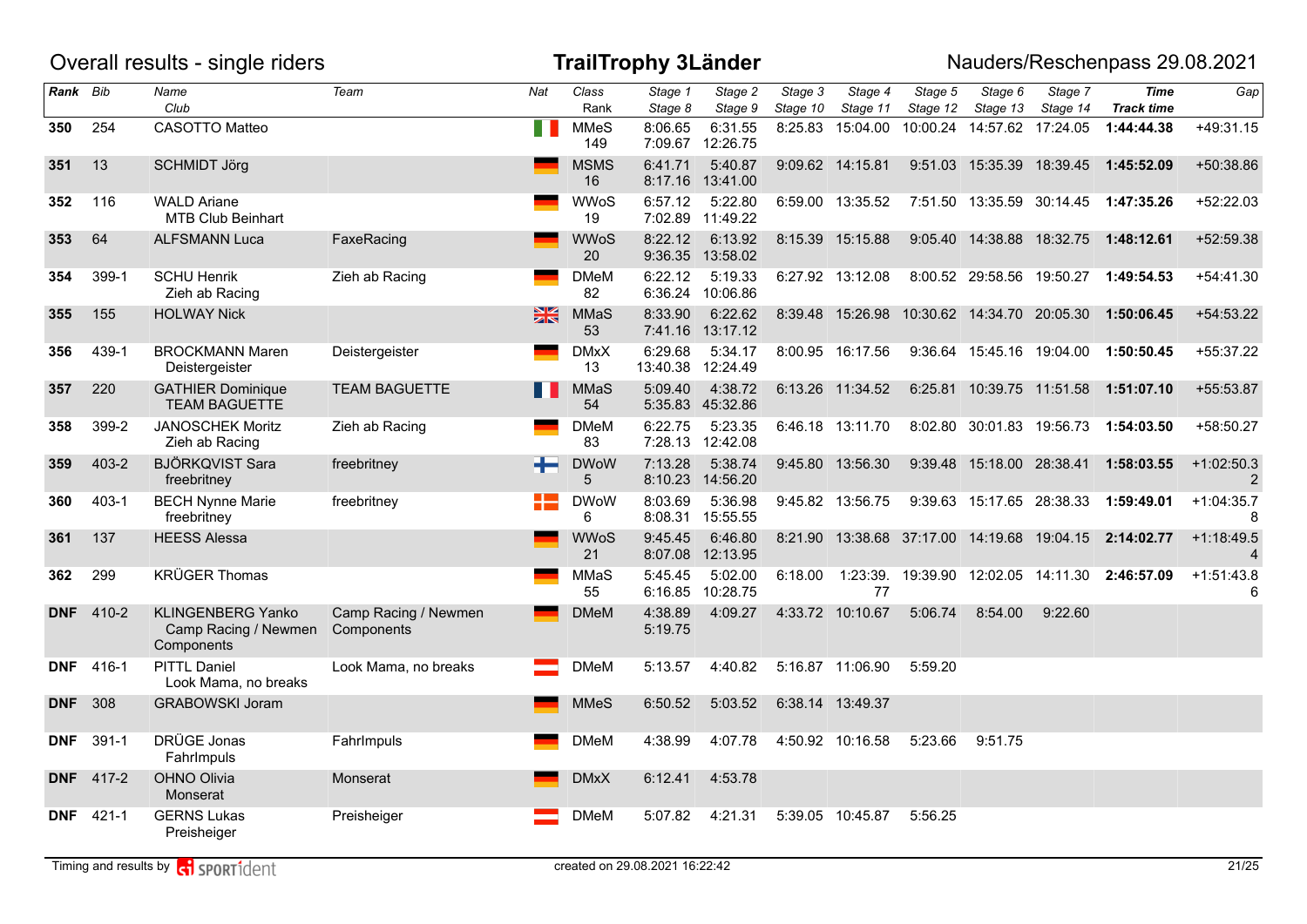|                |                  | Overall results - single riders                                    |                       |     |               | <b>TrailTrophy 3Länder</b> |                    |                     |                           |                     |                           |                     | Nauders/Reschenpass 29.08.2021   |     |
|----------------|------------------|--------------------------------------------------------------------|-----------------------|-----|---------------|----------------------------|--------------------|---------------------|---------------------------|---------------------|---------------------------|---------------------|----------------------------------|-----|
| Rank Bib       |                  | Name<br>Club                                                       | Team                  | Nat | Class<br>Rank | Stage 1<br>Stage 8         | Stage 2<br>Stage 9 | Stage 3<br>Stage 10 | Stage 4<br>Stage 11       | Stage 5<br>Stage 12 | Stage 6<br>Stage 13       | Stage 7<br>Stage 14 | <b>Time</b><br><b>Track time</b> | Gap |
|                | <b>DNF</b> 416-2 | <b>WIEMER Basti</b><br>Look Mama, no breaks                        | Look Mama, no breaks  |     | <b>DMeM</b>   | 5:35.55                    | 4:45.09            |                     | 7:34.03 13:40.50          | 8:18.67             |                           |                     |                                  |     |
|                | <b>DNF</b> 417-1 | <b>HEUSSNER Simon</b><br>Monserat                                  | Monserat              |     | <b>DMxX</b>   | 6:07.37                    | 4:49.52            | 5:29.05             |                           |                     |                           | 9:29.88 13:43.00    |                                  |     |
| <b>DNF</b> 293 |                  | POLICZKA Lisa                                                      |                       |     | <b>WWoS</b>   | 4:59.63                    | 4:21.90<br>7:46.78 |                     | 5:06.43 10:36.40          | 5:25.35             |                           |                     |                                  |     |
| <b>DNF</b> 285 |                  | <b>RODE Philipp</b><br><b>Fahrrad Eberhardt</b><br>Racing          |                       |     | MMaS          | 5:31.52                    | 4:55.47            |                     | 5:54.15 11:32.85 13:19.15 |                     |                           |                     |                                  |     |
| <b>DNF</b> 286 |                  | <b>MACKAMUL Christian</b>                                          |                       |     | <b>MMaS</b>   | 5:03.43                    | 4:36.63            |                     | 5:38.25 11:30.71 17:07.60 |                     |                           |                     |                                  |     |
| <b>DNF</b> 279 |                  | <b>RENKENBERGER</b><br>Konrad                                      |                       |     | <b>MMeS</b>   | 5:58.75                    | 5:25.66            |                     | 6:46.26 13:35.08          | 7:26.32             |                           |                     |                                  |     |
| <b>DNF</b> 283 |                  | <b>GRETHER Alexander</b>                                           | <b>Pink Princess</b>  |     | <b>MMeS</b>   | 4:55.48<br>7:36.89         | 4:26.20            |                     | 4:46.65 10:57.91          |                     | 5:23.94 10:57.30          |                     |                                  |     |
| <b>DNF</b>     | 291              | JAUCH Sebastian                                                    |                       |     | <b>MMeS</b>   |                            |                    |                     |                           |                     |                           |                     |                                  |     |
| <b>DNF</b> 292 |                  | <b>TSCHENETT Nicole</b><br>The bikepatcher                         |                       | H   | <b>WWoS</b>   | 5:44.39                    | 4:51.41            |                     | 5:51.45 12:05.65          |                     | 6:15.30 10:01.53 13:05.52 |                     |                                  |     |
| <b>DNF</b> 287 |                  | <b>STEIGER Andreas</b><br>Velo-Reichmuth.ch /<br>Langlaufcenter.ch | Velo-Reichmuth.ch     | в   | <b>MMeS</b>   | 5:46.90<br>5:59.80         | 5:21.10            |                     | 8:12.52 13:24.87          |                     | 8:14.80 12:23.02          |                     |                                  |     |
| <b>DNF</b>     | 288              | <b>HUNDSEDER Daniel</b>                                            |                       |     | <b>MMeS</b>   |                            |                    |                     |                           |                     |                           |                     |                                  |     |
|                | <b>DNF</b> 421-2 | <b>KARLSBÖCK Lukas</b><br>Preisheiger                              | Preisheiger           |     | <b>DMeM</b>   | 5:09.50                    | 4:20.73            |                     | 5:35.85 10:45.58          |                     | 5:56.39 10:10.35 10:51.07 |                     |                                  |     |
| <b>DNF</b> 55  |                  | <b>ENDRES Adrian</b>                                               | <b>Feistel Racing</b> |     | <b>MMeS</b>   | 4:18.17                    | 4:02.50            | 4:51.35             |                           |                     |                           |                     |                                  |     |
| <b>DNF</b>     | - 57             | <b>MEJIA Walter</b>                                                |                       |     | <b>MSMS</b>   |                            |                    |                     |                           |                     |                           |                     |                                  |     |
| <b>DNF</b> 50  |                  | <b>TREU Erik</b><br>HD-Freeride e.V.                               |                       |     | <b>MMaS</b>   | 5:46.35                    | 4:37.25            |                     | 5:35.45 11:11.20          |                     |                           |                     |                                  |     |
| <b>DNF</b>     | - 53             | <b>STONIG Matthias</b>                                             |                       |     | <b>MMeS</b>   | 4:21.50                    | 3:49.60            |                     |                           |                     |                           |                     |                                  |     |
| <b>DNF</b> 74  |                  | <b>LIVINGSTONE Scott</b><br>HD-Freeride e.V.                       | HD-Freeride e.V.      | M   | <b>MMeS</b>   | 5:20.97                    | 4:54.28            |                     | 6:32.32 11:51.70          |                     | 7:05.00 10:41.14          |                     |                                  |     |
| <b>DNF</b> 96  |                  | <b>KRÜGER Felix</b>                                                | Maxxis                |     | <b>MMgP</b>   | 4:54.40                    | 4:22.62            |                     | 4:36.13 10:42.71          |                     |                           |                     |                                  |     |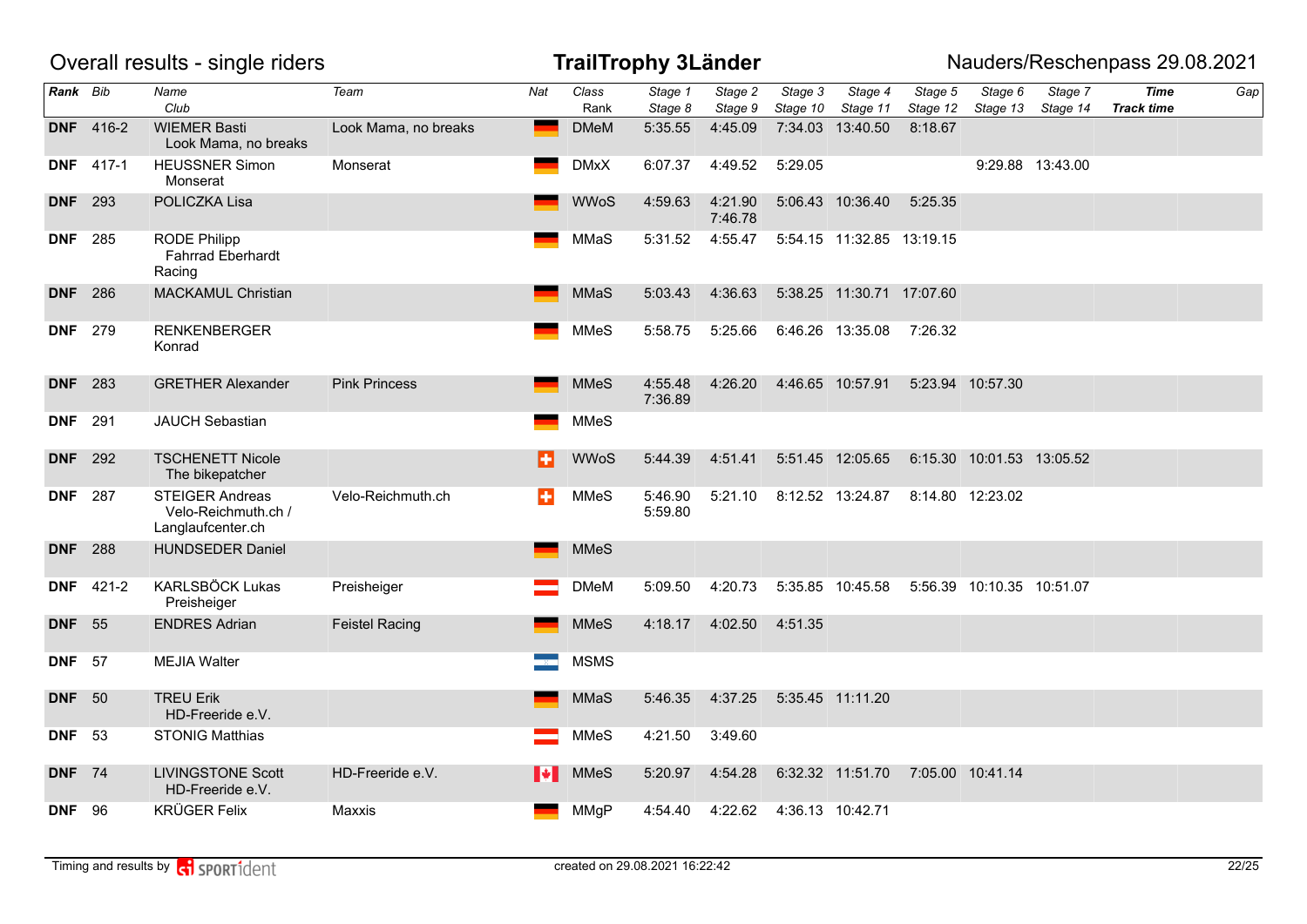|                |                  | Overall results - single riders                           |                               |     |               | <b>TrailTrophy 3Länder</b> |                    |                           |                     |                     |                           |                     | Nauders/Reschenpass 29.08.2021   |     |
|----------------|------------------|-----------------------------------------------------------|-------------------------------|-----|---------------|----------------------------|--------------------|---------------------------|---------------------|---------------------|---------------------------|---------------------|----------------------------------|-----|
| Rank Bib       |                  | Name<br>Club                                              | Team                          | Nat | Class<br>Rank | Stage 1<br>Stage 8         | Stage 2<br>Stage 9 | Stage 3<br>Stage 10       | Stage 4<br>Stage 11 | Stage 5<br>Stage 12 | Stage 6<br>Stage 13       | Stage 7<br>Stage 14 | <b>Time</b><br><b>Track time</b> | Gap |
| <b>DNF</b> 60  |                  | <b>KLEINER Julian</b><br>SuspensionLab Racing<br>Squad    | SuspensionLab Racing<br>Squad |     | MMaS          | 6:04.52                    | 4:53.85            |                           | 6:15.43 11:43.78    | 6:18.25             |                           |                     |                                  |     |
| <b>DNF</b> 62  |                  | <b>GREMMER Robert</b>                                     |                               |     | MMeS          |                            |                    |                           |                     |                     |                           |                     |                                  |     |
| <b>DNF</b> 47  |                  | <b>HITZELBERGER</b><br>Christian<br><b>HD</b> Freeride    |                               |     | MMaS          |                            |                    |                           |                     |                     |                           |                     |                                  |     |
|                | <b>DNF</b> 427-2 | <b>WOLFER Matthias</b><br>Squad FunRacing Team            | <b>Squad FunRacing Team</b>   |     | <b>DMeM</b>   | 6:22.96                    | 5:01.98            |                           | 6:52.85 12:34.34    | 9:36.70             |                           |                     |                                  |     |
|                | <b>DNF</b> 438-2 | <b>VOGEL Martin</b><br><b>LAST FACTORY TEAM</b><br>2      | <b>LAST FACTORY TEAM 2</b>    |     | <b>DMxX</b>   | 5:50.12<br>5:20.43         | 8:39.10            |                           |                     |                     |                           | 10:24.92 12:02.15   |                                  |     |
| DNF            | 422-1            | STROHMAYER Stefan<br>guadefeign                           | guadefeign                    |     | <b>DMeM</b>   | 4:50.57                    | 4:21.10            |                           | 5:00.03 10:35.15    |                     | 9:29.38                   |                     |                                  |     |
| <b>DNF</b>     | $427 - 1$        | <b>GESER Andreas</b><br><b>Squad FunRacing Team</b>       | <b>Squad FunRacing Team</b>   |     | <b>DMeM</b>   | 6:24.05                    | 5:02.78            |                           | 5:56.42 12:40.53    | 6:58.58             |                           |                     |                                  |     |
| <b>DNF</b>     | 448-1            | <b>SCHIPFLINGER Sabine</b><br>YallaYalla                  | YallaYalla                    |     | <b>DGDR</b>   | 5:27.67                    |                    | 4:56.15 10:14.88 11:42.58 |                     | 7:00.05             |                           |                     |                                  |     |
| <b>DNF</b> 46  |                  | <b>BILLMAIER Manuel</b><br>HD-Freeride e.V.               |                               |     | MMaS          | 7:35.52                    | 5:02.21            |                           | 6:32.51 12:14.15    | 7:13.56             |                           |                     |                                  |     |
|                | <b>DNF</b> 441-2 | HÜPFL Sebastian<br><b>Team Bierbauch</b>                  | Team Bierbauch                |     | <b>DMeM</b>   | 4:38.58                    | 4:05.08            |                           | 4:54.02 10:23.95    |                     | 5:15.01 12:07.80          |                     |                                  |     |
| <b>DNF</b>     | 445-1            | <b>LIEDLOFF Norman</b><br>Besenwagen                      | Besenwagen                    |     | <b>DMeM</b>   | 6:22.72                    | 4:48.03            |                           | 6:24.25 12:29.15    | 6:27.50             |                           |                     |                                  |     |
| <b>DNF</b> 277 |                  | <b>HUBER Lukas</b><br>Saltos Mountain Xtream<br>Dolomites |                               |     | MMeS          | 6:00.13                    | 5:13.89            |                           | 6:42.12 12:39.40    |                     | 7:12.10 11:26.70          |                     |                                  |     |
| <b>DNF</b> 157 |                  | KUKKULA Juhana                                            |                               | ÷   | MMaS          |                            |                    |                           |                     |                     |                           |                     |                                  |     |
| <b>DNF</b>     | 164              | <b>SCHMITT Daniel</b>                                     |                               |     | MMeS          | 5:43.93                    | 4:45.93            |                           | 5:33.33 11:22.40    | 6:03.54             |                           |                     |                                  |     |
| <b>DNF</b>     | 144              | <b>VOGT Daniel</b>                                        |                               |     | MMaS          | 4:22.05<br>4:43.62         | 4:04.40<br>7:14.35 |                           | 4:49.53 10:00.08    |                     | 5:17.15 11:34.40          |                     |                                  |     |
| <b>DNF</b>     | - 15             | <b>DÖRR Tom</b><br>VC Darmstadt 1899 - vc<br>racingteam   |                               |     | MMeS          | 5:24.91                    | 5:47.58            |                           | 6:00.25 11:08.10    |                     | 6:08.62 10:50.88 13:44.50 |                     |                                  |     |
| <b>DNF</b> 171 |                  | <b>KARPFINGER Cornelius</b>                               | Intend Bicycle Components     |     | <b>MMeS</b>   |                            |                    |                           |                     |                     |                           |                     |                                  |     |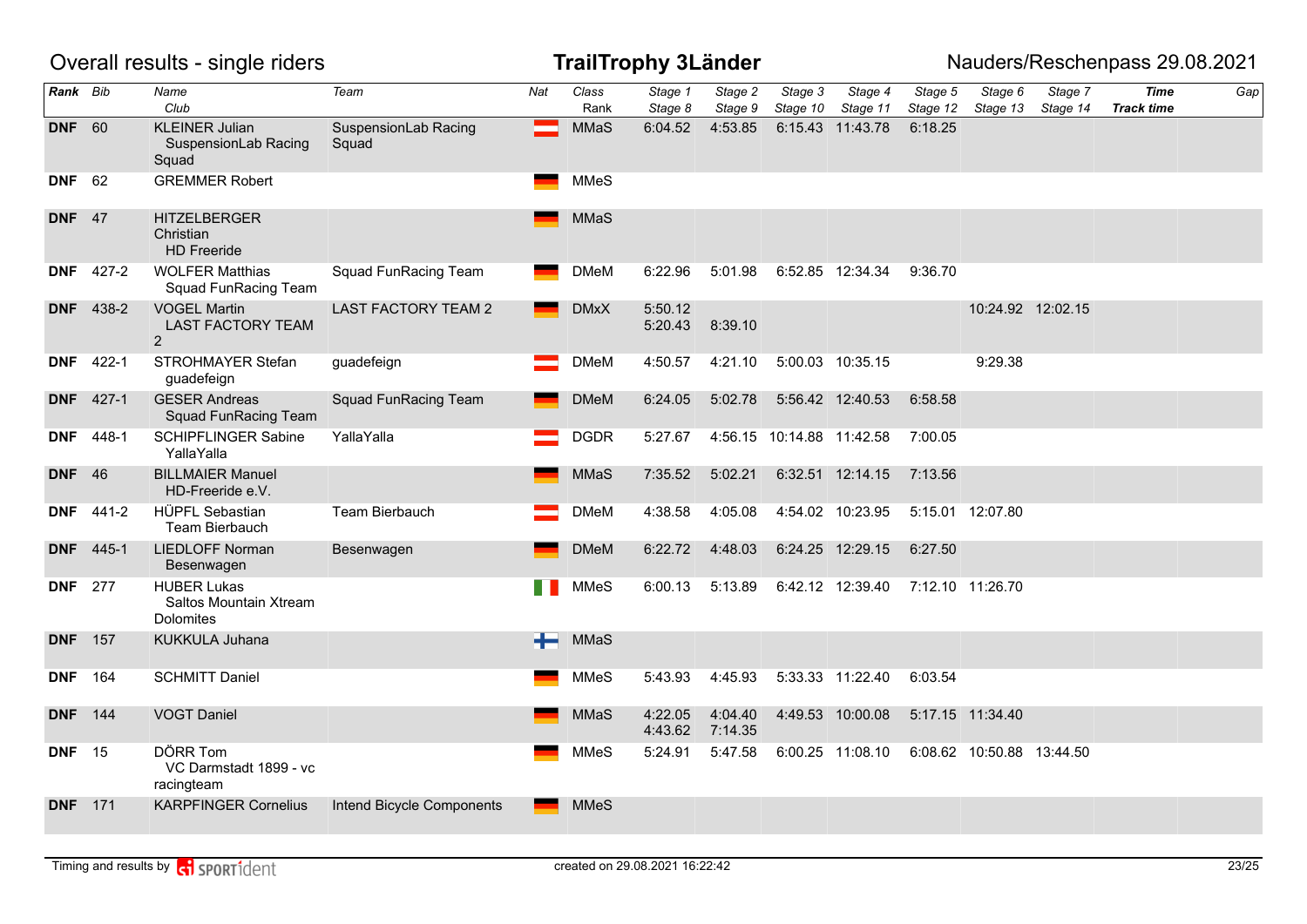|                |     | Overall results - single riders                               |                             |     |               | <b>TrailTrophy 3Länder</b>     |                    |                     |                             |                     |                             |                     | Nauders/Reschenpass 29.08.2021   |       |
|----------------|-----|---------------------------------------------------------------|-----------------------------|-----|---------------|--------------------------------|--------------------|---------------------|-----------------------------|---------------------|-----------------------------|---------------------|----------------------------------|-------|
| Rank Bib       |     | Name<br>Club                                                  | Team                        | Nat | Class<br>Rank | Stage 1<br>Stage 8             | Stage 2<br>Stage 9 | Stage 3<br>Stage 10 | Stage 4<br>Stage 11         | Stage 5<br>Stage 12 | Stage 6<br>Stage 13         | Stage 7<br>Stage 14 | <b>Time</b><br><b>Track time</b> | Gap   |
| <b>DNF</b> 179 |     | <b>ZIMMER Liz</b>                                             | Komoot                      |     | WWgP          | 6:12.18                        | 5:31.19            |                     | 6:47.88 13:25.85            | 7:55.02             |                             |                     |                                  |       |
| <b>DNF</b> 166 |     | <b>ARNDT Lena</b><br><b>IBIS FIDLOCK RACING</b>               |                             |     | <b>WWoS</b>   | 4:39.76                        | 4:18.57            |                     | 5:10.34 12:32.15            |                     |                             |                     |                                  |       |
| <b>DNF</b>     | 168 | <b>WIDMER Dominik</b>                                         |                             | ÷   | MMeS          | 4:34.35                        | 8:33.25            |                     |                             |                     |                             |                     |                                  |       |
| <b>DNF</b> 134 |     | <b>FLAKE Oskar</b>                                            |                             |     | <b>MMeS</b>   | 4:25.69                        | 4:03.10            |                     | 4:37.18 10:20.89            |                     | 5:22.20 32:13.57            |                     |                                  |       |
| <b>DNF</b> 103 |     | <b>DONOVAN Patrick</b>                                        |                             |     | MMaS          | 5:56.71                        | 4:43.15            | 6:55.12             |                             |                     |                             |                     |                                  |       |
| <b>DNF</b> 104 |     | <b>WALDNER Marcel</b><br>Ferienregion<br>Reschenpass          |                             |     | <b>MMgP</b>   | 4:45.50<br>5:28.15             | 4:16.68            |                     | 5:08.73 10:51.89            | 5:30.21             | 9:16.37                     | 9:40.80             |                                  |       |
| <b>DNF</b> 10  |     | <b>HEILAND Daniel</b><br><b>Bikepalast Imst</b>               |                             |     | <b>MMeS</b>   | 4:28.50                        | 4:04.33            |                     | 4:39.73 10:10.19            | 5:14.85             |                             |                     |                                  |       |
| <b>DNF</b> 102 |     | LÜNERT Maximilian                                             |                             | в   | <b>MMeS</b>   | 5:45.43                        | 4:52.72            |                     | 6:15.59  11:56.11  15:11.88 |                     |                             |                     |                                  |       |
| <b>DNF</b> 122 |     | <b>TAUTORAT Per</b><br>Gravitationssportverein<br>e.V         | PT22 - Racing               |     | <b>MMeS</b>   | 5:23.26                        | 4:08.50            |                     | 4:56.72 10:21.62            | 5:20.52             | 9:13.58                     |                     |                                  |       |
| <b>DNF</b> 131 |     | <b>SCHENK Stefan</b>                                          | <b>Chaos Commuters Club</b> |     | <b>MSMS</b>   | 5:10.96                        | 4:32.98            |                     | 5:35.33 11:35.67            | 6:04.53             |                             |                     |                                  |       |
| <b>DNF</b> 105 |     | JÜRGENS Pascal                                                |                             |     | <b>MMeS</b>   | 6:01.80                        | 4:46.66            |                     | 6:02.95 12:21.11            |                     | 6:08.20 11:48.97 15:24.66   |                     |                                  |       |
| <b>DNF</b> 118 |     | <b>OBERMAIER Elias</b>                                        |                             |     | <b>MMeS</b>   | 4:41.05                        | 4:14.78            |                     | 5:04.63 10:31.22            |                     |                             |                     |                                  |       |
| <b>DNF</b> 195 |     | STOCKBURGER Robin                                             |                             |     | MMeS          | 4:41.20                        | 4:21.26            |                     | 5:04.45 10:40.78 17:32.43   |                     |                             |                     |                                  |       |
| <b>DNF</b> 251 |     | <b>BERTONI Samuele</b><br>La Peña                             | La Peña                     | . . | <b>MMeS</b>   | 6:12.57                        | 5:21.13            |                     | 6:18.60 13:05.75            |                     | 7:11.53  11:53.40  16:16.60 |                     |                                  |       |
| <b>DNF</b> 252 |     | <b>BERTONI Michele</b><br>LapeÑa                              | LapeÑa                      | H.  | <b>MSMS</b>   | 8:10.05                        | 5:57.75            |                     | 8:01.10 14:40.72            |                     | 8:34.03  15:41.58  18:47.32 |                     |                                  |       |
| <b>DNF</b> 245 |     | <b>ALLMANN Felix</b>                                          |                             |     | <b>MMeS</b>   | 5:35.27                        | 4:27.85            |                     | 5:33.08 11:11.73            | 6:08.42             |                             |                     |                                  |       |
| <b>DNF</b> 25  |     | <b>WEILAND Philipp</b><br><b>MTB Freeride</b><br>Connection   |                             |     | MMaS          | 5:40.17<br>5:49.49             | 4:48.70            |                     | 6:02.23 11:54.00            |                     | 6:23.29 10:49.40 12:20.17   |                     |                                  |       |
| <b>DNF</b> 266 |     | <b>GERICKE Benjamin</b><br>c Germania<br>Weißenburg/ Herobike |                             |     | MMaS          | 4:44.79                        | 4:35.97            |                     | 5:46.40 10:50.38            | 5:43.39             |                             |                     |                                  |       |
|                |     | Timing and results by <b>c</b> o <b>SPORT1</b> dent           |                             |     |               | created on 29.08.2021 16:22:42 |                    |                     |                             |                     |                             |                     |                                  | 24/25 |